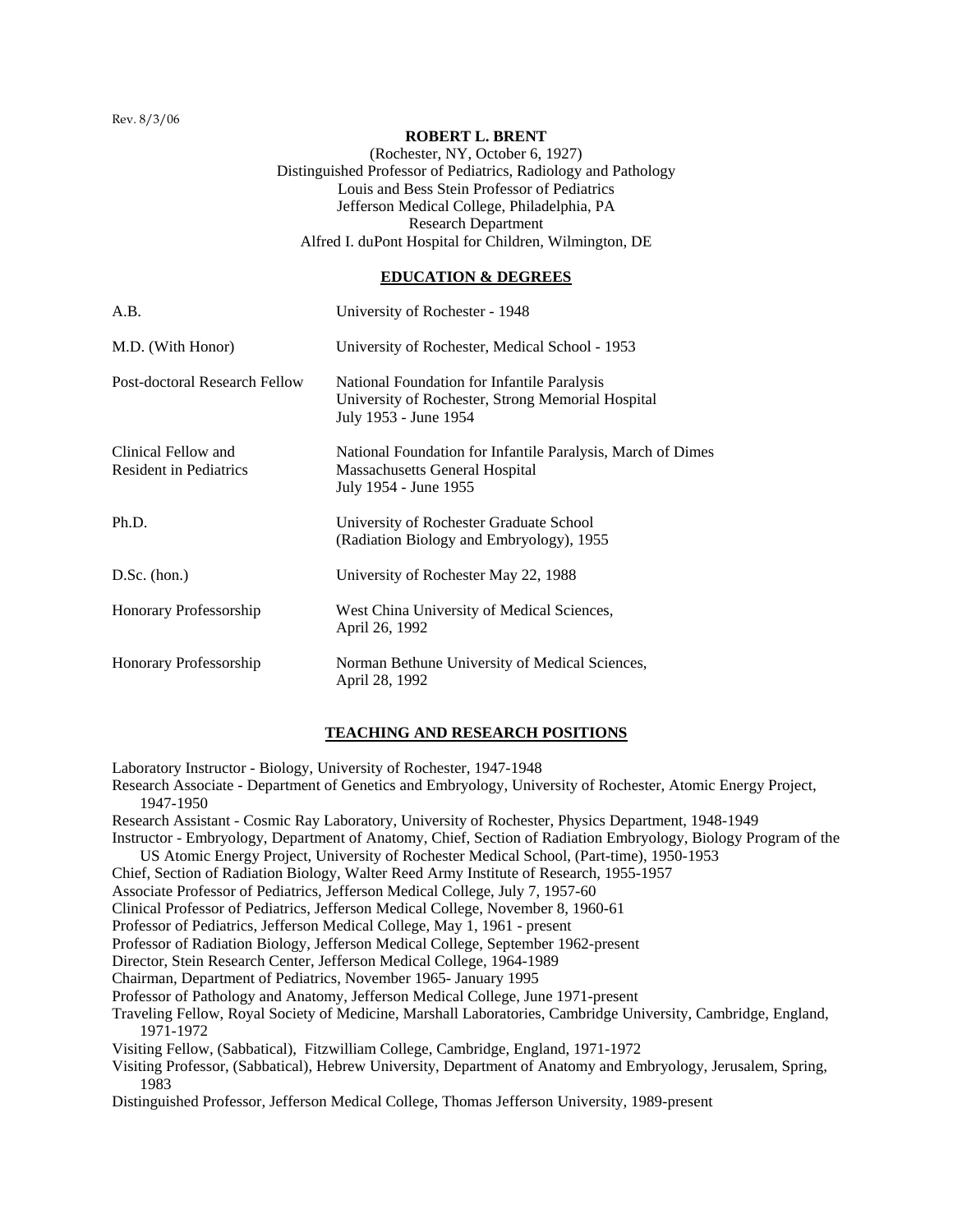Director, Division of Developmental Biology, Alfred I. du Pont Hospital for Children, 1989-1992 Head, Laboratory of Clinical and Environmental Teratology, duPont Hospital for Children, 1992-present Clinical Professor of Pediatric, University of South Florida, Voluntary Faculty, 1996-present

## **SOCIETIES AND APPOINTMENTS**

Sigma Xi, 1954

First five-year Senior Research Fellowship of the National Foundation for Infantile Paralysis, 1955 American Association for the Advancement of Science, 1956-1995 Radiation Research Society, 1957-1995 Philadelphia County Medical Society, 1957 Society for Pediatric Research, 1958 American Association of Anatomists, 1959-1978 Fellow, American Academy of Pediatrics, 1960-present American Pediatric Society 1960-present American Society for Experimental Pathology, 1960-present Philadelphia Pediatric Society, 1960-present Teratology Society, 1960-present Society for Experimental Biology and Medicine, 1961-1994 Philadelphia College of Physicians, 1966-present American Association of Immunologists, 1966-1982 The Congenital Anomalies Research Association of Japan, 1966-present President-elect Teratology Society, 1967; President Teratology Society, 1968 Member, Editorial Advisory Board of the Institute for Scientific Information (Current Contents), 1967-1971 Environmental Hazards Committee of the American Academy of Pediatrics, 1968- 1976 Scientific Program Committee of Third International Conference on Congenital Malformations, 1965 Chairman, Medical Advisory Board, Philadelphia Chapter of National Foundation, 1968-1982 Consultant-Lecturer in General Pediatrics, U.S. Naval Hospital, 1969-1980 Consultant to the Food and Drug Administration, 1969 Associate Editor - Teratology, 1969-1976 Member, Board of Trustees of the Woods School, 1969-1990 Appointed Council Member, The University of Rochester Medical Alumni Association, 1971-1975 Chairman, Subcommittee on the Prevention of Fetal and Perinatal Disease, Fogarty International Center, National Institutes of Health, 1972-1973 Member, NIH Study Section in Human Embryology, 1970-1974 Member, European Teratology Society, 1971-present Council Member, National Council on Radiation Protection & Measurements, 1973-present Member, Society for Developmental Biology, Inc., 1976-2001 Appointed to Medical Advisory Board Pennsylvania Association for Retarded Citizens, 1976 Re-elected Chairman Medical Advisory Board, National Foundation, 1976-1981 Elected Editor in Chief of Teratology Journal, 1976-1992 Appointed to National Science Foundation Panel on Evaluation of Environmental Factors in Reproductive Biology, 1976 Appointed to Second Task Force for Research Planning in Environmental Health Sciences; Subtask Force on Reproduction, National Science Foundation, 1977 Appointed to Committee on Environmental Hazards, American Academy of Pediatrics, 1976-1979 Appointed Consultant to BEIR Committee of National Academy of Sciences, 1976 Member, Scientific Advisory Council of the Children's Hospital Research Foundation, four year term, effective October 1978-1982 Appointed to Task Force on Prenatal Diagnosis of the National Institute of Child Health and Human Development, November 1978-1980 Appointed Member, Pennsylvania State Health Research Advisory Committee, June 1979 Appointed to the Editorial Board of Fetal Medicine, 1982-1990 Appointed to the Fertility and Maternal Health Drug Committee of the Food and Drug Administration, 1983-1986 Appointed Consultant to the Safety Assessment Division, Merck, Sharp & Dohme, 1983-1986 Re-elected Editor of Teratology, 1982 Re-elected Editor of Teratology, 1987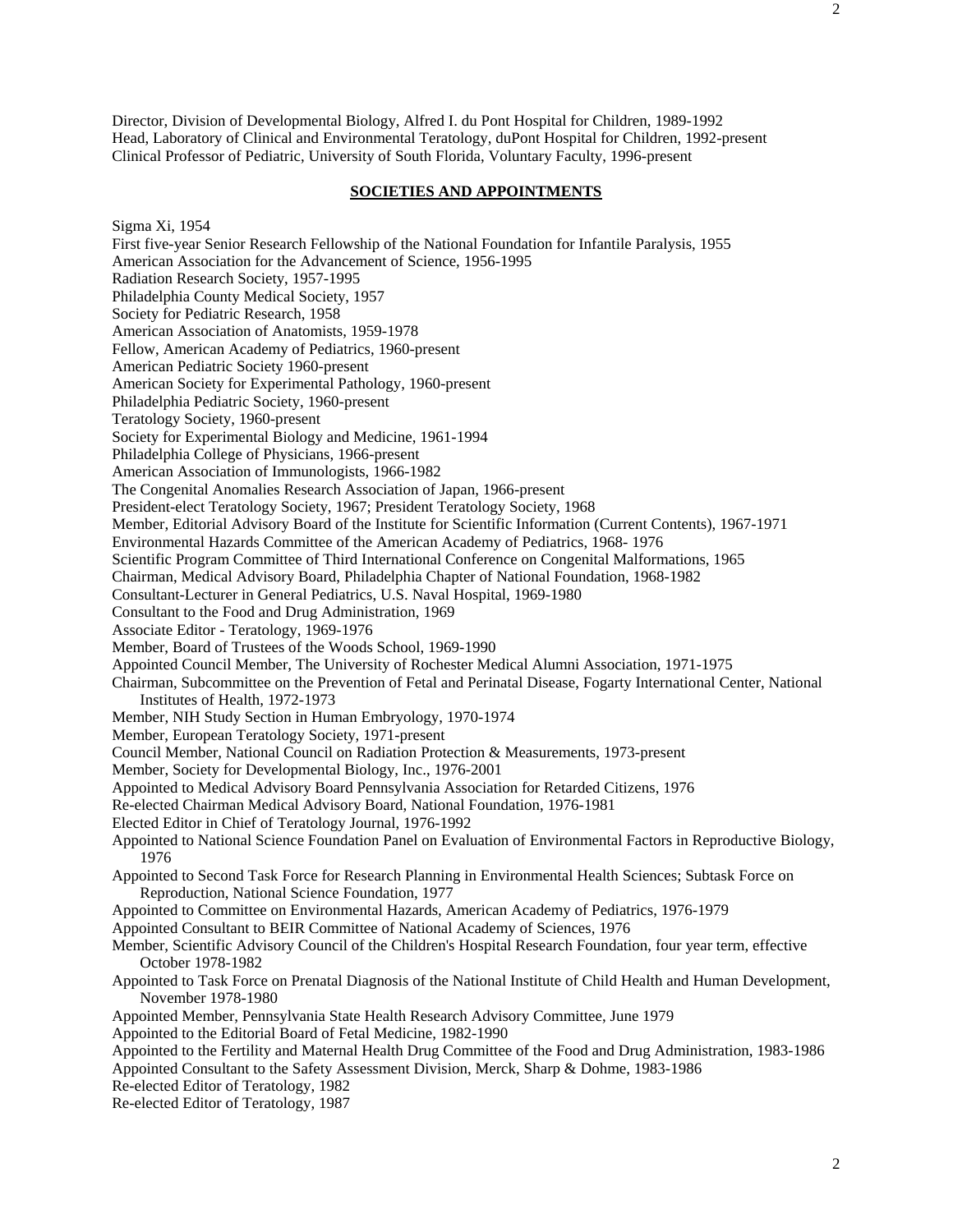Appointed Member, Committee on Research, American Academy of Pediatrics, July 1, 1981 - June 30, 1984 Appointed to the Editorial Board of Pediatrics, American Academy of Pediatrics, July 1, 1981 - June 30, 1984 Re-appointed to the Editorial Board of Pediatrics for a second 3-year term, July 1, 1984 - December 31, 1987 Re-appointed Council Member of the National Council on Radiation Protection and Measurements for a six-year term, 1985-1991 Appointed Member, Society for Experimental Biology and Medicine Membership Committee, 1986-1990 Appointed Member, Philadelphia Public Health Advisory Commission, 1986-1988 Appointed Member, Editorial Board of Fetal Therapy, 1986-1994 Member, Section on Dermatology, American Academy of Pediatrics, 1986-present Appointed as consultant to the Teratogen Information System, 1985-present Appointed as committee member to the Teratogen User Group of The National Library of Medicine, 1987-1992 Re-elected to Board of Trustees, International Life Sciences Institute (ILSI) and Health & Environmental Sciences Institute (HESI), Washington, DC 1993-1996. Appointed Fellow of Environmental Health Institute, Pittsfield, Massachusetts Appointed to the Committee on Interagency Radiation Research and Policy Coordination, Washington, DC Re-elected Member, National Council on Radiation Protection and Measurements, term expires 2003. Appointed to the CHIRPIC Committee of the Oak Ridge Associated Universities dealing with the Risks of Electromagnetic Radiation, 1991-1992. Member, Society for Pediatric Dermatology, 1992-1996. Member, Ambulatory Pediatric Association, 1995- Appointed to the Board of Trustees of the Elwyn School, Elwyn, Pa, 1995-1998 Elected to the Institute of Medicine National Academy of Sciences, 1996. Appointed to the Editorial Board of "The Scientist," 1997. Elected to the Editorial Board of the Pediatrics Journal, 1997. Re-appointed to the Board of Trustees of the Elwyn School, Elwyn, PA, 1998-2001. Re-appointed as Section Editor of the Teratology Journal, 2002 Appointed to the University of Rochester Medical Alumni Council for six-year term, 2002-2008. Re-elected to the Board of Trustees of the ILSI/HESI for three-year term, 2002-2005. Elected to Honorary Membership in OTIS (Organization of Teratogen Information Services) Appointed member of Board of Trustees of the International Society of the Fetus as a Patient 2006

Appointed member of Board of Trustees of The World Association on Perinatal Medicine 2006 Appointed member of the Fetus as a Patient Society 2006

# **AWARDS, HONORS, ENDOWED LECTURESHIPS**

Gamma Sigma (Undergraduate, Science), 1947

Four-year New York State Professional Full Scholarship to the University of Rochester Medical School, 1949 Alpha Omega Alpha, 1952

Richie Memorial Prize in Obstetrical and Gynecological Research, 1953

Career Award, National Institutes of Health, 1962-1966. Relinquished, when appointed to Department Chairmanship

New Horizons for Radiologists Lecturer, Radiology Society of North America, November 1966

Honorary Member of Phi Alpha Sigma Fraternity, for Outstanding Teaching and Contributions to the Quality of Medical Education at Jefferson Medical College, 1967

Recipient of The Christian R. and Mary F. Lindbach Foundation Award for Distinguished Teaching, 1968

Royal Society of Medicine Traveling Fellow, Marshall Laboratories, Cambridge University, Cambridge, England, 1971-1972

Fellowship in Fitzwilliam College, Cambridge University, 1971-1972

Century Forum Lecturer, University of Vermont, December 13, 1978

Basic Science Forum Lectureship, University of Texas, Dallas, January 31, 1979

Distinguished Lecturer in Radiation Therapy, New York Roentgen Society Spring Conference, April 26-28, l979.

R.B. Miller Lectureship, Beth Israel Hospital, Harvard University, Boston, MA, June 20, 1979

Keynote Speaker at the International Conference on the Prevention of Congenital Malformations in Strasbourg, France, 1981

Doctors Hundley Memorial Lecture, Medical and Surgical Faculty of the State of Maryland, Baltimore, MD, 1982 Lady Davis Scholar Award, Hadassah Medical Center, Hebrew University, 1983-84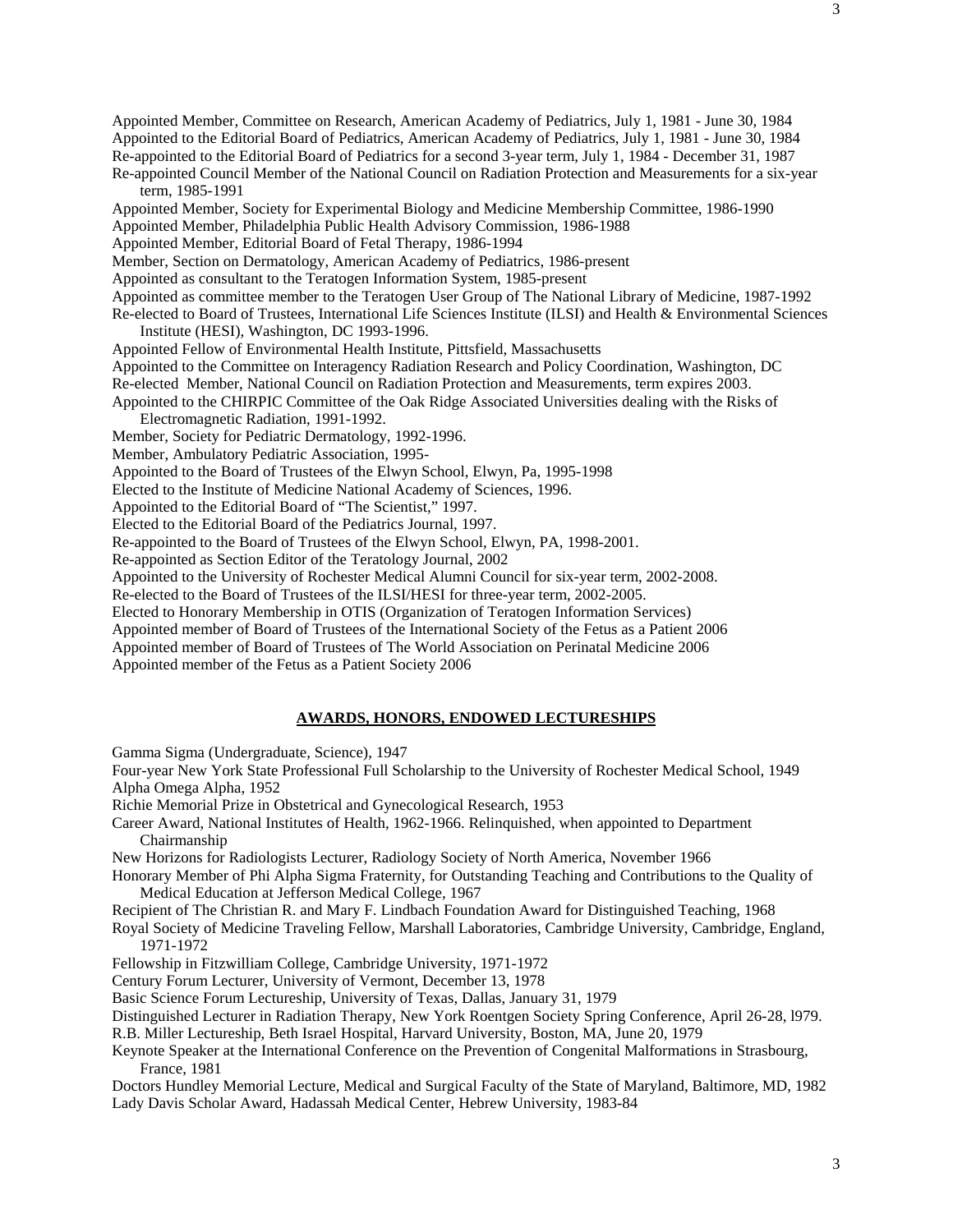Appointed to an endowed chair, The Louis and Bess Stein Professor of Pediatrics, Jefferson Medical College, Thomas Jefferson University, May 1985-present

Traveling Lectureships, sponsored by the Bureau of Health, Peoples Republic of China and the United Nations

World Health Organization. Lectures delivered in Taiyuan, Quin Huang Dao, Tianjin and Beijing, May 1986 Recipient of Winged Ox Award for Distinguished Service, Thomas Jefferson University, 1986

Third Annual Dr. Peter Danis Lecturer, Cardinal Glennon Children's Hospital, St. Louis, Missouri, March 25, 1987. Distinguished Lecturer, Women's Hospital, Tianjin, China, July 1988.

Keynote Speaker, 4th Annual Growth and Challenge: Advances in Perinatal Medicine Conference, Colorado Springs, CO.

Ruth and Harry Bakwin Memorial Lecture, New York University Medical Center, November 1, 1988.

Distinguished Lecturer, The University of Iowa MD-Ph.D. Medical Scientist Training Program, November 18, 1988.

Nina N. Werblow Visiting Professor, New York Hospital-Cornell Medical Center, March 1989.

Distinguished Professor, Jefferson Medical College, Thomas Jefferson University, October 20, 1989.

Burlington Northern Foundation Faculty Achievement Award, June, 1990.

Honorary Membership in The South Atlantic Association of Obstetricians and Gynecologists, March 18, 1991.

- Invitado Espcial Lecturer, Ashford Community Hospital and the Puerto Rico Medical Association, San Juan, P.R., April 15-19, 1992.
- Keynote Speaker, International Society for Biomedical Research on Alcoholism (ISBRA), University of Bristol, Bristol, U.K., June 22, 1992.
- Honorary Professorships received from the Norman Bethune University of Medical Sciences in Changchun (April 26, 1992) Jilin, China and the West China University of Medical Sciences in Chengdu, Sichuan, China (April 28, 1992).
- Warkany Lecturer at the Annual Meeting of the Teratology Society, Boca Raton, Florida, June 29, 1992.

Hart String Fellow Junior Lecturer, University of Florida, Gainesville, Florida, January 31, 1994.

- Landauer Award, Health Physics Society, Endowed Lectureship. Lecture presented February 2, 1995, San Francisco, California.
- Festschrift Speaker at the Joseph Dancis Symposium, New York University, March 19, 1996.
- Brookings Institute Lecturer, "Radiation Effects on the Fetus", Sponsored by the International Life Science Institute and the National Council on Radiation Protection and Measurements, March 20, 1996.
- Keynote speaker at the European Pediatric Ophthalmology Conference, Valencia, Spain, September 20, 1996, "Congenital malformations of the Eye: The Role of Environmental Teratogens.
- Keynote speaker at the International Perinatal Conference, Singapore, November 12, 1996, "The Cause and Prevention of Human Birth Defects".
- Keynote speaker at the national meeting of the Health Physics Society, July 22, 1996, Seattle, WA

Elected to the Institute of Medicine National Academy of Sciences, 1996.

Elected to Honorary Membership to the National Council on Radiation Protection and Measurements, April 1997

Appointed Program Chairman for the 1997 National Council for Radiation Protection Annual Meeting entitled "Preconception and Postconception Radiation Developmental Biological Risks", held April 2-3, 1997 in Crystal City, VA.

- Honorary Member of the Japanese Teratology Society, 1997
- Robley D. Evans Commemorative Medal recipient for 2000 of the Health Physics Society for lifelong contributions to the field of radiation biology and embryology, presented June 27, 2000, Denver, Colorado.
- Citation of merit received from the Academy of Pediatrics for outstanding performance as a reviewer for the Pediatrics Journal, 2001.
- Listed as one of 10 distinguished alumni researchers in the  $75<sup>th</sup>$  anniversary history of the University of Rochester Medical School, 2001.
- Endowed Morgan Lecturer of the Health Physics Society on June 17, 2002 in Tampa, Florida.

Cited as Top Reviewer of the American Journal for Obstetrics and Gynecology, 2001-2002.

Honorary Member of OTIS/Teratology Society, 2003.

Visiting Professor, Weill Medical College of Cornell University, New York Hospital NY, Jamaica Hospital and New York Hospital Medical Center of Queens, , April 21, 2003.

Keynote speaker at the Canadian Radiation Protection Association, Alberta, Canada, May 28, 2003.

Frank Fuchs Lecturer, New York Hospital, Department of Obstetrics, New York City, September 8, 2003.

Invited Lecturer at the NATO/OTAN Advanced Research Workshop in Prague, April 16-18, 2004.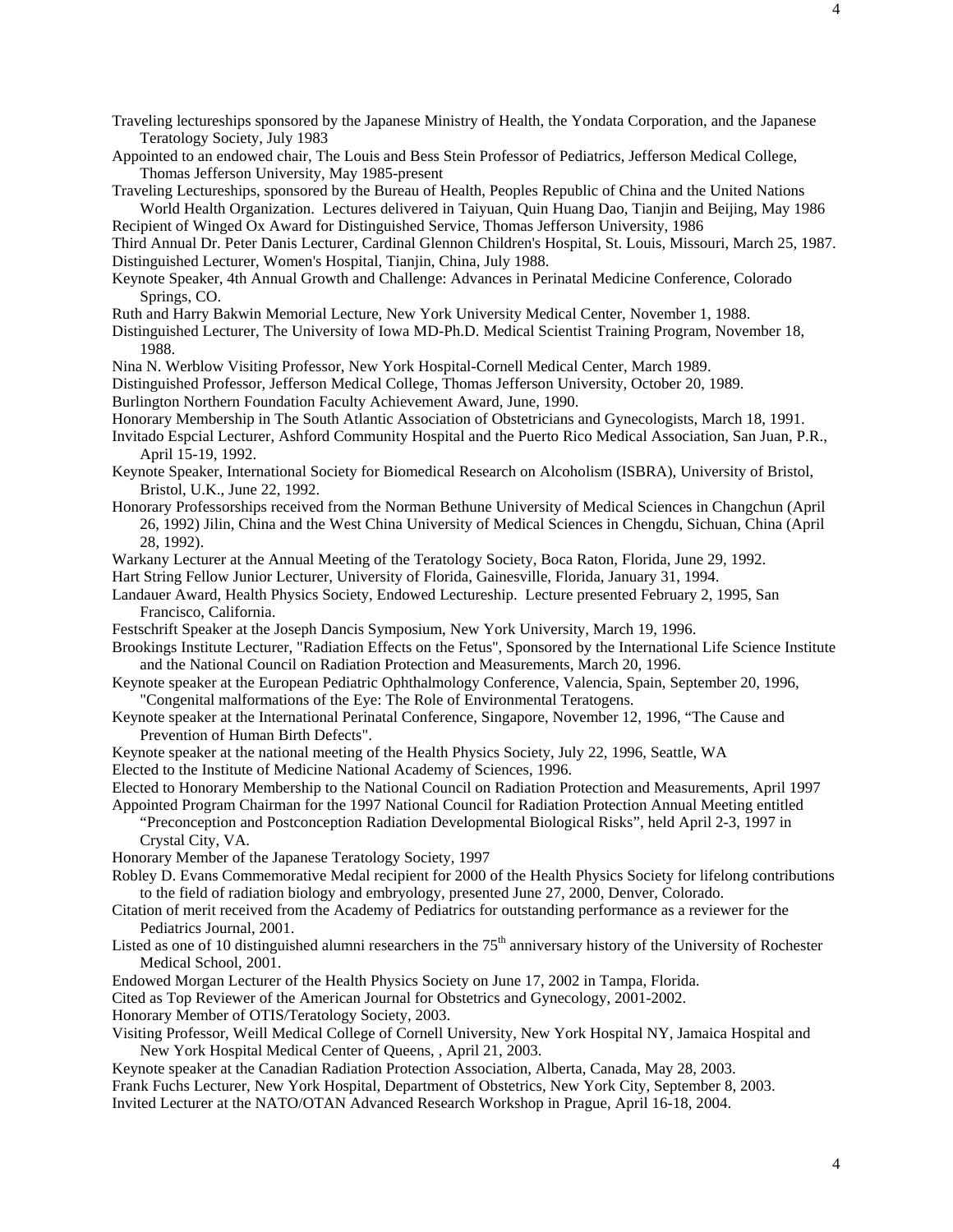Keynote speaker at the Canadian Radiation Protection Association held in Tadoussac, Quebec, Canada, May 30 – June 1, 2004.

Keynote speaker at the Workshop on EMF and Children sponsored by the World Health Organization at the Crowne Plaza in Istanbul, Turkey, June 9-11, 2004.

Appointed member of The Life Sciences Research Office (LSRO) Report Reviews Health Effects of Mercury from Dental Amalgam Scientific Panel for the National Institute of Dental Research (term of appointment 2003- 2004).

Appointed member of the Human Breast Milk Surveillance and Research on Environmental Chemicals in the United States sponsored by the NIH (term of appointment 2004-2005).

Endowed Lectureship at Cornell University Medical School (Fuchs Lecture) February 14, 2005

Failla Lecture of the Health Physics Society and Medical Physics Society, February 15, 2005

Appointed member of the Committee on Toxicity Testing and Assessment of Environmental Agents of the National Academy of Sciences (term of appointment 2004-2007).

Selected as the Taylor lecturer at the NCRP Annual meeting in Washington, DC, April 2006.

Teratology Society created a named annual lectureship to recognize his contributions to the field of teratology (Robert L. Brent lectureship) 2006.

Appointed member of Board of Trustees of the International Society of the Fetus as a Patient 2006. Appointed member of Board of Trustees of The World Association on Perinatal Medicine 2006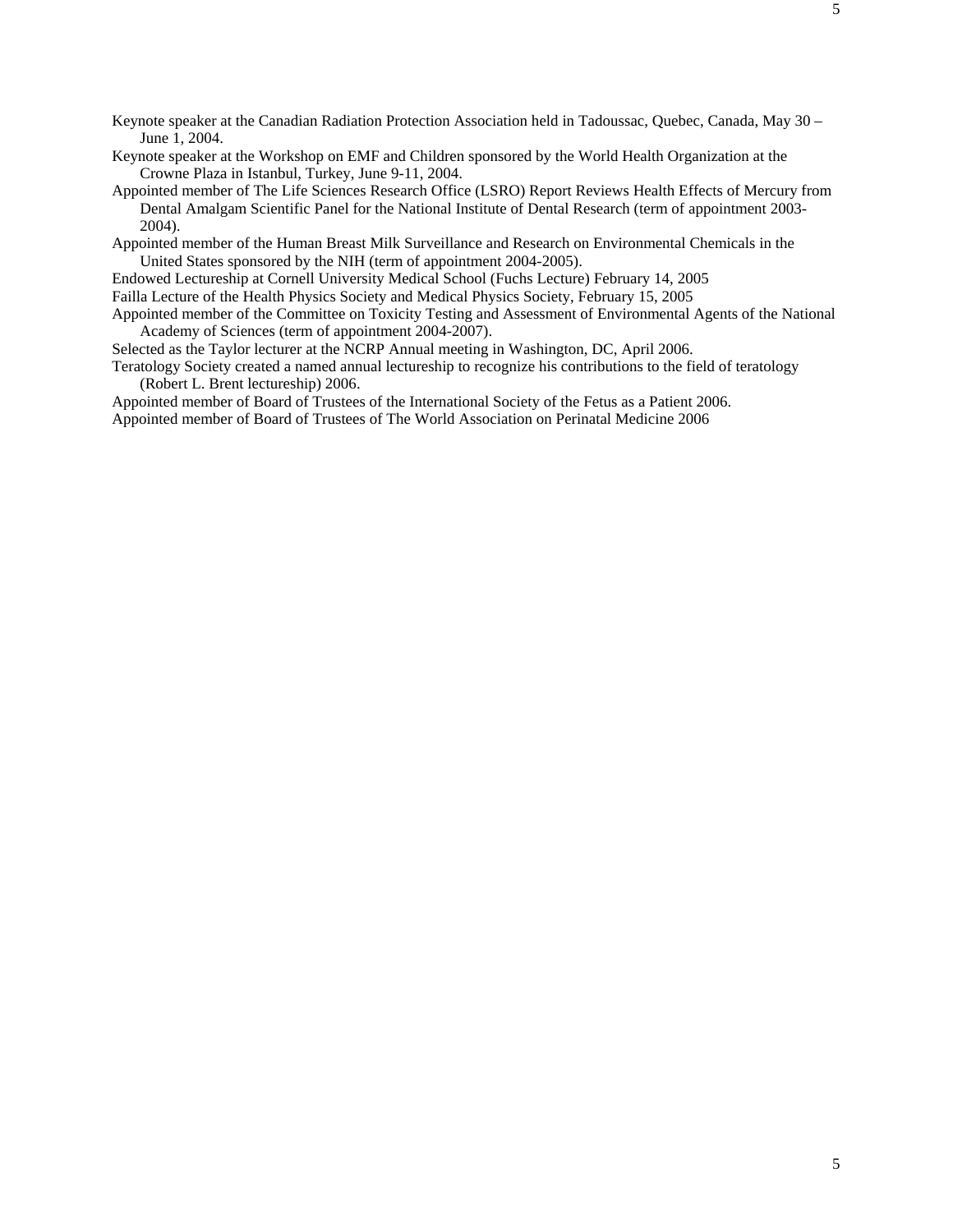- B1. Brent, R.L. and Gorson, R.O.: Radiation Exposure in Pregnancy, Current Problems in Radiology, Vol. 2, 1972.
- B2. Brent, R.L. and Harris, M.L. (Eds): Prevention of Embryonic, Fetal and Perinatal Disease. Bethesda, Maryland, DHEW Publication No., (NIH) 76-853, Vol. 3: 1-411, 1976.
- B3. Brent, R.L.: The Effects of Ionizing Radiation, Microwaves and Ultrasound on the Developing Embryo, Current Problems in Pediatrics, Vol. 19, 1984.
- B4. Sever, J.L. and Brent, R.L. (Eds): Teratogen Update: Environmentally Induced Birth Defect Risks, New York, Alan R. Liss, pp. 1-248, 1986.
- B5. Brent, R.L. and Beckman, D.A. (Eds): Clinics in Perinatology, W.B. Saunders, Philadelphia, Vol. 13: 1-693, 1986.
- B6. Davis, J.G., Bennett, W.R. Jr., Brady, J.V., Brent, R.L., Gordis, L., Gordon, W.E., Greenhouse, S.W., Reiter, R.J., Stein, G.S., Susskind, C. and Trichopoulos, F. ORAU Panel on Health Effects of Low-Frequency Electric and Magnetic Fields, NTIS, #ORAU 92/F-8 and GPO #029-000-00443-9, June 1992.
- B7. Brent, R.L.: Personal Problems of Physicians. Thomas Jefferson University, Philadelphia, 17th edition, 345 pages, 2003.
- B8. Brent, R.L. and Weitzman, M. The Vulnerability and Sensitivity of the Developing Embryo, Infant, Child and Adolescent to the Effects of Environmental Chemicals, Drugs and Physical Agents as Compared to the Adult, 27 chapters published as a Supplement to "Pediatrics" 2004.

#### **MOVIES**

- M1. The Making of a Doctor (30 min.)
- M2. Hyaline Membrane Syndrome (12 min.), 1955. [For National Foundation], 1954.
- M3. Respiratory Distress (45 min.), 1955. [For National Foundation], 1954.
- M4. Exchange Transfusion (10 min.), 1955. [For National Foundation], 1954.
- M5. The Diagnosis of Congenital Heart Disease. Co-authors: Mattingly, T. and Geppert L. (2 hrs.), 1957.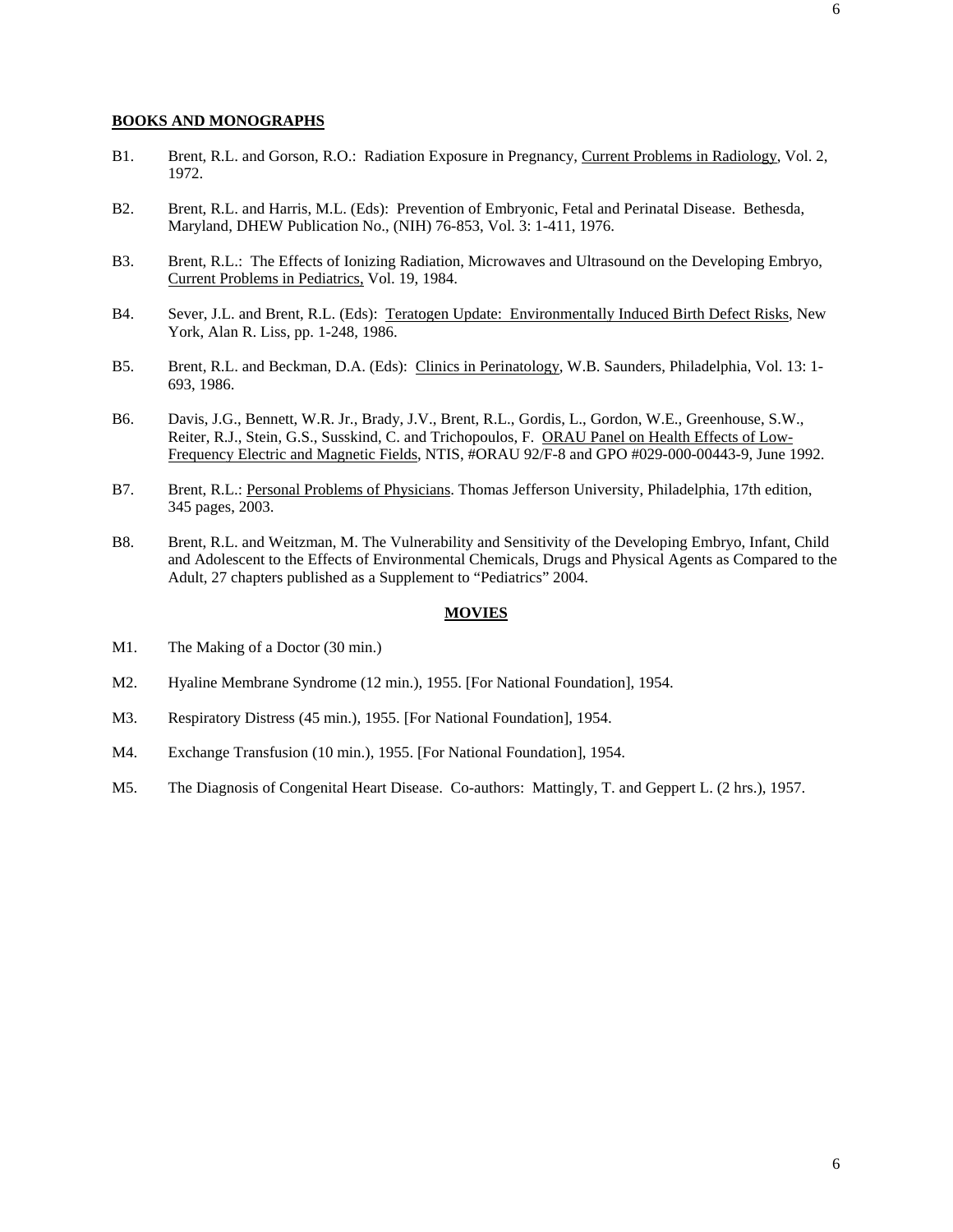### **PUBLICATIONS**

- P1. Wilson, J.G., Brent, R.L. and Jordan, H.C.: Neoplasia induced in rat embryos by roentgen irradiation. Cancer Research 12: 222-228, 1952; also appeared in U.S.A.E.C.D. U.R.-183, 1951.
- P2. Brent, R.L.: Problems in obstetrics and gynecology in an era of x-ray and atomic energy. Honors Thesis, University of Rochester Medical School Library, 1953.
- P3. Wilson, J.G., Brent, R.L. and Jordan, H.C.: Differentiation as a determinant of the reaction of rat embryos to x-irradiation. Proc. Soc. Exp. Biol. Med. 82:67-70, 1953; also appeared in U.S.A.E.C.D. U.R.-243, 1953.
- P4. Wilson, J.G., Jordan, H.C. and Brent, R.L.: Effects of irradiation on embryonic development. II. X-rays on the ninth day of gestation in the rat. Amer. J. Anat. 92: 153-188, 1953; also appeared in U.S.A.E.C.D. U.R.-233, 1952.
- P5. Otis, E.M. and Brent, R.L.: Equivalent ages in mouse and human embryos. Anat. Rec. 120: 33-65, 1954; also appeared in U.S.A.E.C.D. U.R.-194, 1952.
- P6. Brent, R.L.: Another possible cause of spontaneous mutations. U.S.A.E.C.D. U.R.-313, 1954.
- P7. Brent, R.L.: The effect of x-irradiation on rat embryos at the twelfth day of gestation. The University of Rochester Medical School Library, p. 240, 1955.
- P8. Brent, R.L. and McLaughlin, M.M.: A laboratory guide to the introduction to the use of isotopes. Walter Reed Army Institute Document, 1956.
- P9. Duffy, B.J., Brent, R.L., Miller, R.W., Maloney, W. and Nelson, R.J.: Radiation hazards in clinical medicine. Clin. Proc. Child. Hosp. 13:247-263, 1957.
- P10. Jacobson, A.G. and Brent, R.L.: The fate of  $I^{131}$  tagged Rose Bengal in the rat. Amer. J. Roentgen. 79:1004-1009, 1958.
- P11. Brent, R.L., McLaughlin, M.M. and Stabile, J.N.: The effect of irradiation on the serum glutamicoxalacetic transaminase level. Radiat. Res. 9:24-32, 1958.
- P12. Jacobson, A.G. and Brent, R.L.: Radioiodine concentration by the fetal mouse thyroid. Endocrinology 65:408-416, 1959.
- P13. Brent, R.L. and Geppert, L.G.: The use of radioactive Rose Bengal in the evaluation of infantile jaundice. Amer. J. Dis. Child. 98:720-730, 1959.
- P14. Brent, R.L. and McLaughlin, M.M.: The indirect effect of irradiation on embryonic development. I. Irradiation of the mother while shielding the embryonic site. Amer. J. Dis. Child. 100:94-102, 1960.
- P15. Brent, R.L.: Effects of prenatal radiation on development in animals. In Proceedings of Effect of Radiation on Sperm, Ova and Embryos, University of Tennessee, 1960. (Atomic Energy Commission Document).
- P16. Brent, R.L.: The indirect effect of irradiation on embryonic development. II. Irradiation of the placenta. Amer. J. Dis. Child. 100:103-108, 1960.
- P17. Brent, R.L. and Franklin, J.B.: Uterine vascular clamping: New procedures for the study of congenital malformations. Science 132:89-91, 1960.
- P18. Franklin, J.B. and Brent, R.L.: Interruption of uterine blood flow: A new technique for the production of congenital malformations. Comparison of the 8th, 9th, and 10th days of gestation. Surg. Forum 11:415- 416, 1960.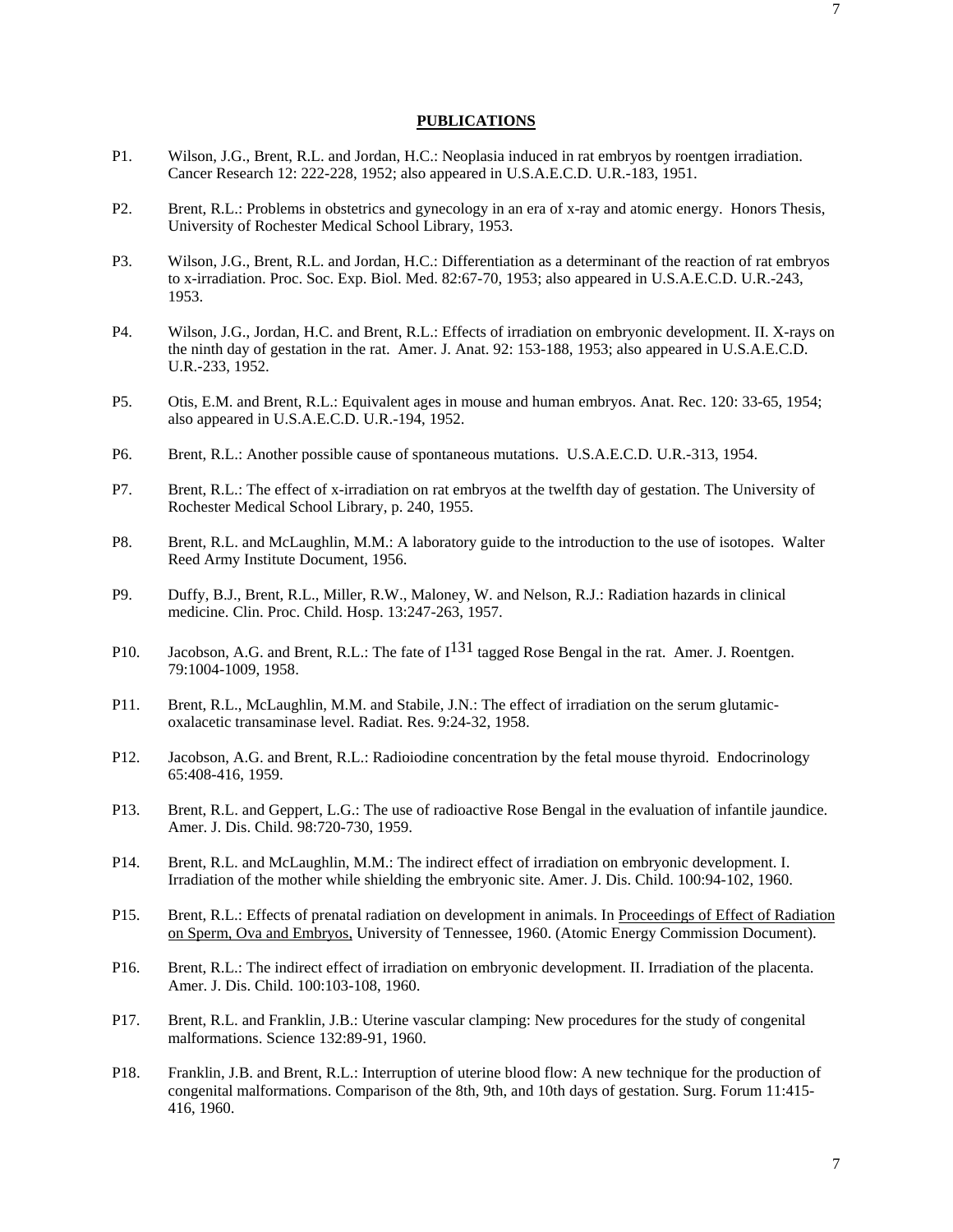- P20. Brent, R.L., Averich, E. and Drapiewski, V.A.: Production of congenital malformations using tissue antibodies. I. Kidney antisera. Proc. Soc. Exp. Biol. Med. 106:523-526, 1961.
- P21. Weiss, A.J. and Brent, R.L.: The determination of the biologic life span of certain anticancer drugs. Proc. Amer. Assoc. Cancer Res. 3:371, 1962.
- P22. Brent, R.L.: Persistent jaundice in infancy. J. Pediat. 61:111-145, 1962.
- P23. Brent, R.L. and Ziegra, S.R.L.: Effect of teratogenic kidney-antibody on placenta grown in tissue culture. Amer. J. Dis. Child. 104:541, 1962.
- P24. Brent, R.L., Franklin, J.B. and Bolden, B.T.: Modifications of irradiation effects on rat embryos by uterine vascular clamping. Radiat. Res. 118:58-64, 1963.
- P25. Franklin, J.B., Goldfarb, A.F., Matsumoto, R. and Brent, R.L.: Modification by progestational compounds of the teratogenic effect of uterine vascular clamping. Fertil. Steril. 14:365-369, 1963.
- P26. Brent, R.L: Modification of teratogenic and lethal effects of irradiation to the mammalian fetus. In: Carlson, W.D. and Gassner, F.X. (Eds), Proceedings of an International Symposium on the Effects of Ionizing Radiation in the Reproductive System, Pergamon Press, New York, 1963, pp. 451-462.
- P27. Brent, R.L.: An individual-unit small animal cage for radiation lethality and longevity studies. Lab. Anim. Care 14:207-213, 1964.
- P27A. Brent, R.L.: Drug testing in animals for teratogenic effects: Thalidomide in the pregnant rat. The Journal of Pediatrics, 64(5):762-770, 1964. (See P-319)
- P28. Brent, R.L.: The production of congenital malformations using tissue antisera. II. The spectrum and incidence of malformations following the administration of kidney antiserum to pregnant rats. Amer. J. Anat. 115:525-542, 1964.
- P29. Franklin, J.B. and Brent, R.L.: The effect of uterine vascular clamping on the development of rat embryos three to fourteen days old. J. Morph. 115:273-290, 1964.
- P30. Brent, R.L.: Effects of proteins, antibodies and autoimmune phenomena upon conception and embryogenesis. In: Wilson, J.G. and Warkany, J. (Eds), Teratology, University of Chicago Press, pp. 215- 233, 1965.
- P31. Brent, R.L.: Uterine vascular clamping and other surgical techniques in experimental mammalian embryology. In: Wilson, J.C. and Warkany, J. (Eds), Teratology, University of Chicago Press, pp. 233- 250, 1965.
- P32. Brent, R.L.: Immunologic aspects of epidemiologic studies of congenital malformations in human embryos and fetuses. Presentation at Japanese-United States seminar on the Epidemiological Studies into the Etiology of Congenital Malformations and Cancer, Tokyo, Japan, November 1-5, 1965.
- P33. Brent, R.L.: Medicolegal aspects of teratology. In: Proceedings of the XI International Congress of Pediatrics, Tokyo, Japan, pp. 8-9, November 7-13, 1965.
- P34. Brent, R.L.: Some biologic properties of teratogenic antisera. Official Journal of the Congenital Anomalies Research Association of Japan 6:12-14, 1966.
- P35. Brent, R.L.: Immunologic aspects of developmental biology. In: Woollam, D.H.M. (Ed.), Advances in Teratology, Vol. 1: 82-129, 1966.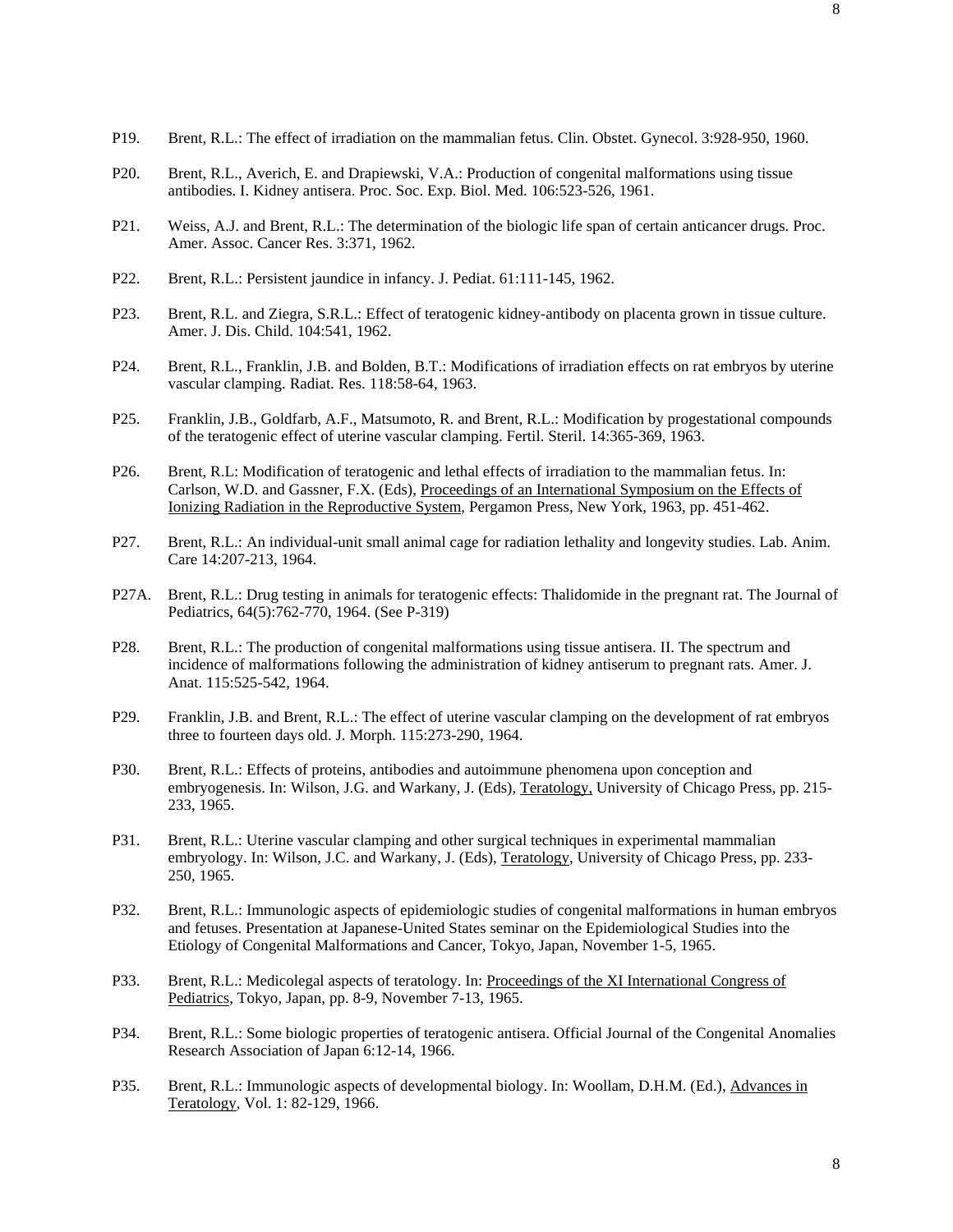- P36. Jensh, R.P. and Brent, R.L.: Rapid schedules for KOH clearing and alizarin red staining of fetal rat bone. Stain Tech. 41:179-183, 1966.
- P37. Slotnick, V. and Brent, R.L.: The production of congenital malformations using tissue antisera. V. Fluorescent localization of teratogenic antisera in the maternal and fetal tissue of the rat. J. Immunol. 96:606-610, 1966.
- P38. Brent, R.L. and Jensh, R.P.: Intrauterine growth retardation. In: Woollam, D.H.M. (Ed.). Advances in Teratology, Vol. 2, pp. 139-227, 1967.
- P39. Ramseier, H. and Brent, R.L.: Induction of tolerance to maternal tissue homografts by irradiation of the placenta. Ann. NY Acad. Med. 129:241-249, 1966.
- P40. Brent, R.L.: The production of congenital malformations using tissue antisera. IV. Evaluation of the mechanism of teratogenesis by varying the route and time of administration of anti-rat kidney antiserum. Amer. J. Anat. 119:555-562, 1966.
- P41. George, E.F., Franklin, J.B. and Brent, R.L.: Altered embryonic effects of uterine vascular clamping in the pregnant rat by uterine temperature control. Proc. Soc. Exp. Biol. Med. 124:257-260, 1967.
- P42. Brent, R.L.: The production of congenital malformations using tissue antisera. III. Placenta antiserum. Proc. Soc. Exp. Biol. Med. 125:1024-1029, 1967.
- P43. Brent, R.L. and Bolden, B.T.: The indirect effect of irradiation on embryonic development. III. The contribution of ovarian irradiation, uterine irradiation, oviduct irradiation and zygote irradiation to fetal mortality and growth retardation in the rat. Radiation Research 30:759-773, 1967.
- P44. Brent, R.L.: Medicolegal aspects of teratology. J. Pediat. 71:288-298, 1967
- P45. Brent, R.L. and Bolden, B.T.: The indirect effect of irradiation on embryonic development. IV. The lethal effects of maternal irradiation on the first day of gestation in the rat. Proc. Soc. Exp. Biol. Med. 125: 709- 712, 1967.
- P46. Jensh, R.P. and Brent, R.L.: An analysis of the growth retarding effects of trypan blue in the albino rat. Anat. Rec. 159:453-458, 1967.
- P47. Brent, R.L. and Olshin, I.J.: Symposium on recent clinical advances Foreward Pediat. Clin. No. Amer. 15:299-300, 1968.
- P48. Brent, R.L.: Involvement versus noninvolvement. Pediat. Clin. No. Amer. 15: 301-311, 1968.
- P49. Brent, R.L., Olshin, I.J., Auerbach, V.H., Carpenter, G.G., DiGeorge, A.M., Mansmann, H.C., Jr., Miller, R.W., Plotkin, S.A. and Schwartz, E.: Concepts re-evaluated. Pediat. Clin. No. Amer. 15: 549-558, 1968.
- P50. Brent, R.L.: The biliary system. In: Cook, R.E. et al. (Eds), The Biologic Basis of Pediatric Practice, McGraw-Hill, Inc., pp. 881-886, 1968.
- P51. Brent, R.L.: Liver biopsy. Letter to the Editor. Pediatrics, pp. 855-856, 1968.
- P52. Brent, R.L., Bolden, B.T. and Weiss, A.: The use of uterine vascular clamping in the pregnant rat to modify the embryotoxic effects of anticancer drugs. Cancer Research 28: 2001-2006, 1968.
- P53. Brent, R.L. and Bolden, B.T.: Indirect effect of x-irradiation on embryonic development. V. Utilization of high doses of maternal irradiation on the first day of gestation. Radiation Research 36: 563-570, 1968.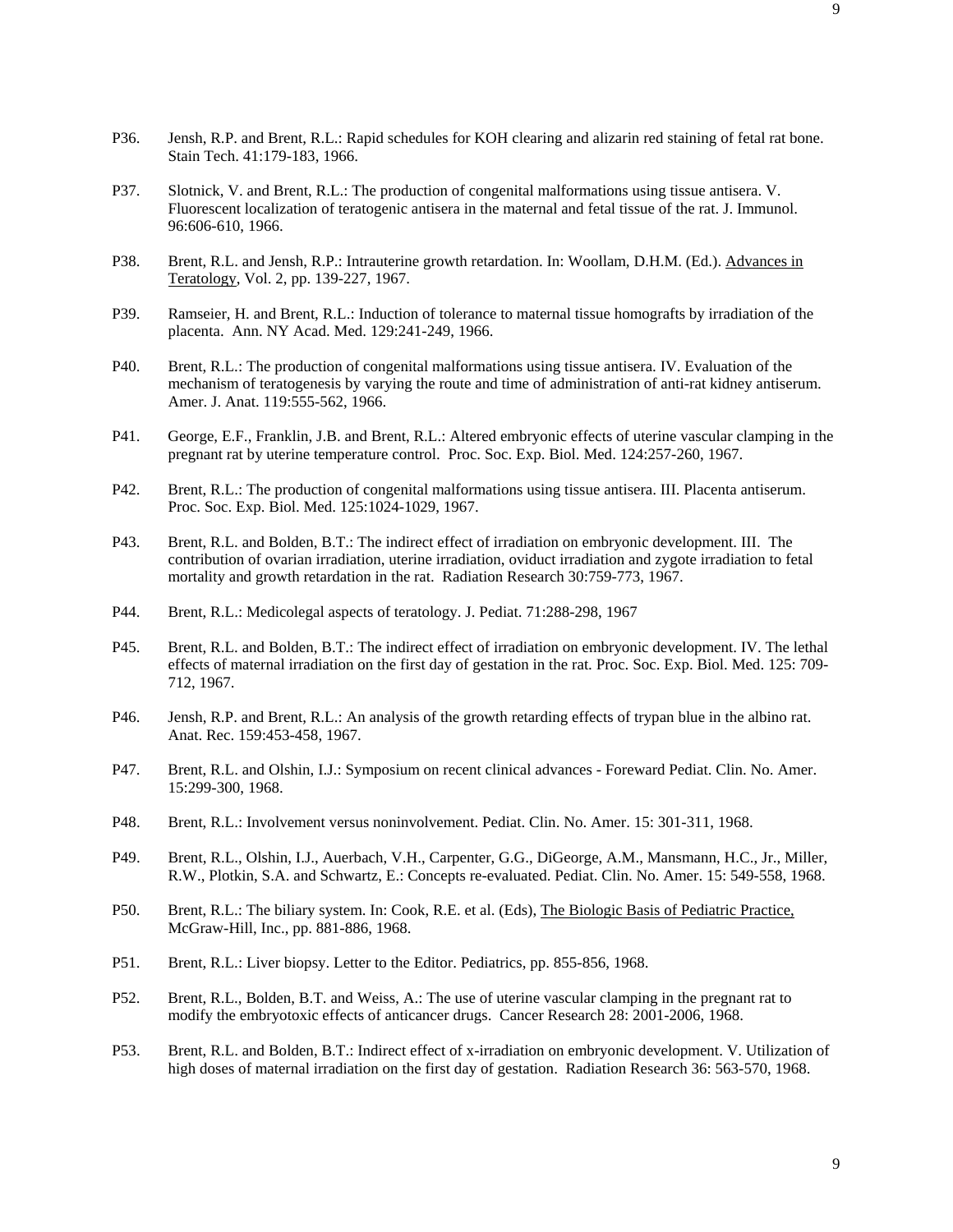- P54. Brent, R.L.: Experimental and clinical aspects of intrauterine growth retardation. Presentation at the 13th Annual Meeting of the Japan Human Genetics Society and the 8th Annual Meeting of the Congenital Anomalies Research Association of Japan, Tokyo, Japan, April 8-10, 1968.
- P55. Brent, R.L.: Evaluation of developmental effects and teratogenicity of drugs. In: Report of the Fifty-Eighth Ross Conference on Pediatric Research, pp. 78-82, 1968.
- P56. Brent, R.L.: Implications of experimental teratology. Excerpta Medica International Congress Series No. 204: 187-195, In: Proceedings of the Third International Conference on Congenital Malformations, The Hague, The Netherlands, September 7-13, 1969.
- P57. Brent, R.L.: The problems and techniques of utilizing irradiation as a teratogenic tool. In: Nishimura, H. and Miller, J.R. (Eds.) Methods for teratological Studies in Experimental Animals and Man. Proceedings of the Second International Workshop in Teratology, Shoin, Ltd., Kyoto, Japan, pp. 249-254, 1969.
- P58. Brent, R.L.: The direct and indirect effects of irradiation upon the mammalian zygote, embryo and fetus. In: Nishimura, H. and Miller, J.R. (Eds), Methods for Teratological Studies in Experimental Animals and Man. Proceedings of the Second International Workshop in Teratology. Kyoto, Japan, 1968, Igaku Shoin, Ltd., pp. 63-75, 1969.
- P59. Jensh, R.P. and Brent, R.L.: A simple technique for darkfield photography on immunodiffusion bands. Applied Microbiology 8:280-281, 1969.
- P60. Barr, M., Jensh, R.P. and Brent, R.L.: Fetal weight and intrauterine position in rats. Teratology 2:241-246, 1969.
- P61. Brent, R.L. and Morse, H.B.: Not in our own image. Pediat. Clin. No. Amer. 16:793-808, 1969.
- P62. Wehrle, P.F., Brent, R.L., Doyle, J.L., Farr, L.E., Fagan, E.L., Finbert, L., Nahmias, A.J., Pickering, D.E., Yamazaki, J.N. and Horton, R.J.M.: Smoking and children: A pediatric viewpoint. Pediatrics 44:757-759, 1969.
- P63. Wehrle, P.F., Yamazaki, J.N., Brent, R.L., Chisolm, J.J., Jr., Doyle, J.L., Fagan, E.L., Finberg, L., Nahmias, A.J., Thompson, G.D., Farr, L.E., Horton, R.J.M. and Miller, R.W.: More on radioactive fallout. Statement from Committee on Environmental Hazards, American Academy of Pediatrics, Newsletter Supplement, April 15, 1970.
- P64. Brent, R.L.: The "acceptable" addiction. Pediatric Review Article, Supplement to issue of Medical World News, pp. 59-62, August 1970.
- P65. Brent, R.L.: Effects of radiation on the foetus, newborn and child. In: Fry, R.M., Grahn, D., Griem, Melvin L. and Rust, J.H. (Eds), Late Effects of Radiation, Taylor & Francis, Ltd., pp. 23-60, 1970.
- P66. Jensh, R.P., Brent, R.L. and Barr, M.: The litter effect as a variable in teratologic studies of the albino rat. Amer. J. Anat. 128:185-192, 1970.
- P67. Barr, M., Jensh, R.P. and Brent, R.L.: Prenatal growth in the albino rat: Effects of number, intrauterine position and resorptions. Amer. J. Anat. 128:413-428, 1970.
- P68. Barr, M., Jr. and Brent, R.L.: The relation of the uterine vasculature to fetal growth and the intrauterine position effect in rats. Teratology 3:251-260, 1970.
- P69. Bragonier, J.R., Frank, M.M. and Brent, R.L.: Production of congenital malformations using tissue antisera. VIII. Effectiveness of reduced, alkylated and digested anti-kidney antibodies. J. Immunol. 105:1175-1180, 1970.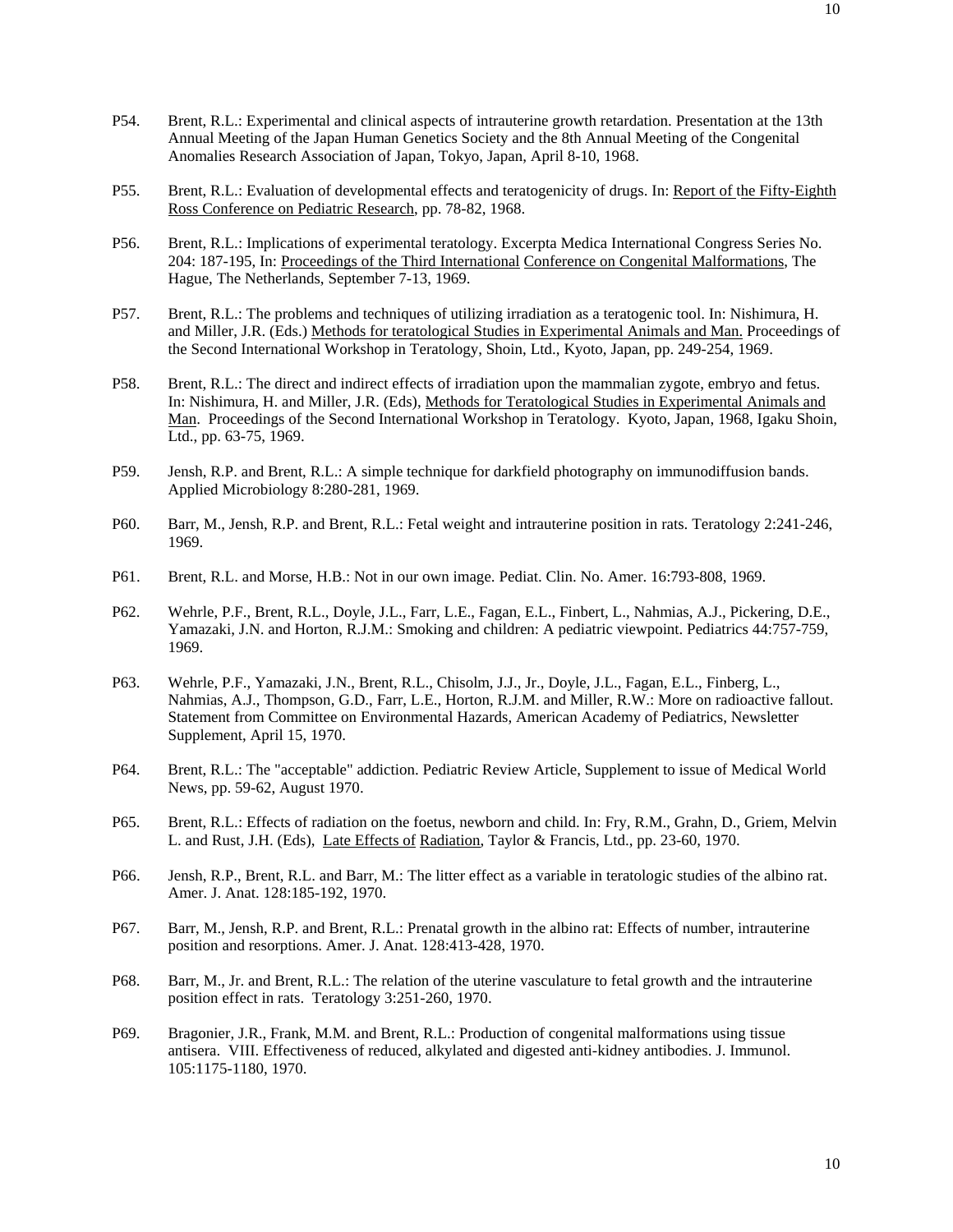- P70. Shaber, G.S., Brent, R.L. and Rumsey, J.A.: Conditioned suppression taste thresholds in the rat. J. Comp. Physiol. Psychol. 73:193-201, 1970.
- P71. Brent, R.L.: The response of the 9 1/2-day-old-rat embryo to variations in dose rate of 150 R x-irradiation. Radiat. Res. 45:127-136, 1971.
- P72. Brent, R.L.: Antibodies and malformations. In: Tuchmann-Duplessis, H. (Ed.), Malformations Congenitales des Mammiferes. Masson & Cie, Paris, France, pp. 187-222, 1971.
- P73. Jensh, R.P. and Brent, R.L.: The use of index malformations in teratologic studies. Teratology 4:232-233, 1971.
- P74. Brent, R.L., Johnson, A.J. and Jensen, M.: The production of congenital malformations using tissue antisera. VII. Yolk sac antiserum. Teratology 4:255-276, 1971.
- P75. Brent, R.L.: The effect of immune reactions on fetal development. Presented at Schering Symposium on Intrinsic and Extrinsic Factors in Early Mammalian Development, Venice, April 20-23, 1970. Advances Biosci. 6:422-455, 1971.
- P75A. Wehrle, P.F., Yamazaki, J.N., Brent, R.L., Chisolm, J.J., Jr., Doyle, J.L., Fagan, E.L., Finberg, L., Nahmias, A.J., Thompson, G.D.C., Farr, L.E., Horton, R.J.M., Miller, R.W., Coleman, A.B., Alpert, J.J., Breault, H.J., Harris, V.G., Scherz, R.G., Semsch, R.D. and Smith, H.D. (Committee on Environmental Hazards and Sub-Committee on Accidental Poisoning of Committee of Accident Prevention): Acute and chronic childhood lead poisoning. Pediatrics 47(5):950-951, May 1971. (See P365)
- P76. Koszalka, T.R., Jensh, R. and Brent, R.L.: Creatinine metabolism in the developing rat fetus. Comp. Biochem. Physiol. 41B:217-229, 1972.
- P77. Brent, R.L.: Protecting the public from teratogenic and mutagenic hazards. J. Clin. Pharmacol. 12:61-70, 1972.
- P78. Brent, R.L.: Irradiation in pregnancy. In: Davis' Gynecology and Obstetrics, Harper & Row, Inc. Hagerstown, MD, Vol. 2, pp. 1-32, 1972.
- P79. Brent, R.L.: Drug testing for teratogenicity: Its implication, limitations and application to man. Advances Exp. Med. Biol. 27:31-43, 1972.
- P80. New, D.A.T. and Brent, R.L.: Effect of yolk-sac antibody on rat embryos grown in culture. J. Embryol. Exp. Morph. 27:543-553, 1972.
- P81. Brent, R.L. and Gorson, R.O.: Radiation exposure in pregnancy. In: Moseley, R.D., Jr. et al. (Eds), Current Problems in Radiology, Chicago, Ill., Year Book Medical Publishers, Inc., Vol. 2, pp. 1-48, 1972.
- P82. Leung, C.K., Brent, R.L. and Koszalka, T.: The production of congenital malformations using tissue antisera. XI. Antisera to a cellular visceral yolk sac. Teratology 6:317-330, 1972.
- P83. Leung, C.K. and Brent, R.L.: The production of congenital malformations using tissue antisera. X. Effectiveness of kidney antigens treated with neuraminidase or trypsin. Pediatric Research 6:822-831, 1972.
- P83A. Wehrle, P.F., Brent, R.L., Chisolm, J.J., Jr., Doyle, J.L., Fagan, E.L., Finberg, L., Miller, R.W., Nahmias, A.J., Thompson, G.D.C., Farr, L.E. and Horton, R.J.M. (Committee on Environmental Hazards Policy Statement): Pediatric problems related to deteriorated housing. Pediatrics 49(4):627, April, 1972. (See P366)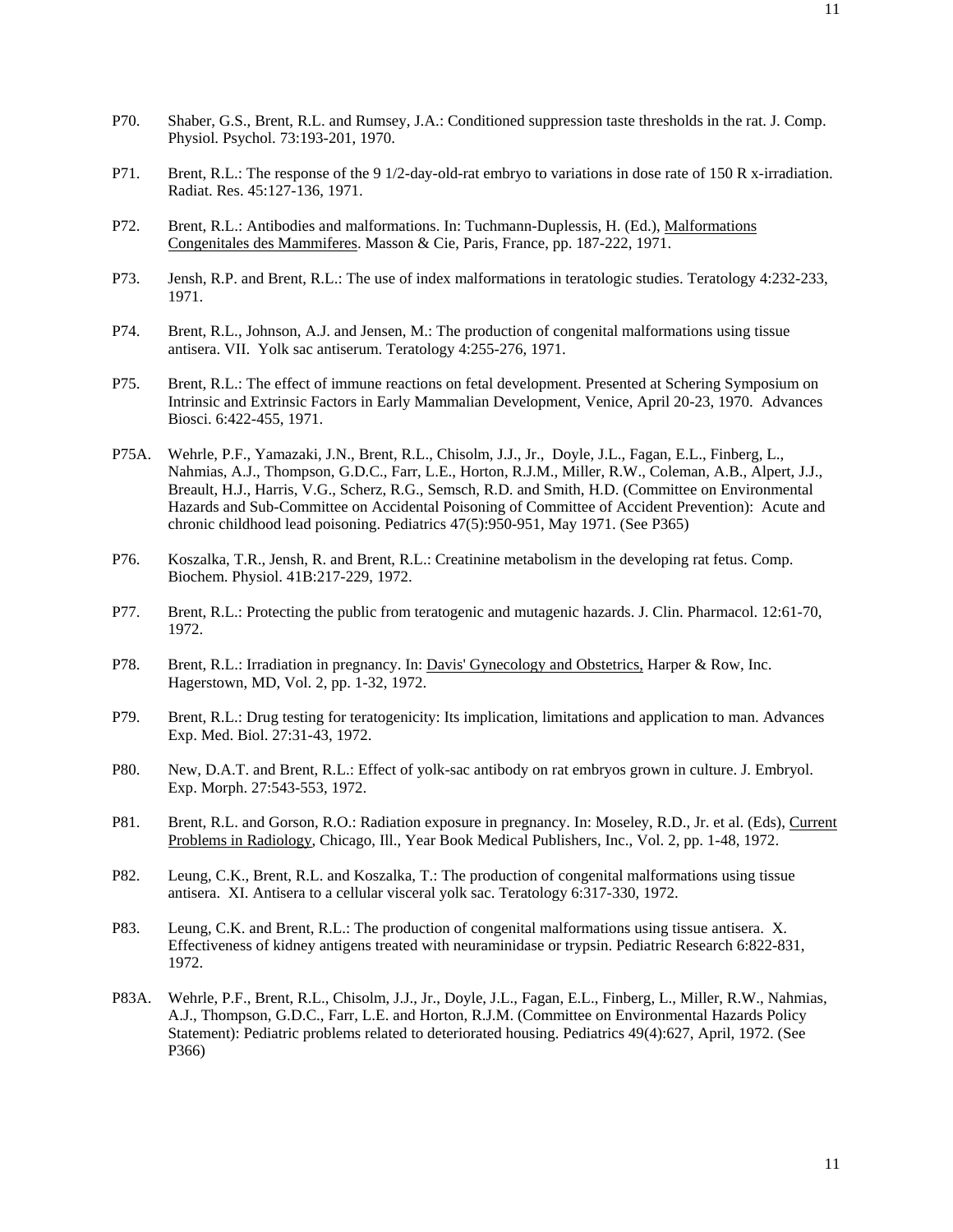- P83B. Wehrle, P.F., Brent, R.L., Chisolm, J.J., Jr., Doyle, J.L., Fagan, E.L., Finberg, L., Miller, R.W., Nahmias, A.J., Thompson, G.D.C. and Horton, R.J.M. (Committee on Environmental Hazards): Lead content of paint applied to surfaces accessible to young children. Pediatrics 49(6):918-921, June 1972. (See P367)
- P83C. Brent, R.L.: Letter to the Editor: Smallpox vaccination. Pediatrics 49:923, 1972. (See P368)
- P84. Brent, R.L.: Radiation and teratogenesis in pregnancy. In: Pathobiology of Development, pp. 76-96. Annual Symposium of the American Association of Pathologists and Bacteriologists, 1973.
- P85. Brent, R.L.: Environmental effects on the embryos and fetuses of experimental animals. Pediatrics 53:821- 822, 1974.
- P86. Leung, C.C.K., Urdaneta, A., Jensh, R.P., Jensen, M. and Brent, R.L.: Evidence that different antibodies are involved in the production of immunologically induced teratogenesis and nephritis. J. Immunol. 113:885-895, 1974.
- P87. Duckett, S., Brent, R.L. and Jensh, R.P.: The morphology of immunologically induced hydrocephalus in the newborn rat. J. Neuropathol. Exp. Neurol. 33:365-373, 1974.
- P88. Miller, R.W., Brendel, W.B., Brent, R.L., Chisolm, J.J., Jr., Doyle, J.L., Ebbin, A.J., Fagan, E.L., Finberg, L., Mendez-Cashion, D., Mulvihill, J.J., Falk, S.A., Flynt, J.W., Jr., Frantz, C., Knelson, J.H. and Knutti, S.H.: Noise pollution: Neonatal aspects. Pediatrics 54:476-479, 1974.
- P88A. Brent, R.L.: Eight degrees of Charity Faculty Perspective III, Ariel, February 24, 1974, page 4, 1974. (See P320).
- P88B. Szabo, K.T. and Brent, R.L.: Species differences in experimental teratogenesis by tranquilizing agents. Lancet i: 564, 1974. (See P321)
- P88C. Brent, R.L.: Radiation exposure from 131I-containing radionuclides. J. Peds, 84(5):788, 1974. (See P322)
- P89. Koszalka, T.R., Jensh, R.P. and Brent, R.L.: Placental transport of creatine in the rat. Proc. of the Soc. for Exp. Biol. & Med. 148:864-869, 1975.
- P90. Jensen, M., Koszalka, T.R. and Brent, R.L.: Production of congenital malformations using tissue antisera. XV. Reichert's membrane and visceral yolk sac antisera. Develop. Biol. 42:1-12, 1975.
- P91. Szabo, K.T. and Brent, R.L.: Reduction of drug-induced cleft palate in mice. Lancet i: 1296-1297, 1975.
- P92. Clark, C.C., Minor, R.R., Koszalka, T.R., Brent, R.L. and Kefalides, N.A.: The embryonic rat parietal yolk sac: Changes in the morphology and composition of its basement membrane during development. Develop. Biol. 46:243-261, 1975.
- P93. Minor, R.R., Clark, C.C., Koszalka, T.R., Brent, R.L. and Kefalides, N.A.: Basement membrane synthesis, accumulation and turnover in vitro. In: Protides of the Biological Fluids, Peters, H. (Ed), 22nd Colloquim. Pergamon Press, New York, pp. 357-361, 1975.
- P94. Wilson, J., Brent, R.L., Flamm, W.G., Nicholas, W.W., Riche, J., Salhanick, H.A., Spyker, J. and de Serees, F.: Environmental chemicals as potential hazards to reproduction. In: Principles for Evaluating Chemicals in the Environment, National Academy of Science, Washington D.C., pp. 156-197, 1975.
- P95. Brent, R.L.: Contributions of experimental teratology to clinical medicine. In: Biological and Clinical Aspects of Malformations, Mead Johnson Symposium on Perinatal and Developmental Medicine #7, Vail, Colorado, June 8-12, pp. 54-64, 1975.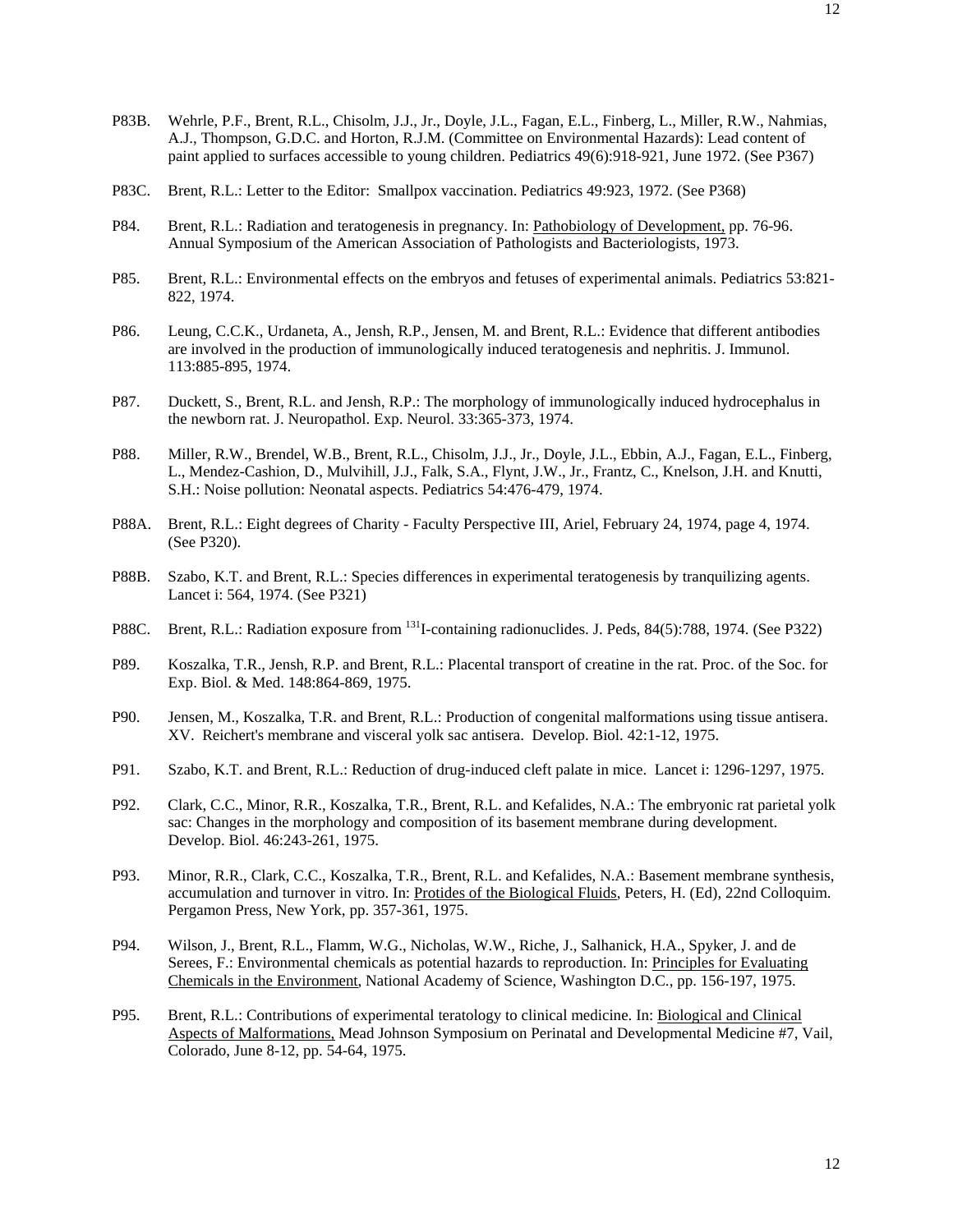- P96. Brent, R.L.: Medicolegal aspects of teratology. In: Biological and Clinical Aspects of Malformations. Mead Johnson Symposium on Perinatal and Developmental Medicine #7, Vail Colorado, June 8-12, pp. 65-76, 1975.
- P96A. Brent, R.L.: Perspective/It's very quiet here. Jefferson Medical College Ariel 7(No.2), April 20, 1975. (See P323)
- P97. Brent, R.L.: Environmental Factors: Radiation. In: Brent, R.L. and Harris, M. (Eds): Prevention of Embryonic Fetal and Perinatal Disease. Bethesda, Maryland, DHEW Publication No. (NIH) 76-853, Vol. 3: 179-197, 1976.
- P98. Brent, R.L.: Environmental factors: Miscellaneous. In: Brent, R.L. and Harris, M. (Eds), Prevention of Embryonic, Fetal and Perinatal Disease. DHEW Publication No. (NIH) 76-853, Bethesda, Maryland, Vol. 3:211-218, 1976.
- P99. Brent, R.L., Abramson, D.C., Harris, M.I., Miller, R.W., Rice, J.M. and Wingate, M.B.: Recommendations. In: Brent, R.L. and Harris, M. (Eds), Prevention of Embryonic, Fetal and Perinatal Disease. DHEW Publication No. (NIH) 76-853, Bethesda, Maryland, Vol. 3, pp. 379-388, 1976.
- P100. Minor, R.R., Hoch, P.S., Koszalka, T.R., Brent, R.L. and Kefalides, N.A.: Organ cultures of the embryonic rat parietal yolk sac. I. Morphologic and autoradiographic studies of the deposition of the collagen and non-collagen glycoprotein components of basement membrane. Develop. Biol. 48:344-364, 1976.
- P101. Minor, R.R., Strause, E.L., Koszalka, T.R., Brent, R.L. and Kefalides, N.A.: Organ cultures of the embryonic rat parietal yolk sac. II. Synthesis, accumulation, and turnover of collagen and noncollagen basement membrane glycoprotein. Develop. Biol. 48:365-376, 1976.
- P102. Brent, R.L.: Discussion: Radiation therapy. Cancer 37:1121-1125, 1976.
- P103. Minor, R.R., Clark, C.C., Strause, E.L., Koszalka, T.R., Brent, R.L. and Kefalides, N.A.: Basement membrane procollagen is not converted to collagen in organ cultures of parietal yolk sac endoderm. J. Biol. Chem. 251:1789-1794, 1976.
- P104. Miller, R.K., Koszalka, T.R. and Brent, R.L.: The transport of molecules across placental membranes. In Poste, G. and Nicolson, C.L. (Eds), The Cell Surface in Animal Embryogenesis and Development, Cell Surface Review. Elsevier/North-Holland, Inc., Vol. 1, pp. 145-223, 1976.
- P105. Brent, R.L.: Radiations and other physical agents. In Wilson, James G. and Fraser, F. Clarke (Eds), Handbook of Teratology. Plenum Press, New York, Vol. 1, pp. 153-223, 1977.
- P106. Brent, R.L. and Brucker, P.C.: The roles of family practice, internal medicine, obstetrics and gynecology and pediatrics in providing primary care. In: Berwick, D.M. (Ed), Report of Seventy-third Ross Conference on Pediatric Research. Ross Laboratories, Columbus, Ohio, pp. 1-99, 1977.
- P107. Leung, C.C.K., Watabe, H. and Brent, R.L.: The effect of heterologous antisera on embryonic development. XIII. Lack of effect of antisera to alpha fetoprotein. Amer. J. Anat. 148:457-462, 1977.
- P108. Brent, R.L.: Expertise of the expert medical witness in congenital malformation lawsuits. Pediatric Research 11:403, 1977.
- P109. Brent, R.L.: Litigation-produced pain, disease and suffering: An experience with congenital malformation lawsuits. Teratology 16:1-14, 1977.
- P110. Jensh, R.P., Koszalka, T.R., Jensen, M., Biddle, L. and Brent, R.L.: Morphologic alterations in the parietal yolk sac of the rat from the 12th to the 19th day of gestation. J. Embryol. Exp. Morph. 39:9-21, 1977.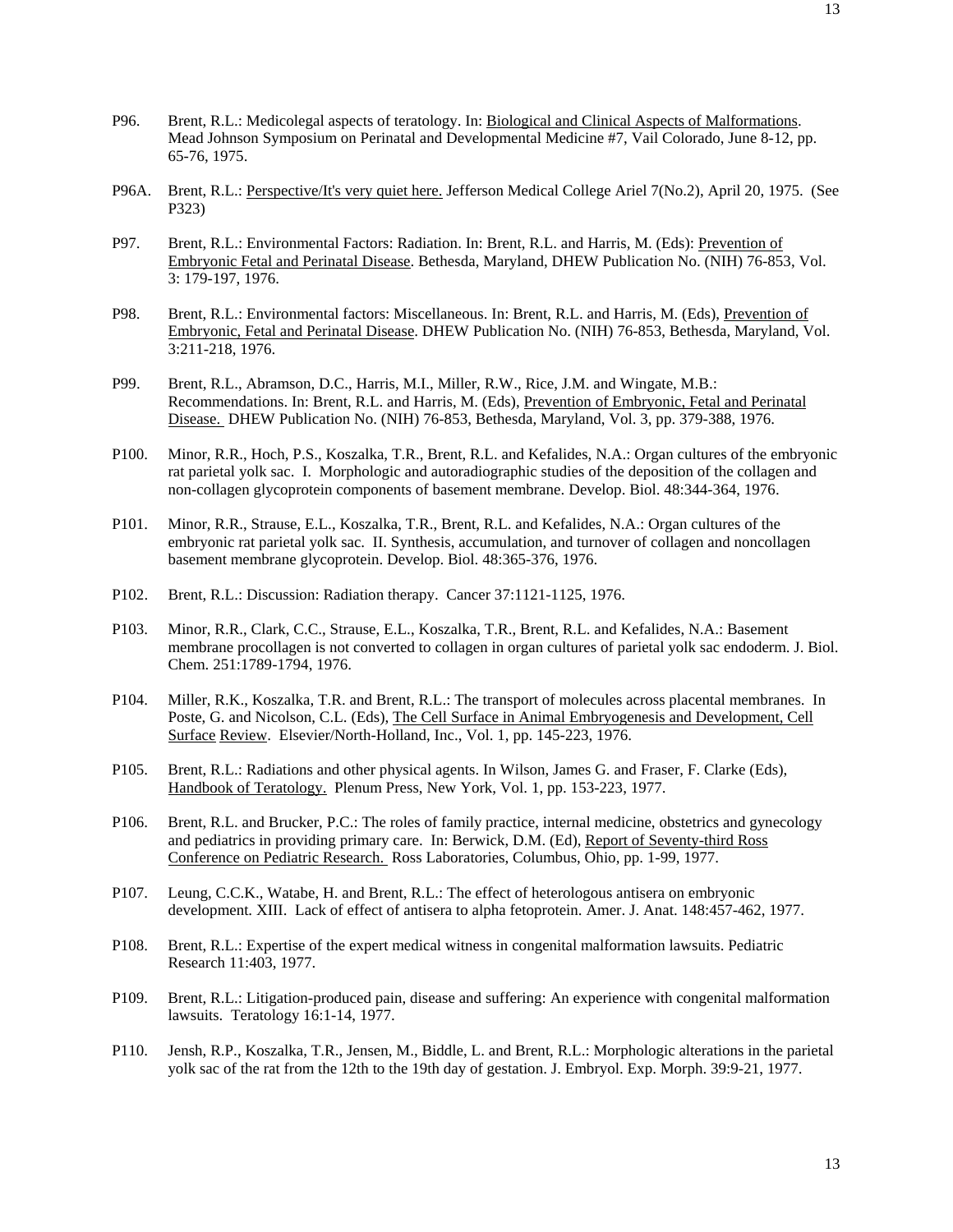- P111. Miller, R.K., Davis, B.M., Brent, R.L. and Koszalka, T.R.: Creatinine transport by rat placentas. Amer. J. Physiol. 233:E308-E315, 1977.
- P112. Brent, R.L.: Medicolegal aspects of teratology. In Kaminetzky, Harold A. and Iffy, Leslie (Eds), Progress in Perinatology. George F. Stickley Co., Philadelphia, PA, pp. 59-78, 1977.
- P112A. Brent, R.L., Moseley, Jr., R.D., Russell, L.B., Wilson, J., Casarett, G.W. and Taylor, L.S.: Medical Radiation Exposure of Pregnant and Potentially Pregnant Women. NCRP Report No. 54, Ad Hoc Committee on Exposure of Potentially Pregnant Women in Diagnostic Radiology of the National Council on Radiation Protection and Measurements, Washington, DC, 1977. (See P324).
- P113. Miller, R.W., Brent, R.L., Brown, A.K., Finberg, L., Frantz, C., Peeble, T.C., Sanfilippo, S.J.: Infant radiant warmers. Pediatrics 61:113-114, 1978.
- P114. Schlesinger, D.M. and Brent, R.L.: Effects of X-irradiation during preimplantation stages of gestation on cell viability and embryo survival in the mouse. Radiation Research 75:202-216, 1978.
- P115. Barr, M., Jr. and Brent, R.L.: Uterine vascular interruption and combined radiation and surgical procedures. In Wilson, J.G. and Fraser, F.C. (Eds), Handbook of Teratology. Plenum Press, New York, Vol. 4, pp. 275-304, 1978.
- P116. Brent, R.L. and Jensen, M.: Immunological aspects of development. In Wilson, J.G. and Fraser, F.C. (Eds), Handbook of Teratology. Plenum Press, New York, Vol. 4, pp. 339-396, 1978.
- P117. Sheth, K., Koszalka, T. and Brent, R.L.:  $d^5$ , 3B-Hydroxysteroid dehydrogenase activity in the rat parietal yolk sac during pregnancy. Biol. Reprod. 19:1024-1029, 1978.
- P118. Brent, R.L. and Fendrick, G.M.: Managing childhood dermatoses. Curr. Prescribing 4:129-148, 1978.
- P119. Brent, R.L and Brent, L.H, Medicine: An excuse from living. Resident & Staff Physician, 24:61-65, 1978.
- P120. Davis, B.M., Miller, R.K., Brent, R.L. and Koszalka, T.R.: Materno-fetal transport of creatinine in the rat. Biol. Neonate 33:43-54, 1978.
- P121. Brent, R.L.: Method of evaluating alleged human teratogens. (Editorial) Teratology 17:183, 1978.
- P122. Brent, R.L.: Toward allaying radiation fears. Philadelphia Bulletin, p.15, April 24, 1979.
- P123. Brent, R.L.: Radiation hysteria: Facts don't support fears. Thomas Jefferson University Directions, p. 4, May 1979.
- P124. Brent, R.L.: Radiation hysteria: Facts don't support fears. Philadelphia Electric Company, Perspectives 3:2, 1979.
- P125. Brent, R.L.: Effects of ionizing radiation on growth and development. In: Klingberg, M.A. (Ed), Contributions to Epidemiology and Biostatistics. Karger, Basel, Ness-Ziona/Tel Aviv, Vol. 1, pp. 147-183, 1979.
- P126. Brent, R.L.: Radiation effects on the developing embryo. In: Shrivastava, P.N. (Ed), Known Effects of Low Level Radiation Exposure: Health Implications of the TMI Accident. Division of Cancer Control and Rehabilitation, National Cancer Institute, Contract No. NO1-CN-45148, NIH Publication No. 80-2087, Pittsburgh, PA, pp. 61-78, April 25, 1979.
- P127. Jensh, R.P., Ludlow, J., Vogel, W.H., McHugh, T., Weinberg, I. and Brent, R.L.: Studies concerning the effects of non-thermal protracted prenatal 915 MHz microwave radiation on prenatal and postnatal development in the rat. Digest of the XIV International Microwave Symposium Monaco, June 11-15, (IMPI), pp. 99-101, 1979.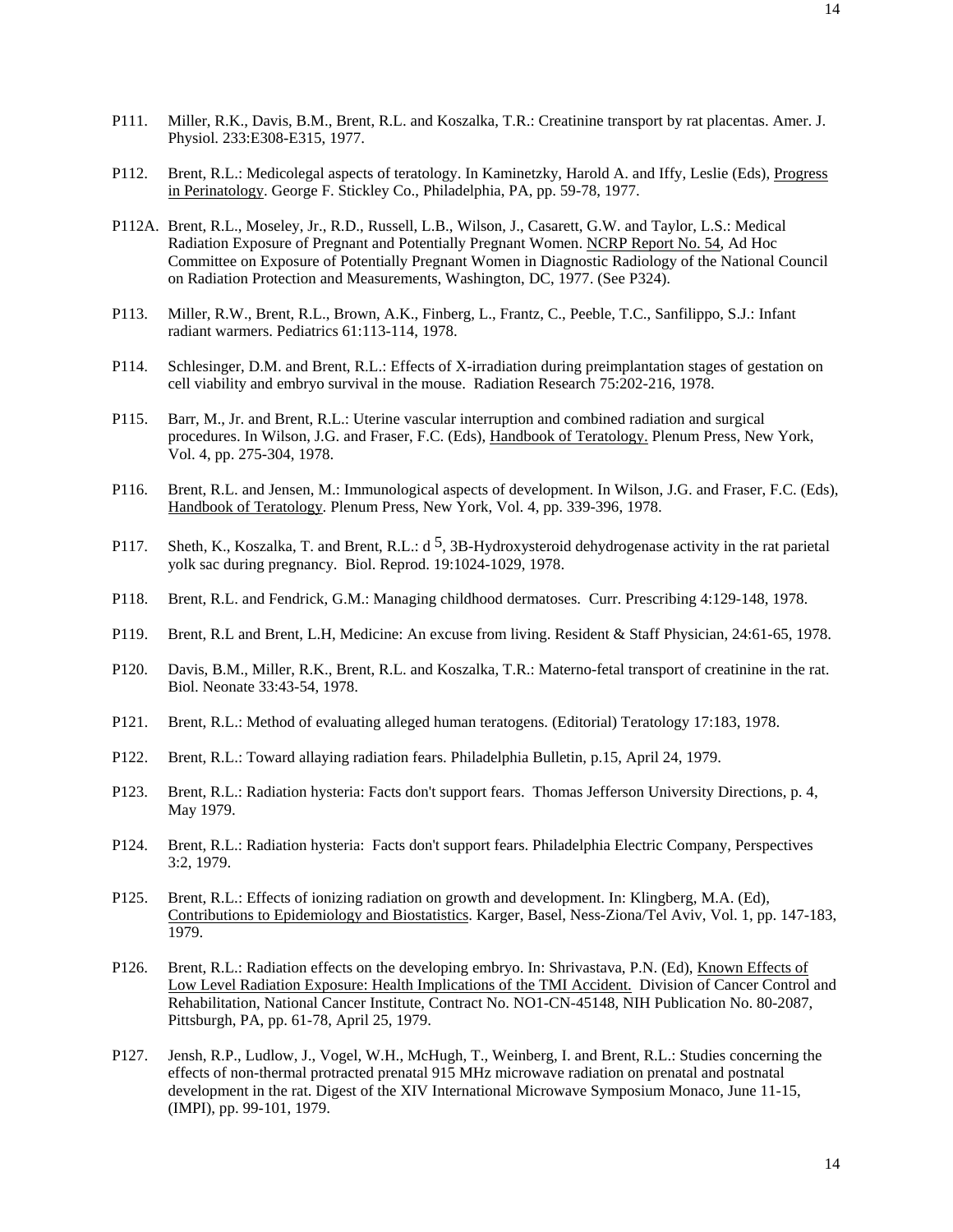- P128. Leung, C.K., Hung, C., Hudson, B.G., Brent, R.L. and Cotton, R.C.: Congenital abnormalities induced by heterologous antisera directed against rat kidney glycoproteins isolated by concanavalin A affinity chromatography. Pediatric Research, 13:1211-1216, 1979.
- P129. Brent, R.L.: Comments on the history of teratology. Teratology 20:199-200, 1979.
- P130. Brent, R.L.: Physician, protect thyself. Jefferson Medical College Alumni Bulletin 28:22-26, 1979.
- P131. Brent, R.L.: The prediction of human diseases from laboratory and animal tests for teratogenicity, carcinogenicity and mutagenicity. In: Lasagna, L. (Ed), Controversies in Therapeutics. W.B. Saunders, Philadelphia, PA, pp. 134-150, 1980.
- P132. Leung, C. and Brent, R.L.: Partial purification and characterization of trypsin-solubilized rat kidney antigens that stimulate the production of teratogenic antibodies. J. Immunol. 124:1267-1270, 1980.
- P133. Brent, R.L. and Gorson, R.O.: Radiation hysteria. Philadelphia Sunday Bulletin, April 3, 1980.
- P134. Jensh, R.P., Weinberg, I., Vogel, W.H. and Brent, R.L.: A plexiglass isolation cage for watching pregnant rats. Lab. Animal 9:46-47, 1980.
- P135. Brent, R.L.: Radiation teratogenesis. Teratology 21:281-298, 1980.
- P136. Brent, R.L.: Radiation teratogenesis: Fetal risk and abortion. In: Fullerton, G.D., Kopp, D.T., Waggener, R.G. and Webster, E.W. (Eds). Biological Risks of Medical Irradiation. American Association of Physics in Medicine, Medical Physics Monograph No. 5, American Institute of Physics, New York, pp. 223-252, 1980.
- P137. Brent, R.L.: X-ray, microwave, and ultrasound: The real and unreal hazards. Pediatric Annals 9:43-47, 1980.
- P138. Brent, R.L.: Radiation-induced embryonic and fetal loss from conception to birth. In Porter, I.H. and Hook, E.B. (Eds), Human Embryonic and Fetal Death. Academic Press, New York, pp. 177-181, 1980.
- P139. Brent, R.L.: Many "expert" witnesses perform poorly in court. Skin and Allergy News 11(9), 1980.
- P140. Brent, R.L.: Expert witness typically ignorant of his court role. Pediatric News 14, 1980.
- P141. Brent, R.L. and New, D.: Experimental use of embryo culture. In Juvenile Diabetes Foundation Workshop Report on Fetal Development in the Infant of the Diabetic Mother. Library of Congress Catalog Card No. 79-933233, pp. 152-158, 1980.
- P142. Brent, R.L.: Statement regarding the Proceedings of the Hearings on the Proposed Federal Radiation Protection Guidance for Occupational Exposures, Docket No. A-79-46, U.S. Environmental Protection Agency, May 9, 1981.
- P143. Brent, R.L.: Ultrasonography in fetal diagnosis. Pediatric Annals 10:49-60, 1981.
- P144. Wilson, J.G. and Brent, R.L.: Are female sex hormones teratogenic? Amer. J. Obstet. Gynec. 141:567-580, 1981.
- P145. Beckman, D., Jensen, M., Burman, M., Koszalka, T. and Brent, R.L.: Rat trophoblastic cell antigenicity. In: Miller, R.K. and Thiede, J. (Eds), Placenta: Receptors,

and Toxicology: Placenta Supplement 3. W.B. Saunders Co., Philadelphia, PA, pp. 75-84, 1981.

P146. Brent, R.L.: Comments to the United States Judiciary Subcommittee on Separation of Powers (A Bill to provide that human life shall be deemed to exist from conception.) Teratology 24:107-109, 1981.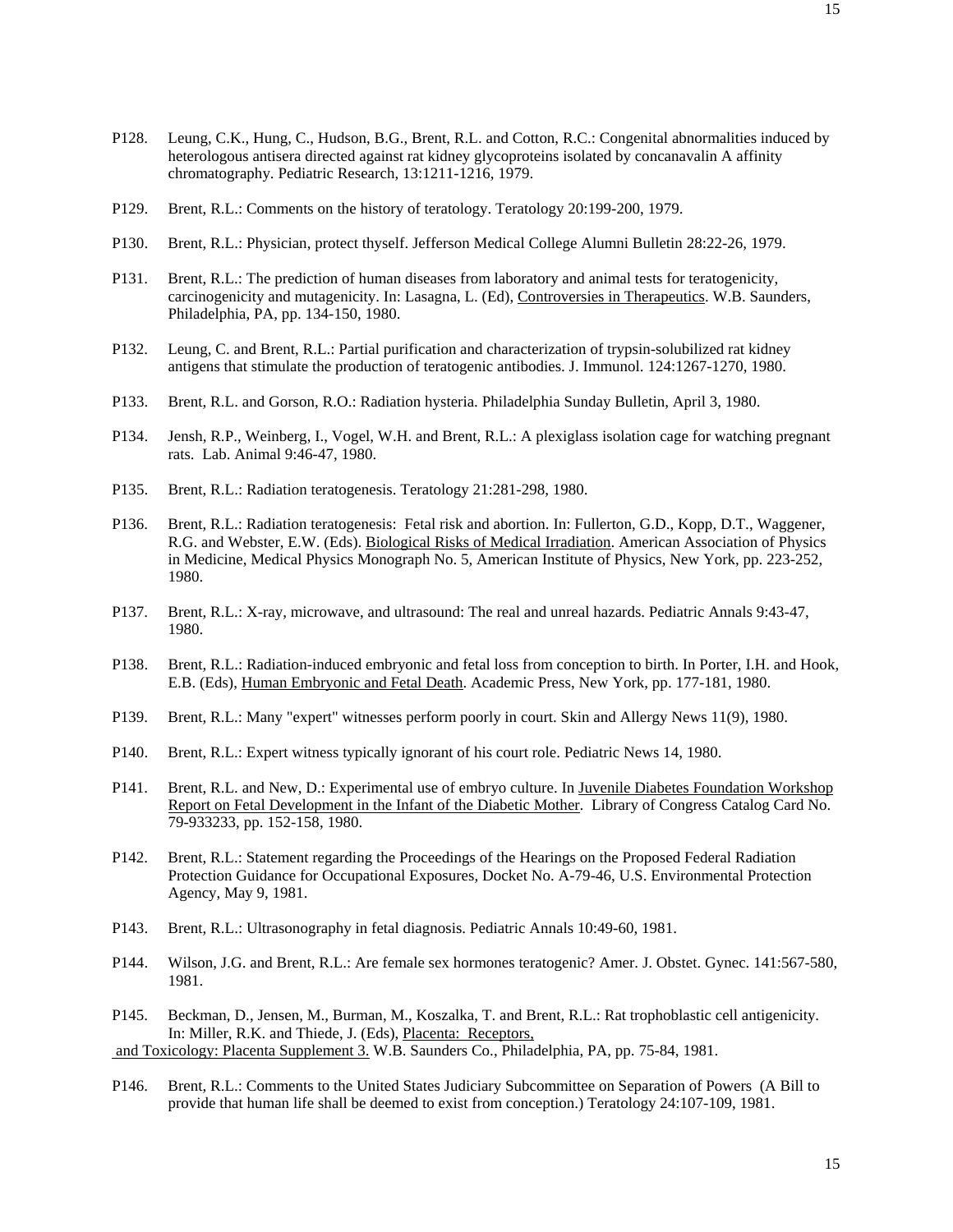- P147. Brent, R.L.: Editor's note: More on Senate Bill S-158, "When Does Human Life Begin? Teratology 25:127-128, 1982.
- P148. Brent, R.L.: The "Therapeutic Orphans" Who are they? Thomas Jefferson University/Directions, November 1982.
- P149. Brent, R.L.: Teratogenic and carcinogenic effects of in utero irradiation. In: Bolognese, R.J., Schwarz, R.H. and Schneider, J. (Eds), Perinatal Medicine - Management of the High Risk Fetus and Neonate. Williams & Wilkins, Baltimore, 85-107, 1982.
- P150. Brent, R.L.: Computer program for searching the biomedical literature in teratology, developmental biology and reproductive biology. Teratology 25:273-275, 1982.
- P151. Sheth, K., Koszalka, T.R. and Brent, R.L.: Steroid metabolism in the rat visceral yolk sac during pregnancy. Biol. Reprod. 26:209-217, 1982.
- P152. Brent, R.L.: Biography of Josef Warkany. Teratology 25:137-144, 1982.
- P153. Brent, R.L.: Drugs and pregnancy: Are the insert warnings too dire? Contemporary OB-GYN 20:42-49, 1982.
- P154. Jensh, R.P., Vogel, W.H. and Brent, R.L.: Postnatal functional analysis of prenatal exposure of rats to 915 MHz microwave radiation. J. Amer. Coll. Toxicology 1 73-90, 1982.
- P155. Brent, R.L.: Irradiation in pregnancy. In: Gerbie, A.B. and Sciarra J.J. (Eds.), Gynecology and Obstetrics. Harper & Row, Philadelphia, PA, Vol. 2, Chapter 49, pp. 1-22, 1982.
- P156. Jensh, R.P., Weinberg, I. and Brent, R.L.: Teratologic studies of prenatal exposure of rats to 915-MHz microwave radiation. Radiation Research 92:160-171, 1982.
- P157. Brent, R.L.: The irresponsible expert witness: A failure of biomedical graduate education and professional accountability. Pediatrics 70:754-762, 1982.
- P158. Freeman, S.J., Brent, R.L. and Lloyd, J.B.: The effect of teratogenic antiserum on yolk sac function in rat embryos cultured in vitro. J. Embryol. Exp. Morph. 71:63-74, 1982.
- P159. Brent, R.L.: Cancer risks following diagnostic radiation exposure. Pediatrics 71:288-289, 1983.
- P160. Jensh, R.P., Weinberg, I and Brent, R.L.: An evaluation of the teratogenic potential of protracted exposure of pregnant rats to 2450-MHz microwave radiation. I. Morphologic analysis at term. J. Toxicol. Environ. Health 11:23-35, 1983.
- P161. Jensh, R.P., Vogel, W.H. and Brent, R.L.: An evaluation of the teratogenic potential of protracted exposure of pregnant rats to 2450-MHz microwave radiation. II. Postnatal psychophysiologic analysis. J. Toxicol. Environ. Health 11:37-59, 1983.
- P162. Brent, R.L.: The bendectin saga: Another American tragedy (Brent, '80). Teratology 27:283-286, 1983.
- P163. DeJong, A.R., Weiss, J.C. and Brent, R.L.: Condyloma acuminata in children. Am. J. Dis. Child. 136:704- 706, 1982.
- P164. Brent, R.L.: The effects of embryonic and fetal exposure to x-ray, microwaves and ultrasound. Clin. OB/GYN 26:484-512, 1983.
- P165. Brent, R.L.: Sex hormones and non-genital organ birth defects: Reply to Drs. Nora, Nora, and Wexlar. Am. J. OB/GYN 145:646-650, 1983.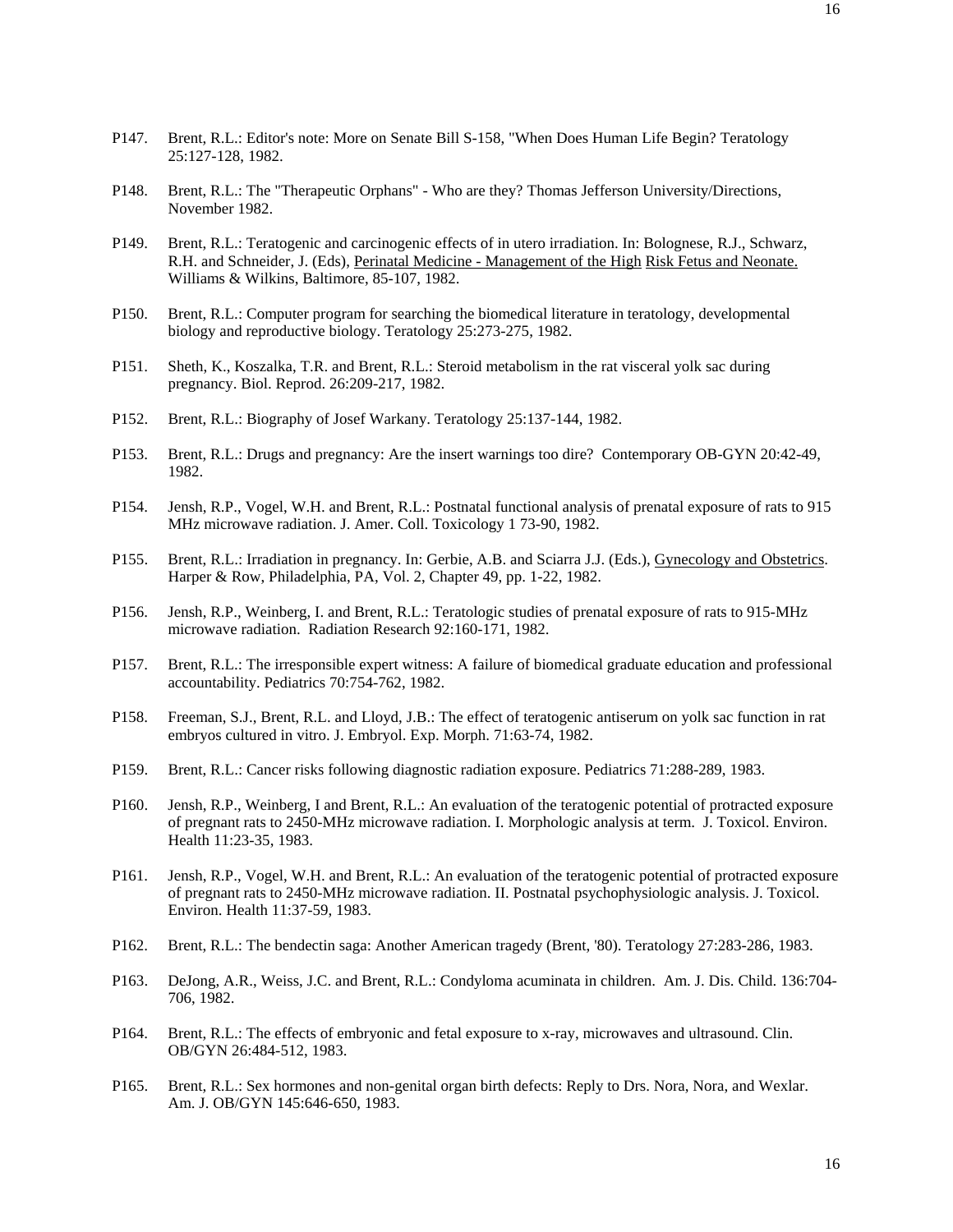- P166. Brent, R.L., Beckman, D.A., Jensen, M., Koszalka, T.R. and Damjanov, I.: The embryopathologic effects of teratogenic yolk sac antiserum. In: Miller, R.K. and Thiede, H.A. (Eds), Fetal Nutrition, Metabolism, and Immunology. Plenum Press, New York, Vol. 1, pp. 335-346, 1983.
- P167. Brent, R.L.: Letters to the Editor. In Reply to The Irresponsible Expert Witness. Pediatrics 71:991, 1983.
- P168. Beckman, D.A. and Brent, R.L.: Mechanisms of teratogenesis. In George R. and Okum, R. (Eds), Annual Review of Pharmacology and Toxicology. Vol. 24:483-500, 1984.
- P169. Brent, R.L.: The effects of ionizing radiation, microwaves, and ultrasound on the developing embryo: Clinical interpretations and applications of the data. In: Lockhart, J.D. (Ed.) Current Problems in Pediatrics. Year Book Medical Publishers, Inc., Chicago, IL, Vol. 14, No. 9, pp. 1-87, 1984.
- P170. Brent, R.L.: Ethical and legal implications of drug use in pregnancy. In Stern, Leo (Ed.), Drug Use in Pregnancy. ADIS Health Science Press, Australia, pp. 1-12, 1984.
- P171. Brent, R.L.: Letters to the Editor. In Reply to Malpractice Issues. Pediatrics 73:410-411, 1984.
- P172. Brent, R.L.: Editorial comments on "Teratogen Update: Bendectin," Teratology 31:429-30, 1985.
- P173. Brent, R.L.: The magnitude of the problem of congenital malformations. In: Marois, M. (Ed.), Progress in Clinical and Biological Research, Prevention of Physical and Mental Congenital Defects. Part A: The Scope of the Problem. Alan R. Liss, Inc., New York, Vol. 163A, 55-68, 1985.
- P174. Brent, R.L.: Summary remarks. In: Marois, M. (Ed.), Progress in Clinical and Biological Research, Prevention of Physical and Mental Congenital Defects. Part A: The Scope of the Problem. Alan R. Liss, Inc., New York, Vol. 163A: 193-197, 1985.
- P175. Brent, R.L.: Interactions between developmental biology and teratology. In: Lash, J.W. and Saxen, L. (Eds.): Progress in Clinical and Biological Research. Developmental Mechanisms: Normal and Abnormal, Proceedings of a workshop on Molecular Aspects of Abnormal Development, held in Salzburg, Austria, October, 1983, New York, Alan R. Liss, 171:309-320, 1985.
- P176. Brent, R.L.: Methods of evaluating and alleged teratogenicity of environmental agents. In: Marois, M. (Ed.), Prevention of Physical and Mental Congenital Defects. Part C: Basic and Medical Science, Education and Future Strategies. Alan R. Liss, Inc., New York, pp. 191-195, 1985.
- P177. Parrott, R.H., Brent, R.L., Kretchmer, N., Neerhout, R.C., Miller, R.W. and Sutherland, J.M.: Proposed guidelines on genetic engineering. Pediatrics 75:1159, 1985.
- P178. Brent, R.L.: Maternal nutrition and congenital malformations. In: Young, B.K. (Ed), The Patient Within the Patient: Problems in Perinatal Medicine. March of Dimes Birth Defects Foundation. Alan R. Liss, New York, Vol. 21, pp. 1-8, 1985.
- P179. Brent, R.L.: Bendectin and interventricular septal defects. Editorial. Teratology 32:317-318, 1985.
- P180. Jensh, R.P. and Brent, R.L.: Effects of 0.6-Gy postnatal neurophysiologic development in the Wistar rat. Proc. Soc. Exp. Biol. Med. 181:611-619, 1986.
- P181. Brent, R.L.: Is hyperthermia a direct or indirect teratogen? Teratology 3:373-374, 1986.
- P182. Brent, R.L.: The complexities of solving the problem of human malformations. In: Brent, R.L. and Beckman, D.A. (Eds.), Clinics in Perinatology. W.B. Saunders, Philadelphia, PA, Vol. 13, pp. 491-503, 1986.
- P183. Brent, R.L.: Editors Note: Standardization of terms in Teratology. Teratology 34:119, 1986.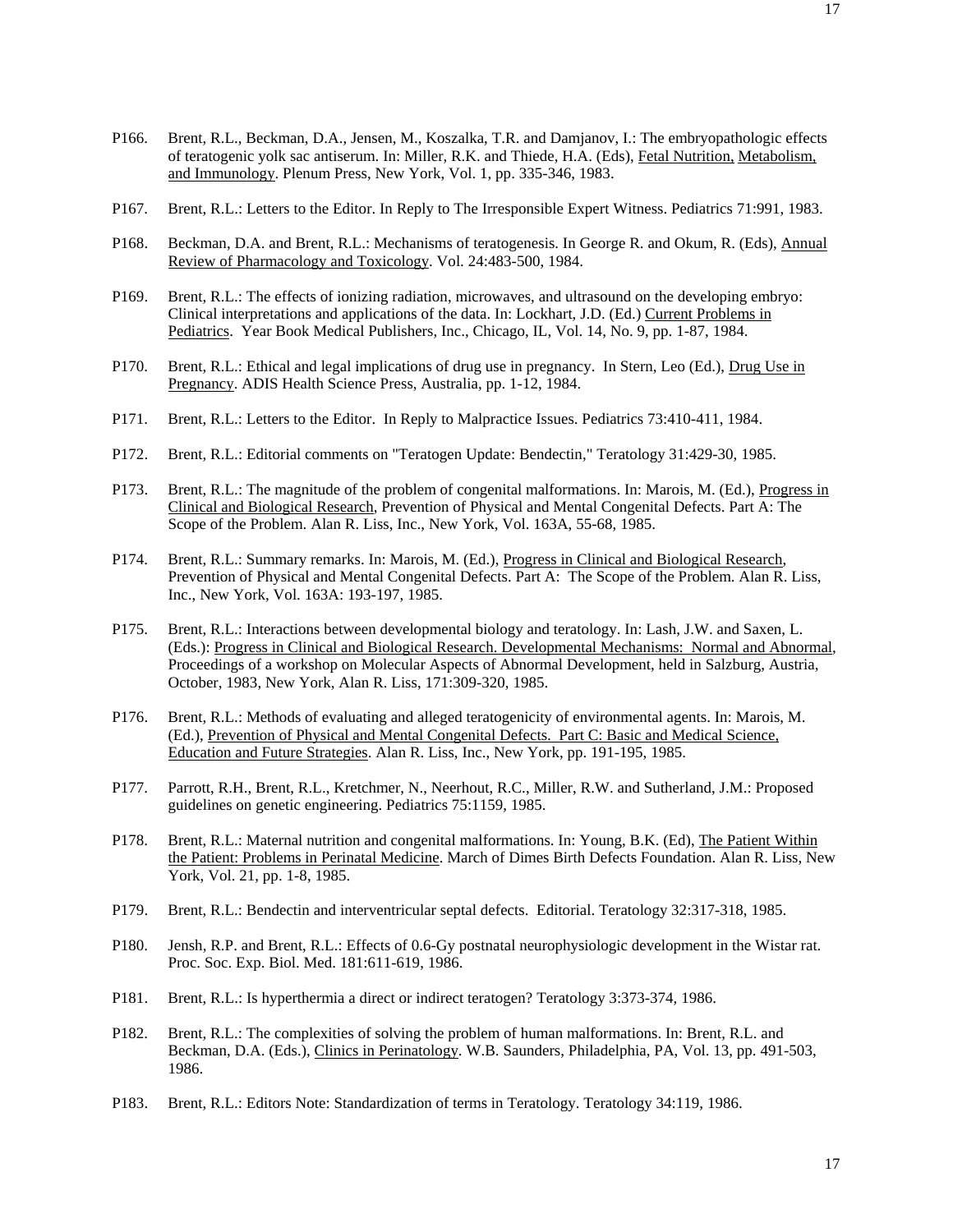- P184. Brent, R.L.: Editorial Comment: Definition of a teratogen and the relationship of teratogenicity to carcinogenicity. Teratology 34:359-360, 1986.
- P185. Brent, R.L.: The law and congenital malformations. In: Brent, R.L. and Beckman, D.A. (Eds.), Clinics in Perinatology. W.B. Saunders, Philadelphia, PA, Vol. 13, pp. 505-544, 1986.
- P186. Brent, R.L.: Evaluating the alleged teratogenicity of environmental agents. In: Brent, R.L. and Beckman, D.A. (Eds.), Clinics in Perinatology. W.B. Saunders, Philadelphia, PA, Vol. 13, pp. 609-613, 1986.
- P187. Brent, R.L.: The effects of embryonic and fetal exposure to x-ray, microwaves, and ultrasound. In: Brent, R.L. and Beckman, D.A. (Eds.), Clinics in Perinatology. W.B. Saunders, Philadelphia, PA, Vol. 13, pp. 615-648, 1986.
- P188. Beckman, D.A. and Brent, R.L.: Mechanism of known environmental teratogens: Drugs and chemicals. In: Brent, R.L. and Beckman, D.A. (Eds.), Clinics in Perinatology. Philadelphia, PA, W.B. Saunders, Vol. 13, pp. 649-687, 1986.
- P189. Brent, R.L.: Effects and risks of medically administered isotopes to the developing embryo. In: Fabro, S. and Scialli, A.R. (Eds.), Drug and Chemical Action in Pregnancy. Marcel Dekker, Inc., New York, Chapter 17, pp. 427-439, 1986.
- P190. Brent, R.L.: Radiation Teratogenesis. In: Sever, J.L. and Brent, R.L. (Eds.), Teratogen Update: Environmentally Induced Birth Defect Risks. Alan R. Liss, New York, pp. 145-163, 1986.
- P191. Brent, R.L.: The complexities of solving the problem of human malformations. In: Sever, J.L. and Brent, R.L. (Eds.), Teratogen Update: Environmentally Induced Birth Defect Risks. Alan R. Liss, New York, pp. 189-197, 1986.
- P192. Brent, R.L.: Methods of evaluating the alleged teratogenicity of environmental agents. In: Sever, J.L. and Brent, R.L. (Eds.), Teratogen Update: Environmentally Induced Birth Defect Risks. Alan R. Liss, New York, pp. 199-201, 1986.
- P193. Brent, R.L.: Medicolegal aspects of teratology. In Sever, J.L. and Brent, R.L. (Eds.), Teratogen Update: Environmentally Induced Birth Defect Risks. Alan R. Liss, New York, pp. 203-214, 1986.
- P194. Brent, R.L.: Litigation produced pain, disease and suffering: An experience with congenital malformation lawsuits. In: Sever, J.L. and Brent, R.L. (Eds.), Teratogen Update: Environmentally Induced Birth Defect Risks. Alan R. Liss, New York, pp. 215-227, 1986.
- P195. Brent, R.L.: The irresponsible expert witness: A failure of biomedical graduate education and professional accountability. In: Sever, J.L. and Brent, R.L. (Eds.), Teratogen Update: Environmentally Induced Birth Defect Risks. Alan R. Liss, New York, pp. 229-239, 1986.
- P196. Lerman, S., Koszalka, T.R., Jensen, M., Andrew, C.L., Beckman, D.A. and Brent, R.L.: In vitro studies on the effect of yolk sac antisera on functions of the visceral yolk sac: I. Pinocytosis and transport of small molecules. Teratology 34:335-341, 1986.
- P197. Jensh, R.P., Brent, R.L. and Vogel, W.H.: Studies concerning the effects of low level prenatal x-irradiation on postnatal growth and adult behavior in the Wistar rat. Int. J. Radiat. Biol. 50:1069-1081, 1986.
- P198. Brent, R.L., Beckman, D.A. and Jensh, R.P.: The relationship of animal experiments in predicting the effects of intrauterine effects in the human. In: Kriegel, H., Schmahl, W., Gerber, G.B. and Stieve, F.E. (Eds), Radiation Risks to the Developing Nervous System. Gustav Fisher, New York, pp. 367-397, 1986.
- P199. Jensh, R.P., Brent, R.L. and Vogel, W.H.: Studies of the effect of 0.4 Gy and 0.6-Gy prenatal x-irradiation on postnatal adult behavior in the Wistar rat. Teratology 35:53-61, 1987.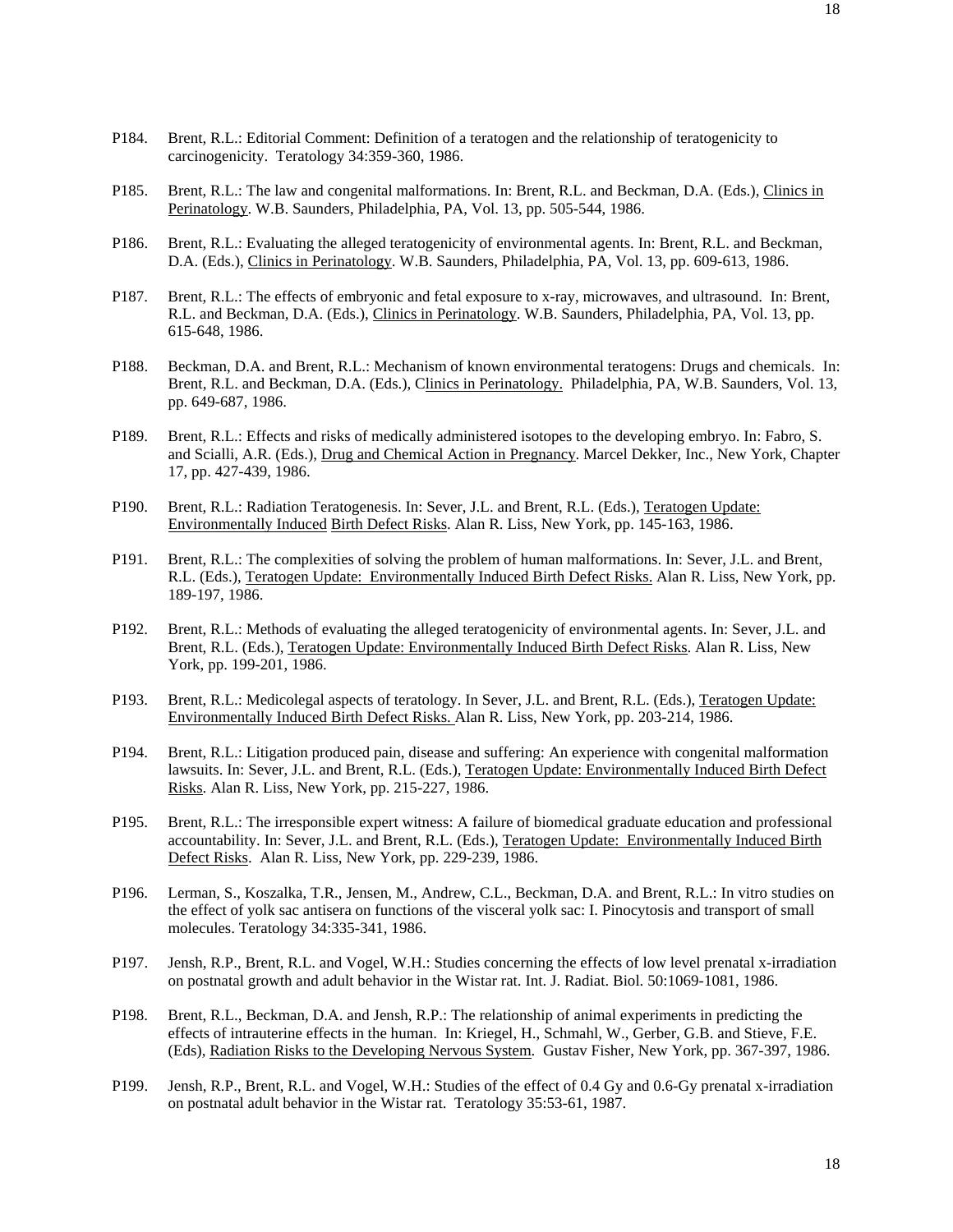- P200. Brent, R.L., Beckman, D.A. and Jensh, R.P.: Relative radiosensitivity of fetal tissues: In: Lett, J.T. and Altman, K.I. (Eds.), Relative Radiation Sensitivities of Human Organ Systems. Academic Press, Inc., Orlando, FL, Vol. 12, pp. 239-256, 1987.
- P201. Brent, R.L.: Ionizing radiation. In: Queenan, J.T. and Hobbins, J.C. (Eds), Protocols for High-Risk Pregnancies. Medical Economics Co., Inc., Ordell, NJ, Second Edition, pp. 21-31, 1987.
- P202. Brent, R.L.: Microwaves and Ultrasound. In: Queenan, J.T. and Hobbins, J.C. (Eds.) Protocols for High-Risk Pregnancies. Medical Economics Co., Inc., Oradell, NJ, Second Edition, pp. 32-37, 1987.
- P203. Jensh, R.P. and Brent, R.L.: The effect of low-level prenatal x-irradiation on postnatal-development in the Wistar rat. Proc. Soc. Exp. Med. 184 256-263, 1987.
- P204. Beckman, D.A. and Brent, R.L.: Etiology of human malformations. In: Kretchmer, N., Quilligan, E.J. and Johnson, J.D. (Eds.), Prenatal and Perinatal Biology and Medicine. Harwood Academic Publishers, New York, Vol. 2, pp. 121-154, 1987.
- P205. Brent, R.L.: Microwaves and ultrasound: Contemporary OB/GYN 30:19-25, 1987.
- P206. Brent, R.L.: Ionizing radiation. Contemporary OB/GYN 30:20-29, 1987.
- P207. Brent, R.L.: Malpractice Experience and Issues. In: Medical-Legal Issues in Pediatrics, Report of the Eighteenth Ross Roundtable on Critical Approaches to Common Pediatric Problems in Collaboration with the Ambulatory Pediatric Association. Columbus, Ohio, pp. 20-25, 1987
- P208. Brent, R.L. The application of basic developmental biology data to clinical teratological problems. In: Welsh, W.(Ed.), Approaches to elucidate Mechanisms in Teratogenesis. Hemisphere Publishing Corporation, Philadelphia, PA, pp. 255-267, 1987.
- P209. Brent, R.L.: Etiology of human birth defects: What are the causes of the large group of birth defects of unknown etiology? In: McLachlan, J.A., Pratt, R.M. and Markert, C.L. (Eds.), Developmental Toxicology: Mechanisms and Risk. Banbury Report 26, Cold Spring Harbor Laboratory, Cold Spring Harbor, NY, pp. 287-300, 1987.
- P210. Brent, R.L.: Environmental factors in the causation of birth defects. In: Frontiers in Genetic Medicine, Report of the 92nd Ross Conference on Pediatric Research. Ross laboratories, Columbus Ohio, pp. 13-23, 1987.
- P211. Brent, R.L.: Editorial comment: Should alcoholic beverages have warning labels concerning their risks to the developing embryo and fetus? Teratology 37:612, 1988.
- P212. Brent, R.L.: Improving the quality of expert witness testimony. Pediatrics 82: 511-513, 1988. Reprinted in Teratology as an editorial - Teratology 39:215-219, 1989
- P213. Jensh, R.P. and Brent, R.L.: The effect of low level prenatal x-irradiation on postnatal growth in the Wistar rat. Growth, Development and Aging 52:53-62, 1988.
- P214. Brent, R.L.: Predicting teratogenic and reproductive risks in humans from exposure to various environmental agents using in vitro techniques and in vivo animal studies. Cong. Anomalies 28 (supplement):S41-S55, 1988.
- P215. Koszalka, T.R., Andrew, C.A., Lloyd, J.B. and Brent, R.L.: Carrier-mediated uptake of hexoses by the rat visceral yolk sac. Placenta 9:547-558, 1988.
- P216. Jensh, R.P. and Brent, R.L.: The effects of prenatal x-irradiation in the 14th-18th days of gestation on postnatal growth and development in the rat: Teratology 38:431-441, 1988.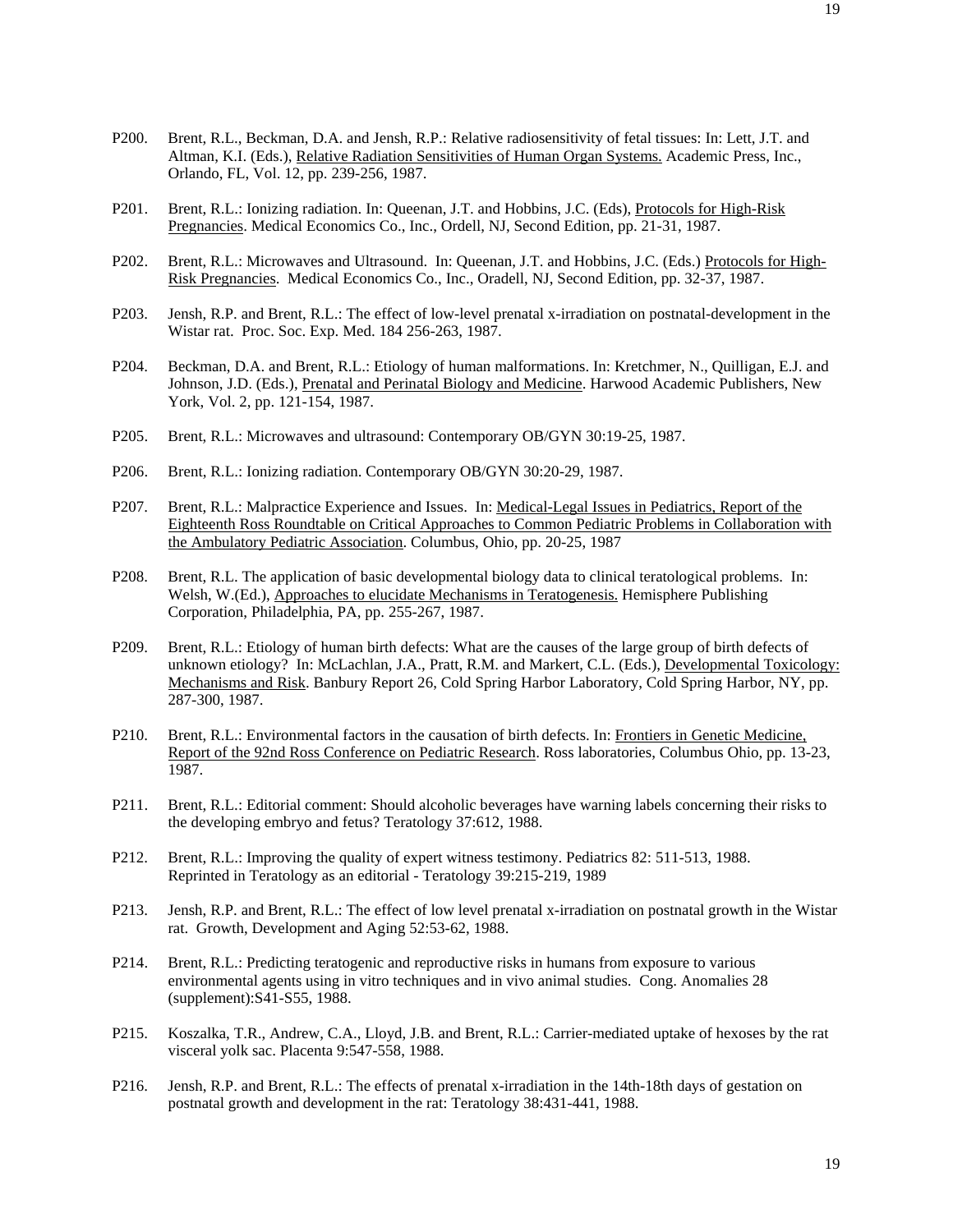- P217. Jensh, R.P. and Brent, R.L.: The effects of prenatal x-irradiation on postnatal testicular development and function in the Wistar rat: Development/Teratology/Behavior Radiation. Teratology 38:443-449, 1988.
- P218. Brent, R.L. and Holmes, L.B.: Clinical and basic science lessons from the thalidomide tragedy: What have we learned about the causes of limb defects? Teratology 38:241-251, 1988.
- P219. Brent, R.L.: Editorial Comment Kudos to the Food and Drug Administration: Reversal of the Package Insert Warning for Birth Defects for Oral Contraceptives. Teratology 39:93-94, 1989.
- P220. Brent, R.L.: Clinical Benefits vs. Reproductive Risks of Retinoids. The Toxicology Forum, Winter Meeting, pp. 207-212, 1989.
- P221. Brent, R.L.: In Memoriam: James G. Wilson (1915-1987). Teratology 39:317-319, 1989.
- P222. Jensh, R.P. and Brent, R.L.: Development of a useful technique for analyzing behavioral teratologic data. Teratology 39:17-319, 1989.
- P223. Brent, R.L.: The effect of embryonic and fetal exposure to X-Ray, Microwaves, and Ultrasound: Counseling the pregnant and non-pregnant patient about these risks. Seminars in Oncology 16:347-369, 1989.
- P224. Jensen, M., Lloyd, J.B., Koszalka, T.R., Beckman, D.A., and Brent, R.L.: Preparation and Developmental Toxicity of Monoclonal Antibodies Against Rat Visceral Yolk Sac Antigens. Teratology 40:505-511, 1989
- P225. Brent, R.L. and Beckman, D.A.: Etiology of Human Birth Defects: With Comments on the Role of Placental Transport of Human Teratogens. In: Transplacental Disorders: Perinatal Detection, Treatment, and Management. Bellisario, R. and Mizejewski, G.J. (Eds.) (Including Pediatric AIDS), Alan R. Liss, Inc, New York, pp 17-36, 1990.
- P226. Brent, R. L. and Beckman, D.A.: Teratology. In: Assessment & Care of Fetus. Eden, R.D. and Boehm, F.H. (Eds). Appleton & Lange, Norwalk Connecticut, pp. 223-244, 1990.
- P227. Miller, R.W. and Brent, R.L.: Low-Dose Radiation Exposure. Science 247:1166, 1990.
- P228. Brent, R.L. and Beckman, D.A.: Environmental teratogens. The Bulletin of the New York Academy of Medicine. Vol. 66(2):123-163, 1990.
- P229. Brent, R.L.: Teratologists, the fetal alcohol syndrome and alcohol addiction: Are we doing enough? Teratology 41:491-493, 1990.
- P230. Beckman, D.A., Koszalka, T.R., Jensen, M. and Brent, R.L.: Experimental manipulation of the rodent visceral yolk sac. Teratology 41:395-404, 1990.
- P231. Brent, R.L., Beckman, D.A., Jensen, M. and Koszalka, T.R.: Experimental yolk sac dysfunction as a model for studying nutritional disturbances in the embryo during early organogenesis. Teratology 41:405-414, 1990.
- P232. Brent, R.L.: Introduction of the Yolk Sac Symposium. Teratology 41:359, 1990.
- P233. Prockop, D.J., Olsen, A., Kontusaari, S., Hyland, J., Ala-Kokko, L., Vasan, N.S., Barton, E., Buck, S., Harrison, K. and Brent, R.L.: Mutations in human procollagen genes. Structure, molecular biology and pathology of collagen. Annals New York Academy of Sciences 580:330-339, 1990.
- P234. Friedman, J.M., Little, B.B., Brent, R.L., Cordero, J.F., Hanson, J.W., and Shepard, T.H: Potential human teratogenicity of frequently prescribed drugs. Obstet Gyn 75(4):594-599, April 1990.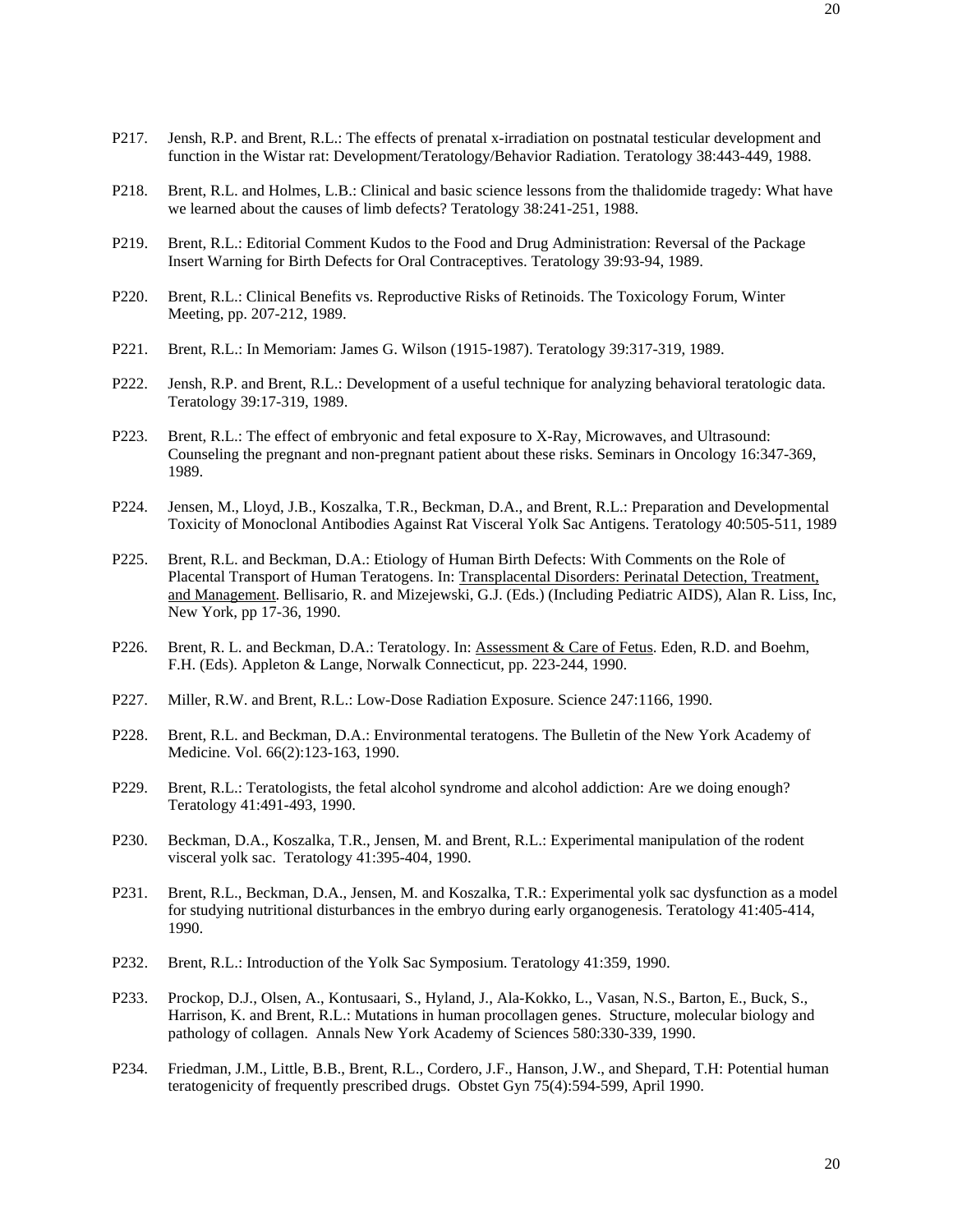- P235. Beckman, D.A. and Brent, R.L.: Teratogenesis: Alcohol, angiotensin converting enzyme inhibitors, and cocaine. Current Opinion in Obstetrics and Gynecology 2:236-245, 1990.
- P236. Carbone, J.P., Baldridge, R.C., Koszalka, T.R., Bongiovanni, A.M. and Brent, R.L.: Characterization of cytosolic glucocorticoid receptor of fetal rat epiphyseal chondrocytes. J. Steroid Biochem, 35:495-505, 1990.
- P237. Beckman, D.A., Pugarelli, J.E., Jensen, M., Koszalka, T.R., Brent, R.L. and Lloyd, J.B.: Sources of amino acids for protein synthesis during early organogenesis in the rat. I. Relative contributions of free amino acids and of proteins. Placenta, ll:109-121, 1990.
- P238. Brent, R.L.: Studies on early embryonic nutrition. In: Pomerance, H.H. and Bercu, B.B. (Eds), Topics in Pediatrics. Springer-Verlag, New York, pp. 165-178, 1990.
- P239. Brent, R.L.: Editorial The relationship between uterine vascular clamping, vascular disruption syndrome and cocaine teratogenicity. Teratology, 41:757-760, 1990.
- P240. von Hofe, E., Brent, R.L., and Kennedy, A.R.: Inhibition of x-ray induced exencephaly by protease inhibitors. Radiation Research 123:108-111, 1990.
- P241. Carbone, J.B., Figurska, K., Buck, S. and Brent, R.L.: Effect of gestational sex steroid exposure on limb development and endochondral ossification in the pregnant C57B1/6J mouse: I. Medroxyprogesterone acetate. Teratology 42:121-130, 1990.
- P242. Beckman, D.A., Pugarelli, J.E., Koszalka, T.R., Brent, R.L. and Lloyd, J.B.: Sources of amino acids for protein synthesis during early organogenesis in the rat. 2. Exchange with amino acid and protein pools in embryo and yolk sac. Placenta 12:37-46, 1991.
- P243. Brent, R.L., and Beckman, D.A.: Angiotensin-converting enzyme inhibitors, an embryopathic class of drugs with unique properties: Information for Clinical Teratology Counselors. Teratology 43:543-546, 1991.
- P244. Jensen, M., Lloyd, J.B., Vega, P., Koszalka, T.R. and Brent, R.L.: Multiple antigens in the rat visceral yolk sac induce teratogenic antisera. Teratology 43:601-608, 1991.
- P245. Brent, R.L.: Comments on life after residency. American Journal of Diseases of Children 145(6):597-598, 1991.
- P246. Brent, R.L., Jensh, R.P. and Beckman, D.A.: Medical sonography: Reproductive effects and risks. Teratology 44:123-146, 1991.
- P247. Beckman, D.A., Ornoy, A., Jensen, M., Arnon, J. and Brent, R.L.: Ultrastructure and function of the rat yolk sac: Damage caused by teratogenic anti-VYS serum and recovery. Teratology 44:181-192, 1991.
- P248. Brent, R.L. and Beckman, D.A.: Teratogenic agents: Alcohol, angiotensin-converting enzyme inhibitors, cocaine, and radiation. In: Current Diagnosis. Conn, R.B. (Ed.). W.B. Saunders Company, pp. 1272-1279, 1991.
- P249. Brent, R.L.: Physicians sanction reproduction for many recovered cancer patients. Contemporary Medicine 6(2):4-5, 1991.
- P250. Brent, R.L., and Beckman, D.A.: Principles of Teratology. In: Evans, M.I. (Ed.), Reproductive Risks and Prenatal Diagnosis. Appleton & Lange, Norwalk, CT, pp. 43-68, 1991.
- P251. Brent, R.L.: (Commentary) Awards and recognition in science: A distortion of reality. The Scientist 6(3):12, February 3, 1992.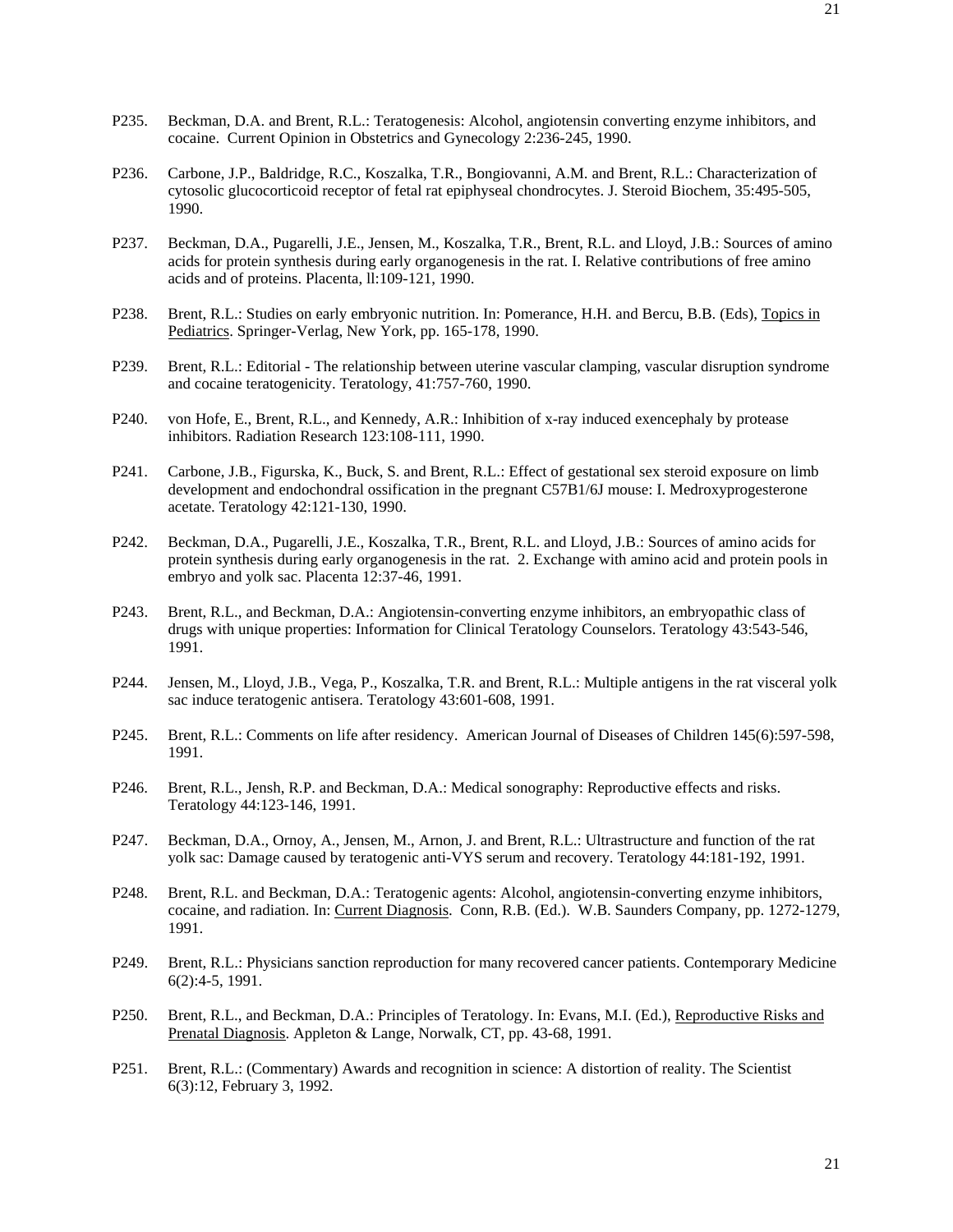- P252. Brent, R.L.: (Commentary) Clinical teratology counseling and consultation case reports: Exposure to diagnostic radiation early in pregnancy. Teratology 46:31-33, 1992.
- P253. Zusman, R., Beckman, D.A., Zusman, I. and Brent, R.L.: Purification of sheep immunoglobin-G using protein-A trapped in sol-gel glass. Analyt. Bioc. 201(1):103-106, February 14, 1992.
- P254. Brent, R.L.: Medical-Legal Survival: A risk management guide for physicians. JAMA 267(9):1273-1274, March 4, 1992.
- P255. Brent, R.L.: How awards and recognition in science can distort reality. JeffNEWS:6, April 27, 1992.
- P256. Beckman, D.A. and Brent, R.L.: Basic principles of teratology. In: Reece, E.A. (Ed.), Medicine of the Fetus and Mother. J. B. Lippincott Co., Philadelphia, PA, pp 293-299, 1992.
- P257. Brent, R.L. and Beckman, D.A.: Prescribed drugs, therapeutic agents, and fetal teratogenesis. In: Reece, E.A. (Ed.), Medicine of the Fetus and Mother. J. B. Lippincott Co., Philadelphia, PA, pp. 300-316, 1992.
- P258. Brent, R.L.: The changing role and responsibilities of chairmen in clinical academic departments: The transition from autocracy, Pediatrics. 90(1):50-57, 1992.
- P259. Brent, R.L.: Reproductive and teratologic effects of electromagnetic fields. In: Davis, J.G., Bennett, W.R., Brady, J.V., Brent, R.L., Gordis, L., Gordon, W.E., Greenhouse, S.W., Reiter, R.J., Stein, G.S., Susskind, C. and Trichopoulos, D. (Eds), Health Effects of Low-Frequency Electric and Magnetic Fields. Oak Ridge Associated Universities Panel for The Committee on Interagency Radiation Research and Policy Coordination, Washington, DC, Chapter VI-1-55, June, 1992.
- P260. Brent, R.L.: (Commentary) The contributions of Widukind Lenz to teratology and science: Comments on "Thalidomide Retrospective: What did the clinical teratologist learn? Teratology 46(5):415-416, 1992.
- P261. Brent, R.L.: Reproductive Effects. In Davis, J.G., Bennett, W.R., Brady, J.V., Brent, R.L., Gordis, L., Gordon, W.E., Greenhouse, S.W., Reiter, R.J., Stein, G.S., Susskind, C. and Trichopoulos, D. (Eds), Health Effects of Low-Frequency Electric and Magnetic Fields, Executive Summary. Oak Ridge Associated Universities Panel for The Committee on Interagency Radiation Research and Policy Coordination, Washington, DC, pp. 10-13, June, 1992.
- P262. Brent, R.L.: Unforgettable Patients. The Journal of Pediatrics, 121(5):829-830, 1992.
- P263. Brent, R.L.: Foreward. Essays of a scientist: 1991. In E. Garfield (Ed.) Science Reviews, Journalism, Inventivenes and Other Essays. ISI Press, Philadelphia, PA, Vol. 14, pp. XIII-XVIII, 1992.
- P264. Brent, R.L., Jensh, R.P. and Beckman, D.A.: Medical sonography: Reproductive effects and risks. In: Chervenak, F.A., Isaacson, G.C., and Campbell, S. (Eds), Textbook of Obstetrics and Gynecologic Ultrasound. Little, Brown and Company, Boston, MA, Vol. 1, pp. 111-132, 1993.
- P265. Brent, R.L., and Beckman, D.A.: Clinical Teratology. In: Chervenak, F.A., Isaacson, G.C., and Campbell, S. (Eds), Textbook of Obstetrics and Gynecologic Ultrasound. Little, Brown and Company, Boston, MA, Vol. 1, pp. 741-769, 1993.
- P266. Brent, R.L.: (Commentary) Awards and recognition in science: A distortion of reality. Teratology, 47:11- 12, 1993.
- P267. Brent, R.L.: In Reply to "The changing role and responsibilities of a chairman Letters." Pediatrics, 91(2):514, 1993.
- P268. Brent, R.L., Beckman, D.A. and Landel, C.P.: Clinical Teratology. Current Opinion in Pediatrics, 5:201- 211, 1993.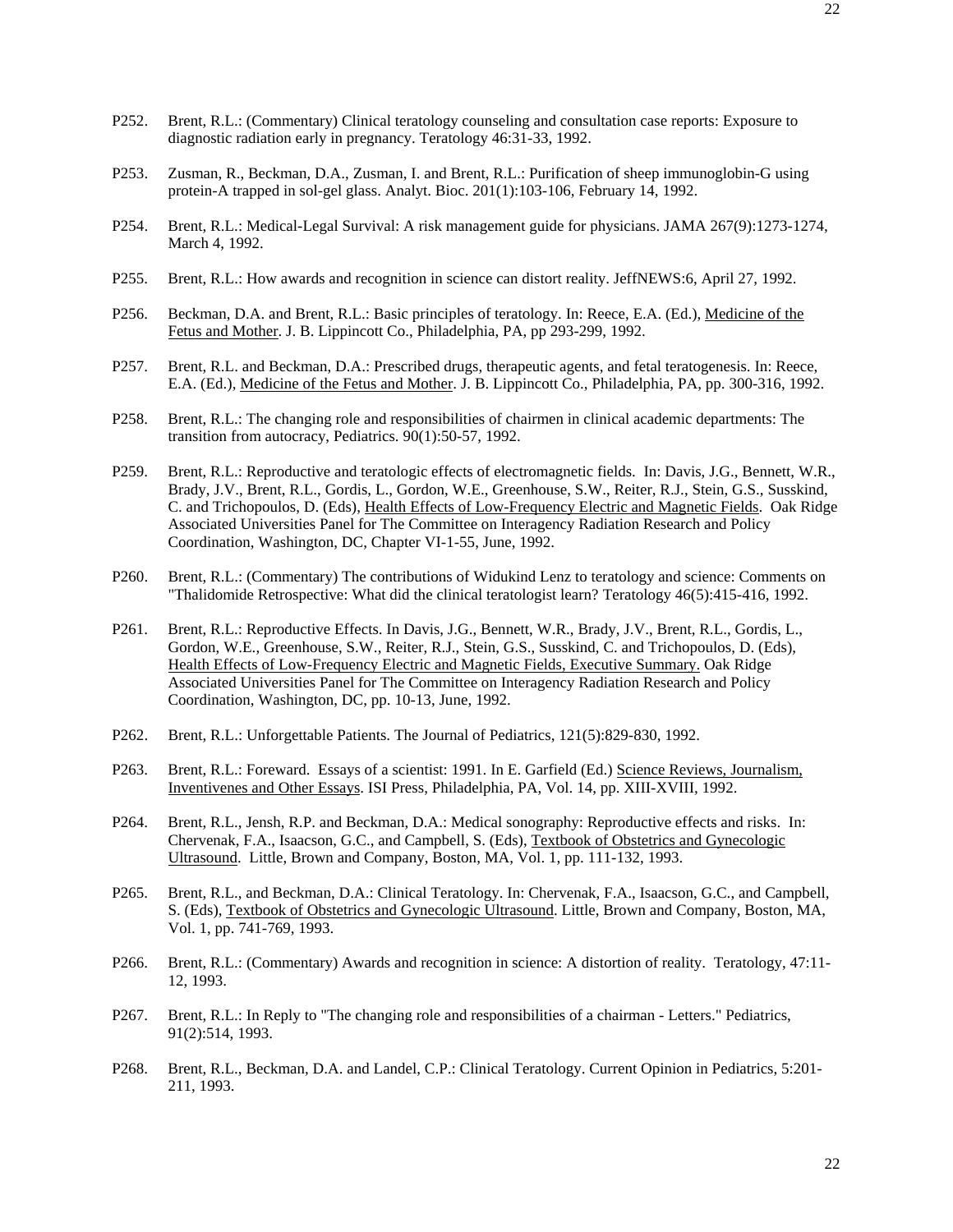- P269. Davis, J.G., Bennett, Jr., W.R., Brady, J.V., Brent, R.L., Gordon, W.E., Greenhouse, S.W., Reiter, R.J., Susskind, C. and Trichopoulos, D.: EMF and Cancer. Science (Letter) 260:13-14, 16, April 2, 1993.
- P270. Brent, R.L.: Commentary on the article by Green, et al. (N.E. J Med, 1991) Dealing with preconception exposure to cancer chemotherapeutic agents. In: J. Stockman (Ed.) Year Book of Pediatrics, Mosley Yearbook Publishing Co., Chicago, IL, Chapter 14, Oncology, pp. 399-400, 1993.
- P271. Brent, R.L., Meistrich, M. and Paul, M.: Ionizing and nonionizing radiations. In: M. Paul (Ed.), Occupational and Environmental Reproductive Hazards, Williams & Wilkins, Baltimore, MD, Chapter 13, pp. 165-189, 1993.
- P272. Brent, R.L.: Commentary What is the relationship between birth defects and pregnancy bleeding? New perspectives provided by the NICHD workshop dealing with the association of chorionic villous sampling and the occurrence of limb reduction defects. Teratology 48:93-95, 1993.
- P273. Brent, R.L.: Congenital malformation case reports: The editor's and reviewer's dilemma. Am. J. Med. Gen. 47:872-874, 1993.
- P274. Brent, R.L.: A systematic evaluation of the reproductive risks of caffeine. Presented at the Seventh International Caffeine Workshop, June 13-18, 1993, Santorini, Greece, Sponsored by the International Life Sciences Institute (ILSI), Tab 20, pp. 1-27.
- P275. Carbone, J.P. and Brent, R.L.: Genital and nongenital teratogenesis of prenatal progestogen therapy. The effects of 17 a-hydroxyprogesterone caproate on embryonic and fetal development and endochondral ossification in the C57B1/6J mouse. Am. J. Obstet. Gynecol., 169:1292-1298, 1993.
- P276. Brent, R.L., Gordon, W.E., Bennett, W.R. and Beckman, D.A.: Reproductive and teratologic effects of electromagnetic fields. Reproductive Toxicology 7:535-580, 1993.
- P277. Beckman, D.A. and Brent, R.L.: Fetal effects of prescribed and self-administered drugs during the second and third trimester. In: Avery, G.B., Fletcher, M.A., MacDonald, M.G. (Eds). Neonatology: Pathophysiology and Treatment. J. B. Lippincott Company, Philadelphia, Fourth Edition, Chapter 16, pp. 197-206, 1994.
- P278. Solomon, H.M., Beckman, D.A., Buck, S.J., Gorson, R.O., Mills, R.E., Brent, R.L.: Comparative effects of neutron irradiation and x-irradiation on the embryonic development of the rat. Radiation Research 137:226-230, 1994.
- P279. Brent, R.L.: Commentary Cardiovascular birth defects and prenatal exposure to female sex hormones: Importance of utilizing proper epidemiological methods and teratologic principles. Teratology 49:159-161, 1994.
- P280. Koszalka, T.R., Andrew, C.L., Brent, R.L., Beckman, D.A. and Lloyd, J.B.: Amino acid requirements in the early postimplantation rat conceptus. Placenta 15:311-320, 1994.
- P281. Beckman, D.A., Solomon, H.M., Buck, S.J., Gorson, R.O., Mills, R.E. and Brent, R.L.: Effects of dose and dose-protraction on embryotoxicity of 14.1 MeV neutron irradiation in rat. Radiat. Res. 138:337-342, 1994.
- P282. Beckman, D.A., Brent, R.L. and Lloyd, J.B.: Pinocytosis in the rat visceral yolk sac: Potential role in amino acid nutrition during the fetal period. Placenta 15:171-176, 1994.
- P283. Brent, R.L. and Beckman, D.A.: Contribution of environmental teratogens to embryonic and fetal loss. In Clinical Obstetrics and Gynecology. J. B. Lippincott Co., Philadelphia, PA. Vol. 37, No. 3, pp. 646-670, 1994.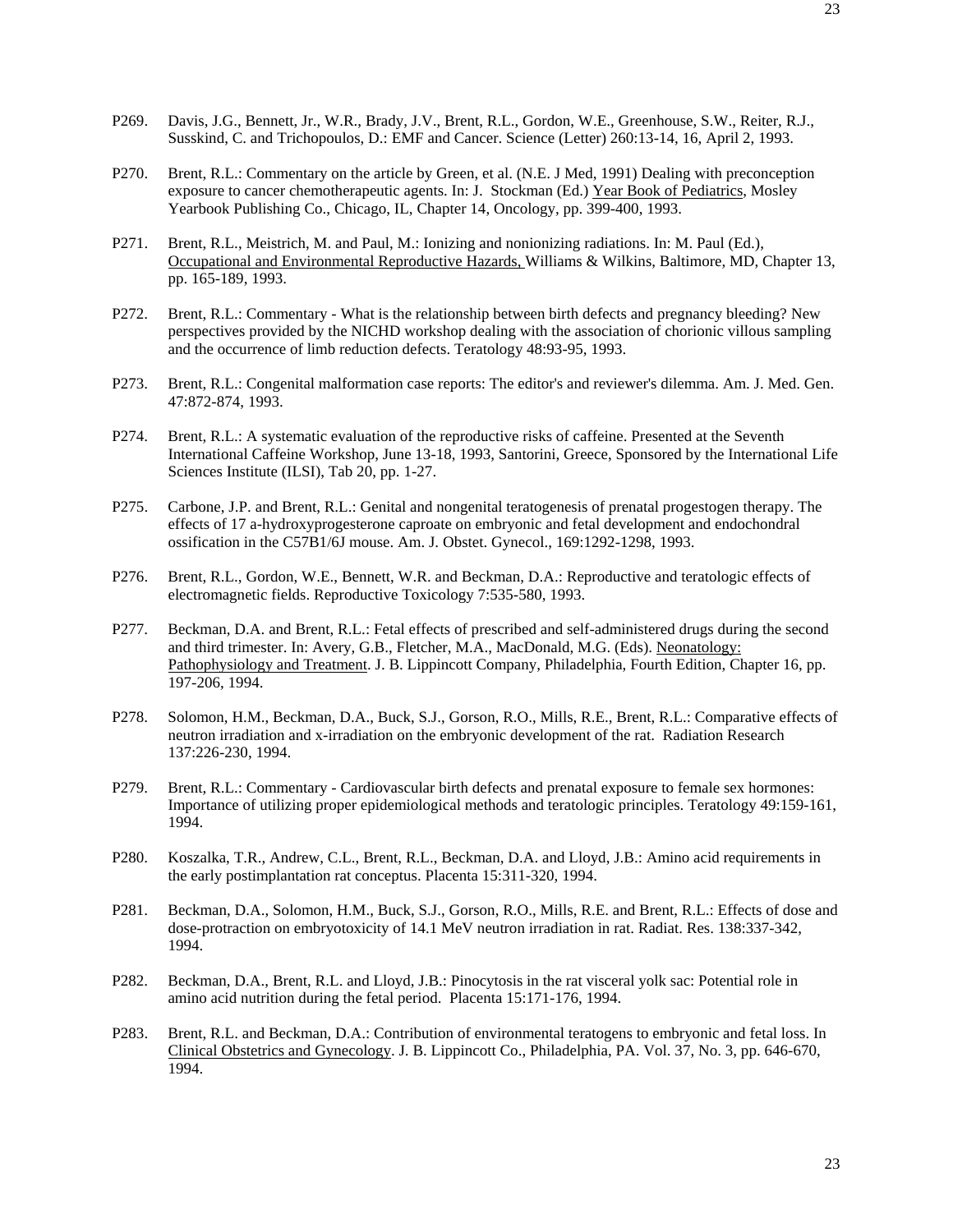- P284. Jensh, R.P., Lewin, P.A., Poczobut, M.T., Goldberg, B.B., Oler, J. and Brent, R.L.: The effects of prenatal ultrasound exposure on postnatal growth and acquisition of reflexes. Radiat. Res. 140(2):284-293, 1994.
- P285. Brent, R.L.: The effect of embryonic and fetal exposure to x-ray, microwaves, ultrasound, magnetic resonance, and isotopes. In: Barron, W.M. and Lindheimer, M.D. (Eds). Medical Disorders During Pregnancy, 2nd Edition, Mosby-Yearbook, Inc., St. Louis, MO, pp. 487-518, 1994.
- P286. Brent, R.L.: Biological factors related to male mediated reproductive and developmental toxicity. In: Olshan, A.F. and Mattison, D.R. (Eds). Male-Mediated Developmental Toxicity. Plenum Press, New York, pp. 209-242, 1994.
- P287. Brent, R.L.: Workshop Report on Mechanisms. In: Olshan, A.F. and Mattison, D.R. (Eds). Male-Mediated Developmental Toxicity. Plenum Press, New York, pp. 355-358, 1994.
- P288. Brent, R.L., Koren, G., Scialli, A., and Zimmerman, E.: Report on the safety of Bendectin/Diclectin for use in the management of nausea and vomiting of pregnancy. Health Protection Branch, Canada, November 8, 1989.
- P289. Jensh, R.P., Eisenman, L.M., and Brent, R.L.: Postnatal neurophysiologic effects of prenatal x-irradiation. Int. J. Radiat. Biol., 67(2):217-227, 1995.
- P290. Brent, R.L.: Thirty meetings with AMSPDC: A few reflections of the past and some suggestions for the future, 1965-1995. Presented at the 1995 Annual meeting of the Association of Medical School Pediatric Department Chairmen, Inc. (AMSPDC) held in Coronado, California, March 10-13, 1995. Recorded in the Annual Meeting Report, pp. 5-15, 1995.
- P291. Brent, R.L.: Letter to the Editor: Bringing scholarship to the courtroom. Pediatrics 94(6):954-956, 1995.
- P292. Brent, R.L.: The application of the principles of toxicology and teratology in evaluating the risks of new drugs for the treatment of drug addiction in women of reproductive age. In Chiang, C.N. and Finnegan, L.P. (eds.) Research Monograph Series 149: Medications Development for the Treatment of Pregnant Addicts and their Infants, National Institute on Drug Abuse, Rockville, Maryland, pp. 130-184, 1995.
- P293. Brent, R.L. The effects of embryonic and fetal exposure to ionizing radiation: Counseling the patient and worker about these risks. In Mossman, K.L. and Mills, W.A. (Eds.) The Biological Basis of Radiation Protection Practice. Williams & Wilkins, Baltimore, Maryland, Chapter 3, pp. 23-62, 1992.
- P294. Brent, R.L.: Bendectin: Review of the Medical Literature of a Comprehensively Studied Human Non-Teratogen and the Most Prevalent Tortogen-Litigen. Reproductive Toxicology 9(4):337-349, 1995.
- P295. Sinclair, W.K., Adelstein, S.J., Brent, R.L., LaFontaine, R.L.: Considerations regarding the unintended radiation exposure of the embryo, fetus or nusing child. NCRP Commentary No. 9. National Council on Radiation Protection and Measurements, Bethesda, Maryland, pp. 1-21, January 14, 1994.
- P296. Brent, R.L.: Ionizing Radiation. In: Queenan, J.T. and Hobbins, J.C. (Eds.) Protocols for High-Risk Pregnancies, Third Edition, Blackwell Scientific, Cambridge, MA. pp. 26-36, 1995.
- P297. Brent, R.L.: Microwaves and Ultrasound. In: Queenan, J.T. and Hobbins, J.C. (Eds.) Protocols for High-Risk Pregnancies, Third Edition, Blackwell Scientific, Cambridge, MA. pp. 37-43, 1995.
- P298. Jensh, R.P., Lewin, P.A., Poczobut, M.T., Goldberg, B.B., Oler, J., Goldman, M. and Brent, R.L.: Effects of prenatal ultrasound exposure on adult offspring behavior. Proc. Soc. Exp. Biol. Med. 210:171-179, 1995.
- P299. Brent, R.L.: Commentary: Bringing scholarship to the courtroom: The Daubert decision and its impact on the Teratology Society. Teratology 52:247-251, 1995.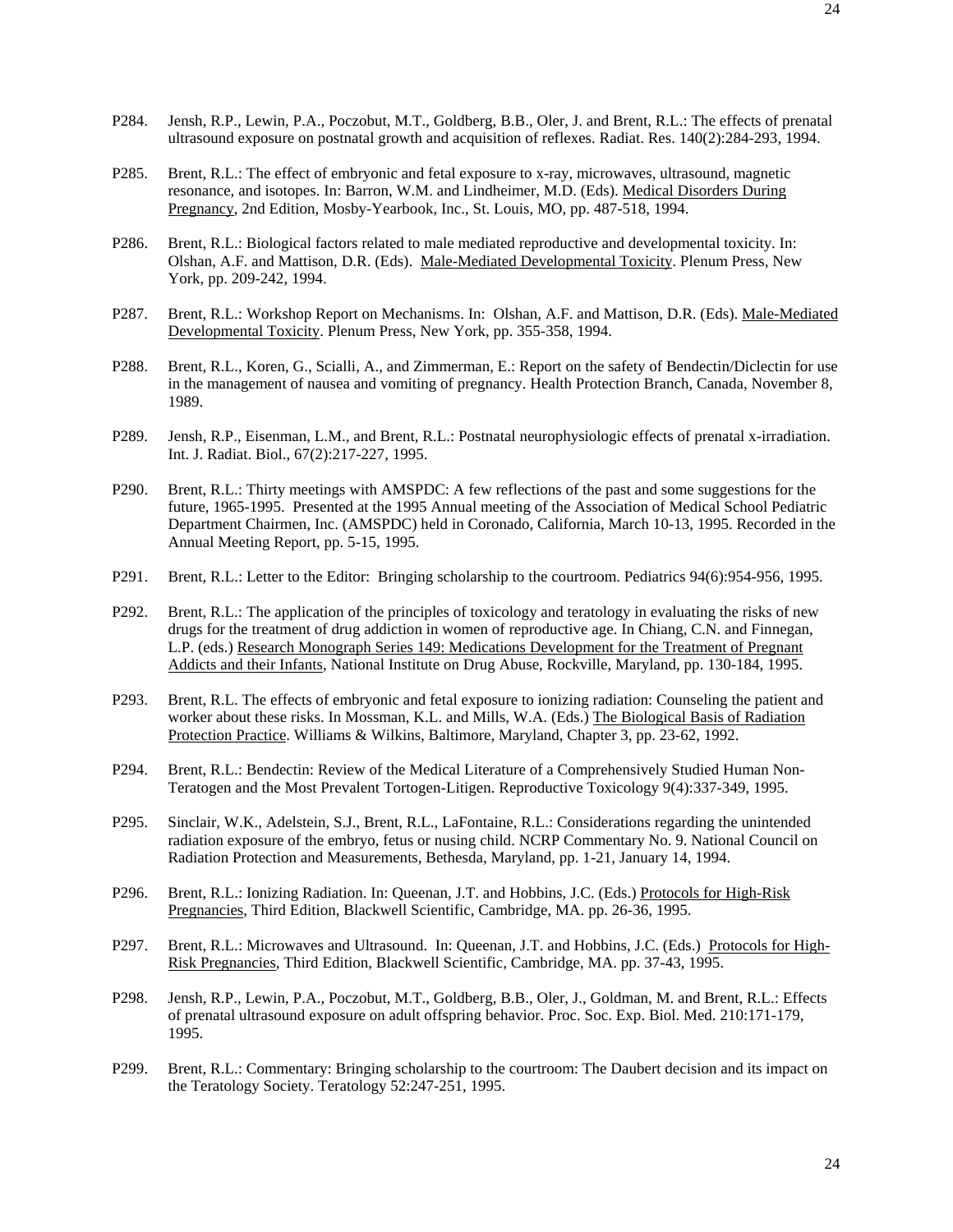- P300. Fawcett, L.B., Beckman, D.A., Fawcett, P.T., Brent, R.L. and Lloyd, J.B.: Pharmacokinetics of teratogenic antibodies administered to rats. Teratology 42:260-266, 1995.
- P301. Brent, R.L.: Commentary: Bringing scholarship to the courtroom: The Daubert decision. The Scientist, December 11, 1995.
- P302. Brent, R.L. and Beckman, D.A.: Teratology. In Spitzer A.R. (Ed.) Intensive Care of the Fetus and Neonate. Mosby-Yearbook Publishing Company, St. Louis, MO, Chapter 3, pp. 19-37, 1996.
- P303. Brent, R.L. and Beckman, D.A.: Developmental effects following radiation of embryonic and fetal exposure to x-ray and isotopes: Counseling the pregnant and nonpregnant patient about these risks. In Hendee, W.K. and Edwards, F.M. (eds.) Health Effects of Low Level Exposure to Ionizing Radiation, Institute of Physics Publishing, Bristol & Philadelphia, Chapter 6, pp. 169-213, 1996.
- P304. Brent, R.L., Hendrickx, A.G., Holmes, L.B. and Miller, R.K.: Letter to the Editor: Teratogenicity of high Vitamin A intake. New Eng. J. Med. 334(18):1196, 1996.
- P305. Fawcett, L.B., Buck, S.A., Beckman, D.A. and Brent, R.L.: Is there a no-effect dose for corticosteroid induced cleft palate: The contribution of endogenous corticosterone to the incidence of cleft palate in mice. Ped. Res. 39(5):856-861, 1996.
- P306. Lloyd, J.B., Brent, R.L. and Beckman, D.A.: Sources of amino acids for protein synthesis during early organogenesis in the rat. 3. Methionine incorporation. Placenta 17:629-634, 1996.
- P307. Beckman, D.A., Brent, R.L. and Lloyd, J.B.: Sources of amino acids for protein synthesis during early organogenesis in the rat. 4. Mechanisms prior to envelopment of the embryo by the yolk sac. Placenta 17:635-641, 1996.
- P308. Beckman, D.A., Brent, R.L. and Lloyd, J.B.: Leucine sources for the rat fetus. Placenta 18:79-82, 1997.
- P309. Beckman, D.A., Lloyd, J.B. and Brent, R.L.: Investigations into mechanisms of amino acid supply to the rat embryo using whole-embryo culture. Int. J. of Dev. Biol. 41:315-318, 1997.
- P310. Beckman, D.A., Fawcett, L.B. and Brent, R.L.: Developmental Toxicity. In Massaro, E.J., (ed.) Handbook of Human Toxicology, CRC Press, New York, Chapter 24, pp. 1007-1084, 1997.
- P311. Brent, R.L.: Review of the scientific literature pertaining to the reproductive toxicity of Bendectin. In Faigman, D.L., Kaye, D.H., Saks, M.J. and Sanders, J. (eds.), Modern Scientific Evidence: The Law and Science of Expert Testimony. West Publishing Group, St. Paul, MN, Vol. 2, Chapter 29, pp. 373-393, 1997.
- P312. Brent, L.H., Beckman, D.A. and Brent, R.L.: The effects of antirheumatic drugs on reproductive function. Reproductive Toxicology, 11(4):561-577, 1997.
- P313. Young, D., Klemm, A.R., Beckman, D.A., Brent, R.L. and Lloyd, J.B.: Uptake and processing of <sup>59</sup>Felabeled and <sup>125</sup>I-labeled rat transferrin by organogenesis-stage rat conceptuses in vitro. Placenta 18:553-562, 1997.
- P314. Brent, R.L.: Legal considerations of drugs in pregnancy. In: Gilstrap, L.C. and Little, B.B. (eds.), Drugs and Pregnancy, Second edition, Chapman and Hall, New York, Chapter 4, pp. 33-42, 1997.
- P315. Brent, R.L., Polifka, J.E. and Miller, R.E.: Vitamins in pregnancy: Reproductive effects of deficiencies and excesses of the fat-soluble vitamins. Retinoids 13(4):119-123, 1997.
- P316. Beckman, D.A., Lloyd, J.B. and Brent, R.L.: Quantitative studies on the mechanisms of amino acid supply to rat embryos during organogenesis. Repro. Tox. 12(2):197-200, 1998.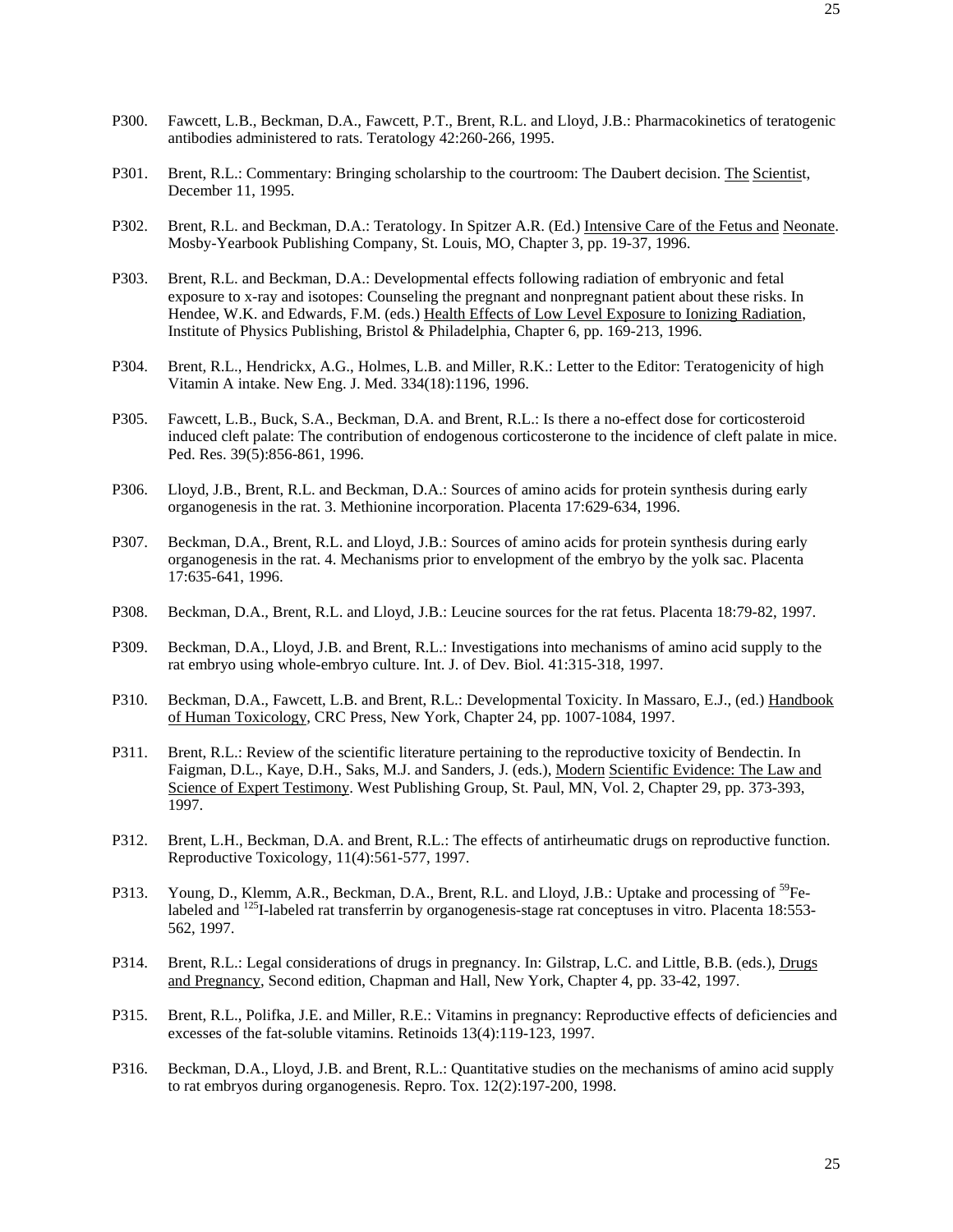- P317. Lloyd, J.B., Beckman, D.A. and Brent, R.L.: Nutritional role of the visceral yolk sac in organogenesisstage rat embryos. Repro. Tox. 12(2):193-195, 1998.
- P318. Brent, R.L. and Fawcett, L.B.: Nutritional studies of the embryo during early organogenesis with normal embryos and embryos exhibiting yolk sac dysfunction. J. Pediatr. (Supplement) 132(3, Part 2):S6-S16, 1998.
- P319. See P27A, P320. See P88A, P321. See P88B, P322. See P88C, P323. See P96A, P324.See P112A.
- P325. Brent, R.L.: Letter to the Editor "Dextromethorphan and other N-methyl-D-aspartate receptor antagonists are teratogenic in the avian embryo model by Andaloro, V.J., Monaghan DT and Rosenquist TH." Pediatr. Res. 44(3):415-416, 1998.
- P326. Beckman, D.A., Mullin, J., Brent, R.L. and Lloyd, J.B.: Leucine transport from the mother to fetus in rat: Role of the visceral yolk sac. Nutr. Res. 18(10):1783-1789, 1998.
- P327. Brent, R.L.: Malformed Babies. Paper presented at the Ninth Congress of the Federation of the Asia and Oceania Perinatal Societies, November 10-14, 1996, Singapore. In Tambyraja, R.J., Ho, N.K., Chan, L., Tan, K.L., Viegas, O.A.C., Joseph, R., Chow, K.K., Liauw, P., Ho, L.Y., Yeo, S.H., Cheng, H., Tee, J., Daniel, M., Lim, S.B., Yeoh, S.C., Liow, A., Iswaran, Chan, K.Y., Tan, W.K., Mohd, A.B., Ho, T.H., Peh, T.H. and Lee, Y.L., eds. Relevance and Excellence in Perinatal Care, Monduzzi Editore, Bologna, Italy, pp. 265-269, 1996.
- P328. Brent, R.L., Beckman, D.A. and Fawcett, L.B.: Primary Prevention of Birth Defects. Paper presented at the Ninth Congress of the Federation of the Asia and Oceania Perinatal Societies, November 10-14, 1996, Singapore. In Tambyraja, R.J., Ho, N.K., Chan, L., Tan, K.L., Viegas, O.A.C., Joseph, R., Chow, K.K., Liauw, P., Ho, L.Y., Yeo, S.H., Cheng, H., Tee, J., Daniel, M., Lim, S.B., Yeoh, S.C., Liow, A., Iswaran, Chan, K.Y., Tan, W.K., Mohd, A.B., Ho, T.H., Peh, T.H. and Lee, Y.L., eds. Relevance and Excellence in Perinatal Care, Monduzzi Editore, Bologna, Italy, pp. 271-276, 1996.
- P329. Fawcett, L.B., Buck, S.I. and Brent, R.L.: Limb reduction defects in the A/J mouse strain associated with maternal blood loss. Teratology 58:183-189, 1998.
- P330. Beckman, D.A. and Brent, R.L. Basic principles of teratology. In Reece, E.A. and Hobbins, J.C. (Eds.), Medicine of the Fetus and Mother. 2nd Edition, Lippincott-Raven Publishers, Philadelphia, PA, Chapter 18, pp. 281-288, 1999.
- P331. Brent, R.L. and Beckman, D.A.: Prescribed drugs, therapeutic agents, and fetal teratogenesis. In Reece, E.A. and Hobbins, J.C. (Eds.), Medicine of the Fetus and Mother. 2nd Edition, Lippincott-Raven Publishers, Philadelphia, PA, Chapter 19, pp. 289-313, 1999.
- P332. Brent, R.L. and Beckman, D.A.: Teratogens: An Overview. In Knobil, E. and Neill, J.D. (eds), Encyclopedia of Reproduction. San Diego, Academic Press, Inc., Vol. 4, pp. 735-750, 1999.
- P333. Brent, R.L.: Developmental and reproductive risks of radiological procedures utilizing ionizing radiation during pregnancy. Presented at the National Council on Radiation Protection and Measurements Thirtyfifth Annual Meeting, Radiation Protection in Medicine: Contemporary Issues, Proceedings No. 21, pp. 43-97 held on April 7-8, 1999.
- P334. Brent, R.L.: Introduction of the Thirty-third Annual meeting of the National Council on Radiation Protection and Measurements. The Effects of Pre- and Postconception Exposure to Radiation, April 2-3, 1997, Arlington, Virginia. Teratology 59:181, 1999.
- P335. Brent, R.L.: Utilization of developmental basic science principles in the evaluation of reproductive risks from pre- and postconception environmental radiation exposures. Paper presented at the Thirty-third Annual Meeting of the National Council on Radiation Protection and Measurements. The Effects of Pre-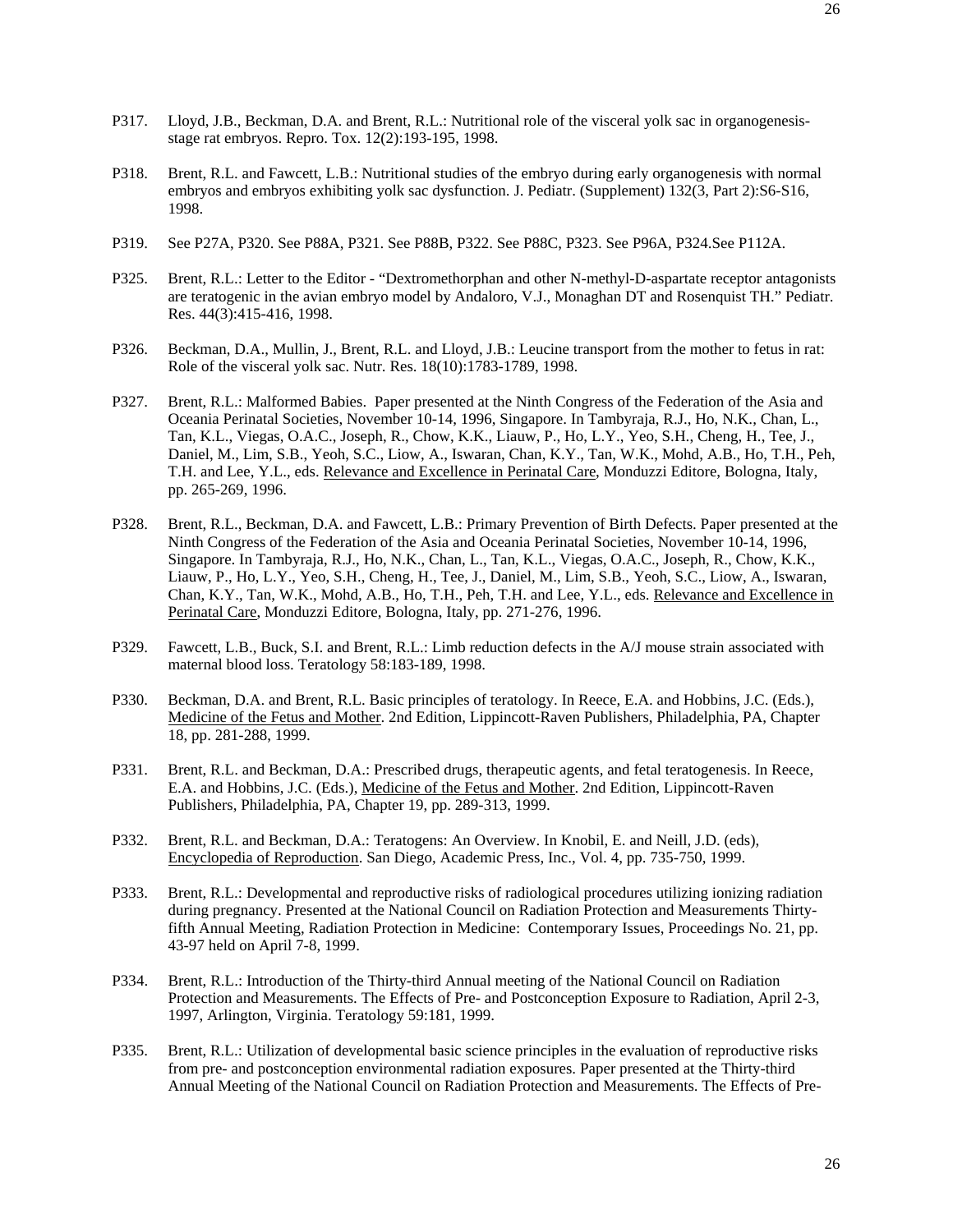and Postconception Exposure to Radiation, April 2-3, 1997, Arlington, Virginia. Teratology 59:182-204, 1999.

- P336. Jensh, R.P. and Brent, R.L.: Intrauterine effects of ultrasound: Animal studies. Paper presented at the Thirty-third Annual Meeting of the National Council on Radiation Protection and Measurements. The Effects of Pre- and Postconception Exposure to Radiation, April 2-3, 1997, Arlington, Virginia. Teratology 59:240-251, 1999.
- P337. Brent, R.L.: Reproductive and teratologic effects of low frequency electromagnetic fields: A review of in vivo and in vitro studies using animal models. Paper presented at the Thirty-third Annual Meeting of the National Council on Radiation Protection and Measurements. The Effects of Pre- and Postconception Exposure to Radiation, April 2-3, 1997, Arlington, Virginia. Teratology 59:261-286, 1999.
- P338. Brent, R.L.: Introduction of Day 2 "Who Poisoned Maryann?" of the Thirty-third Annual Meeting of the National Council on Radiation Protection and Measurements. The Effects of Pre- and Postconception Exposure to Radiation, April 2-3, 1997, Arlington, Virginia. Teratology 59:299-300, 1999.
- P339. Graham, J.M., Jr., Jones, K.L. and Brent, R.L.: Contribution of clinical teratologists and geneticists to the evaluation of the etiology of congenital malformations alleged to be used by environmental agents: Ionizing radiation, electromagnetic fields, microwaves, radionuclides and . Paper presented at the Thirtythird Annual Meeting of the National Council on Radiation Protection and Measurements. The Effects of Pre- and Postconception Exposure to Radiation, April 2-3, 1997, Arlington, Virginia. Teratology 59:307- 313, 1999.
- P340. Beckman, D.A. and Brent, R.L.: The effects of maternal drugs on the developing fetus. In: Avery, G.B., Fletcher, M.A. and MacDonald, M.G., eds. Neonatology: Pathophysiology Management of the Newborn, 5th Edition, Lippincott-Raven Publishers, Philadelphia, Chapter 15, pp. 209-236, 1999.
- P341. Pugarelli, J.E., Brent, R.L. and Lloyd, J.B.: Effects of methionine supplement on methionine incorporation in rat embyos cultured in vitro. Teratology 60(1):6-9, 1999.
- P342. Holmes, L.B., Polifka, J.E., Shepard, T.H., Brent, R.L. and Rosenquist, T.H.: Letter to the Editor: Studies of the fetal effects of dextromethorphan in ovo. Teratology 60:57-58, 1999.
- P343. Brent, R.L., Shepard, T.H. and Polifka, J.E.: Letter to the Editor "Response to Dr. Rosenquist's comments pertaining to the paper by Andaloro, et al. (1998) "Dextromethorphan and other N-methyl-Daspartate receptor antagonists are teratogenic in the avian embryo model" and letters to the editor by Polifka, J.E. and Shepard, T.H. (1988) and Brent, R.L. (1998). Teratology 60:61-62, 1999.
- P344. Koop, C.V., Juberg, D.R., Benedek, E.P., Brecher, R.W., Chem, C., Brent, R.L., Cole, P., Corn, M., Covello, V., Downes, T.W., Gad, S.C., Gold, L.S., Guengerich, F.P., Higginson, J., Konemann, W.H., Lamb, J.C., IV, Lioy, P.J., Lundberg, G.D. and Thompson, K.M.: A scientific evaluation of health effects of two plasticizers used in medical devices and toys: A report from the American Council on Science and Health. Med Gen Med. June 22, 1999. Available at http://www.medscape.com/Medscape/GeneralMedicine/journal/1999/v01.n06/mgm062
- P345. Brent, R.L.: Response to Dr. Stuart Newman's Commentary on an article entitled, "Bendectin: Review of the medical literature of a comprehensively studied human non teratogen and the most prevalent tortogenlitogen." Repro. Tox. 13:245-253, 1999.
- P346. Brent, R.L.: Book Review Congenital limb deficiencies in Hungary by Czeizel, A.E., Evans, J.A., Kodaj, I. and Lenz, W., Akademial Kiado, Budapest, 1994. Genetic Epidemiology, Genetic Epidemiology 15(6):647-650, 1998.
- P347. Brent, R.L.: Ionizing radiation. In: Queenan, J.T., ed., Protocols High-Risk Pregnancy: a Contemporary OB/GYN 44(1):13-14, 16, 21, 25-26, 1999.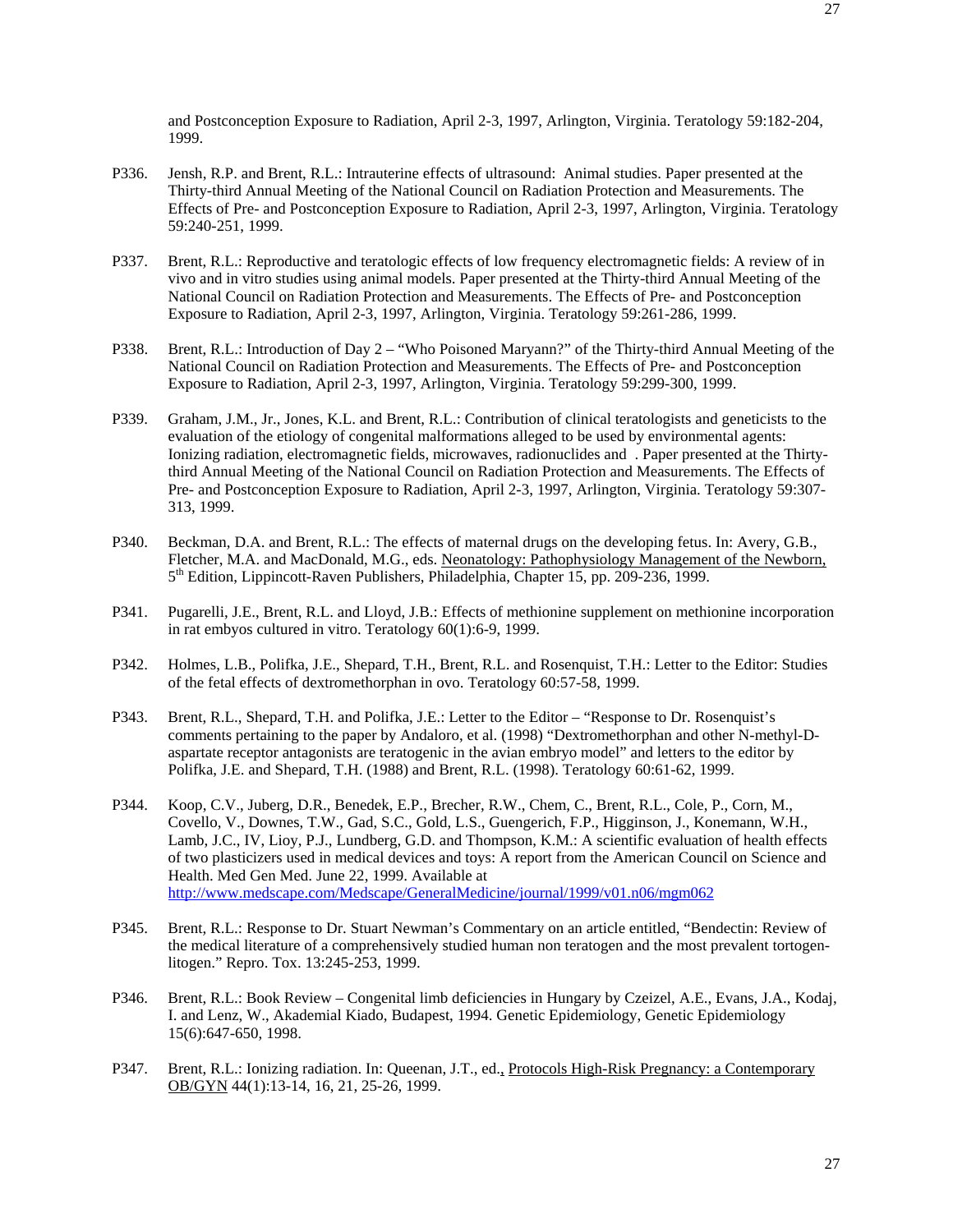- P348. Brent, R.L., Chambers, C.D., Chenoff, G.F., Jones, K.L. and Miller, R.K.: Letter to the Editor: Pregnancy outcome following gestational exposure to organic solvents – A response. Teratology 60:328-329, 1999.
- P349. Fawcett, L.B., Pugarelli, J.E. and Brent, R.L.: Effects of supplemental methionine on antiserum-induced dysmorphology in rat embryos cultured in vitro. Teratology 61:332-341, 2000.
- P350. Brent, R.L.: The effects of embryonic and fetal exposure to x-rays and isotopes. In: Barron, W.M. and Lindheimer, M.D. (Eds). Medical Disorders During Pregnancy, 3rd Edition, Mosby-Yearbook, Inc., St. Louis, MO, pp. 586-610, 2000.
- P351. Koop, C.V., Juberg, D.R., Benedek, E.P., Brecher, R.W., Chem, C., Brent, R.L., Cole, P., Corn, M., Covello, V., Downes, T.W., Gad, S.C., Gold, L.S., Guengerich, F.P., Higginson, J., Konemann, W.H., Lamb, J.C., IV, Lioy, P.J., Lundberg, G.D. and Thompson, K.M.: Response Letter to A Scientific Evaluation of Health of Two Plasticizers used in Medical Devices and Toys: A report from the American Council on Science and Health. May 26, 2000. Available http:/www.medscape.com/Medscape/GeneralMedicine/journal/2000/v02.n03/mgm0526.p
- P352. Brent, R.L.: Penn Prognosis. Philadelphia Mazagine, May 2000, pp. 12., 2000.
- P353. Brent, R.L.: In Memoriam: Dr. Sidney Q. Cohlan (1915-1999). Teratology 62:1-3, 2000.
- P354. Brent, R.L.: Lead and Human Health: An Update. American Council on Science and Health, August 15, 2000. http://www.acsh.org/forum/chemicals/lead\_update.html
- P355. Brent, R.L., Oakley, G.P. and Mattison, D.R.: Commentary: The Unnecessary Epidemic of Folic Acid-Preventable Spina Bifida and Anencephaly. Pediatrics 106(4):825-827, 2000.
- P356. Brent, R.L. and McGeady, S.J.: Question from the Clinician. Pediatrics in Review, 21(11):393-394, November 2000.
- P357. Shepard, T.H., Barr, M., Jr., Brent, R.L., Hendrickx, A., Kochhar, D., Oakley, G. and Scott, W.J., Jr.: A history of the Teratology Society. Teratology 62:301-316, 2000.
- P358. Mettler, F.A., Jr., Brent, R.L., Streffer, C. and Wagner, L.: Pregnancy and Medical Radiation. In Valentin, J. (Ed). Annals of the International Commission on Radiological Protection (ICRP),Publication 84, Tarrytown, NY, Elsevier Science Inc., Vol. 30(1), 2000.
- P359. Brent, R.L.: The History of the Editorship of Teratology during the Period from July 1, 1976 to January 1, 1993. Teratology 63:100-105, 2001.
- P360. Brent, R.L.: Teratogen Update: Reproductive risks of leflunomide (Avara®); A pyrimidine synthesis inhibitor: Counseling women taking leflunomide before or during pregnancy and men taking leflunomide who are contemplating fathering a child. Teratology 63:106-112, 2001.
- P361. Brent, R.L.: Reproductive and genetic risks of preconception exposure to mutagenic agents and reproductive toxins. Teratology Newsletter 11(3) March 2001.
- P362. Brent, R.L.: Addressing environmentally caused human birth defects. Pediatrics in Review 22(5):153-165, 2001.
- P363. Brent, R.L.: The cause and prevention of human birth defects: What have we learned in the past 50 years? Congenital Anomalies 41:3-21, 2001.
- P364. Christian, M.S. and Brent, R.L.: Teratogen Update: Evaluation of the reproductive and developmental risks of caffeine. Teratology 64:51-78, 2001.
- P365. See P75A; P366. See P83A; P367. See P83B; P368. See P83C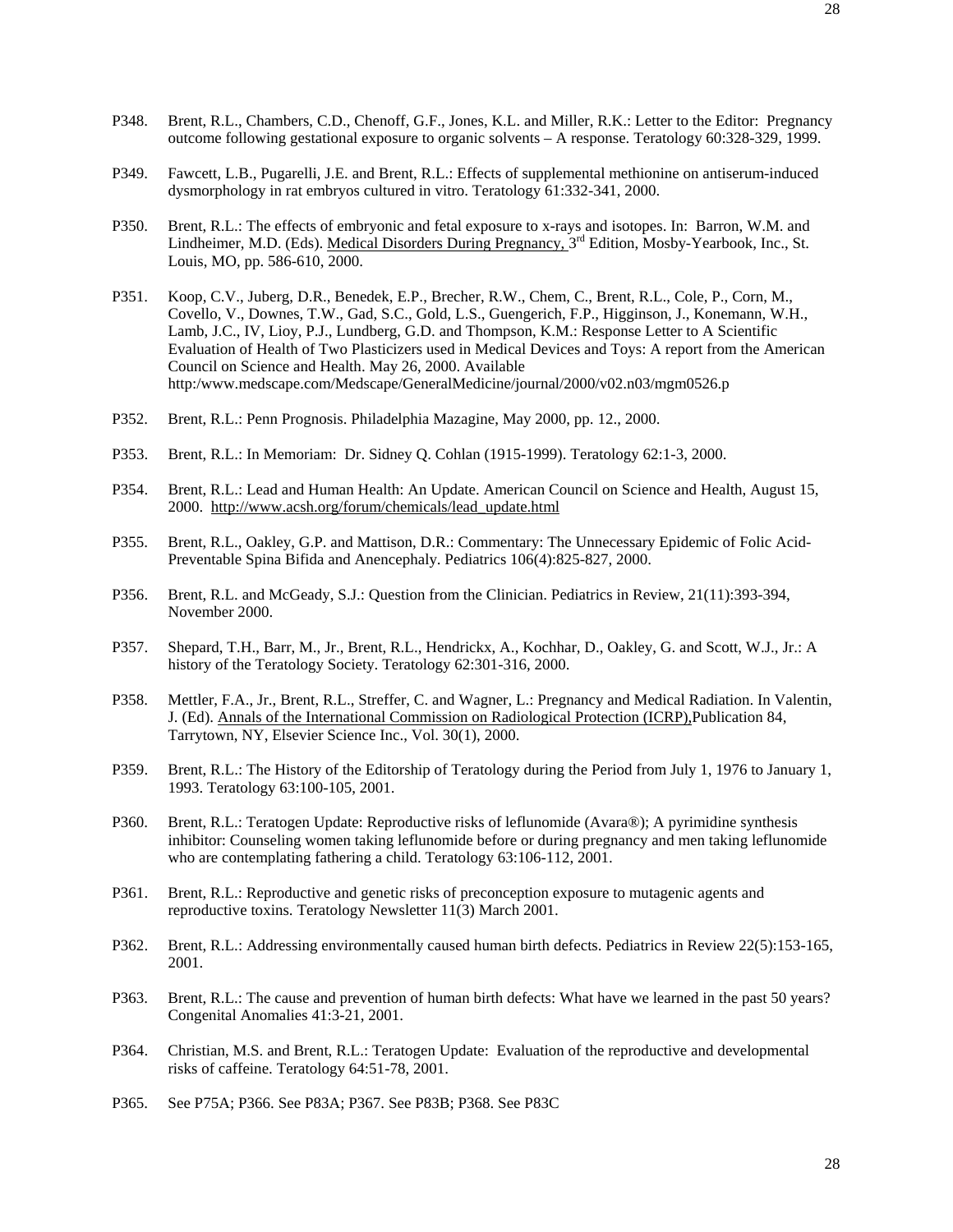- P369. Brent, R.L., Oakley, G.P., Jr., and Mattison, D.R.: Reply to comments written by Dr. Ralph K. Campbell on our commentary entitled, "The Unnecessary Epidemic of Folic Acid-Preventable Spina Bifida and Anencephaly." Pediatrics 108(4):1048-1050, October 2001.
- P370. Brent, R.L.: Dr. Brent's Gift a Legacy for New Medical School Graduates. University of Rochester Alumni Association. Rochester Medicine, Fall/Winter pp. 32-33, 2001.
- P371. Brent, R.L. Letter to the Editor: A Voice From the Past Regarding Smallpox. Pediatrics 109(2) part 1 of 2, A28, 2002.
- P372. Brent, R.L.: Book Review Scientific Frontiers in Developmental Toxicology and Risk Assessment by the National Research Council, National Academy of Sciences, National Academy Press, Washington, DC, 327 pp., Teratology 65(2):88-96, 2002.
- P373. Shepard, T.H., Brent, R.L., Friedman, J.M., Jones, K.L., Miller, R.K., Moore, C.A. and Polifka, J.E.: Commentary: Update on new developments in the study of human teratogens. Teratology 65:153-161, 2002.
- P374. Brent, R.L.: Medical, social and legal implications of treating nausea and vomiting of pregnancy. Am. J. Obstet/Gynecol., 186(5):S262-S266, 2002.
- P375. Brent, R.L.: Commentary on Bendectin and Birth Defects: Hopefully, the Final Chapter. Birth Defects Research 67(2):79-87, 2003.
- P376. Brent, R.L.: Immunization of pregnant women: Reproduction, medical and societal risks. Presented at the Protection of Newborns Through Maternal Immunization sponsored by the International Symposium organized by the Foundation Mérieux, December 8-11, 2002, Veyrier-du-Lac near Annecy, French Alps. Vaccine 21(4), August, 2003.
- P377. Brent, R.L.: Commentary: "Teratology in the 20<sup>th</sup> Century Environmental Causes of Congenital Malformations in Humans and how they were established." Neurotoxicology and Teratology 26(1):1-12, 2004.
- P378. Brent, R.L. and Mettler, F.A.: Letter to the Editor: Comments on article "A New Pregnancy Policy for a New Era" by El-Khoury, et al., AJR:181:335-340, 2003. AJR 182(3):819-822, 2004.
- P379. Brent, R.L and Weitzman, M.: Preface to the Supplement in Pediatrics. The Vulnerability, Sensitivity and Resiliency of the Developing Embryo, Infant, Child and Adolescent to the Effects of Environmental Chemicals, Drugs and Physical Agents as Compared to the Adult. In Brent, R.L. and Weitzman, M. (editors), Pediatric Supplement: Vulnerability, Sensitivity and Resiliency of Infants, Children and Adolescents to Environmental Agents. Pediatrics, 113(4):933-934, 2004.
- P380. Brent, R.L., Tanski, S. and Weitzman, M.: A Pediatric Perspective on the Unique Vulnerability and Resilience of the Embryo and Child to Environmental Toxicants: The Importance of Rigorous Research Concerning Age and Agent. In Brent, R.L. and Weitzman, M. (editors), Pediatric Supplement: Vulnerability, Sensitivity and Resiliency of Infants, Children and Adolescents to Environmental Agents. Pediatrics, 113(4):935-944, 2004.
- P381. Brent, R.L.: Environmental Causes of Human Congenital Malformations: The Pediatrician's Role in Dealing with these Complex Clinical Problems Caused by a Multiplicity of Environmental and Genetic Factors. In Brent, R.L. and Weitzman, M. (editors), Pediatric Supplement: Vulnerability, Sensitivity and Resiliency of Infants, Children and Adolescents to Environmental Agents. Pediatrics, 113(4):957-968, 2004.
- P382. Brent, R.L.: Utilization of Animal Studies to Determine the Effects and Human Risks of Environmental Toxicants (Drugs, Chemicals and Physical Agents). In Brent, R.L. and Weitzman, M. (editors), Pediatric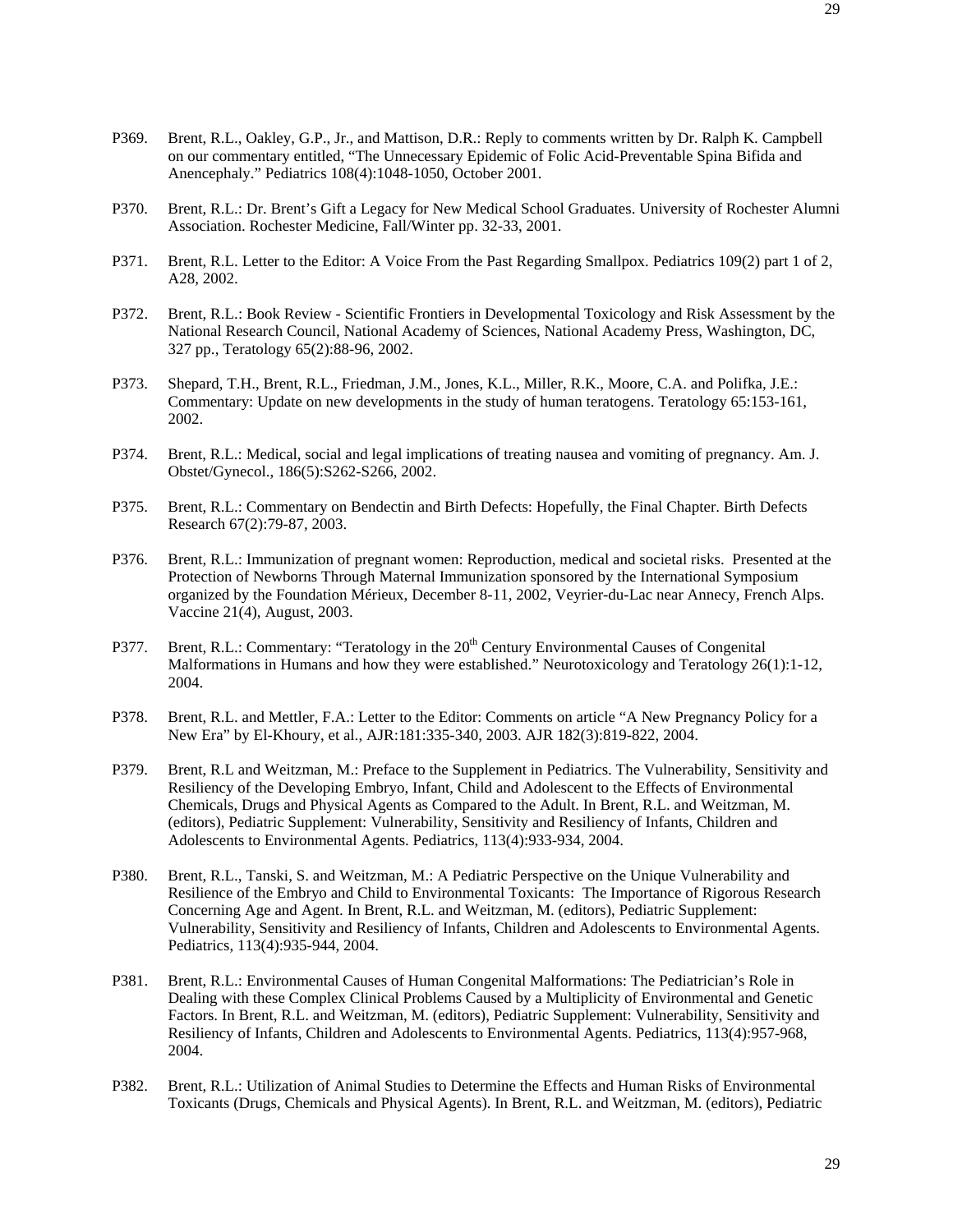Supplement: Vulnerability, Sensitivity and Resiliency of Infants, Children and Adolescents to Environmental Agents. Pediatrics, 113(4):984-995, 2004.

- P383. Brent, R.L. and Weitzman, M.: The Current State of Knowledge about the Effects, Risks and Science of Children's Environmental Exposures: Concluding Remarks. In Brent, R.L. and Weitzman, M. (editors), Pediatric Supplement: Vulnerability, Sensitivity and Resiliency of Infants, Children and Adolescents to Environmental Agents. Pediatrics, 113(4):1158-1166, 2004.
- P384. Brent, R.L. and Weitzman, M.: The Pediatrician's Role and Responsibility in Educating Parents about Environmental Risks. In Brent, R.L. and Weitzman, M. (editors), Pediatric Supplement: Vulnerability, Sensitivity and Resiliency of Infants, Children and Adolescents to Environmental Agents. Pediatrics, 113(4):1167-1172, 2004.
- P385. Brent, R.L., Jones, C.G. and Roessler, G.S.: Internet Communications with the Public: A New Powerful Health Physics Society tool. Presented at the  $11<sup>th</sup>$  International Congress of the International Radiation Protection Association, May 23-28, 2004, Madrid, Spain. http://www.irpa.11.com.
- P386. Hardin, B.D., Kelman, B.J. and Brent, R.L.: Trichloroethylene and cardiac malformations. Environmental Health Perspectives 112(11):A607-A608, 2004.
- P387. Brent, R.L.: Commentary: CT scan in children: Risks and benefits. Proceedings of the 49<sup>th</sup> Annual Health Physics Society meeting held in Washington, DC, July 11-15, 2004.
- P388. Brent, R.L.: Utilization of juvenile animal studies to determine the human effects and risks of environmental toxicants during postnatal development stages. Birth Defects Research, Part B, 71(5):303- 320, 2004.
- P389. Life Sciences Research Office (2004). Review and analysis of the literature on the health effects of dental amalgam. Bethesda, MD: Life Sciences Research office. July 2004. (Expert Panel: Amy Brownawell, Meryl H. Karol, Stanley Berent, Robert Brent, James V. Bruckner, John Doull, M. Eric Gershwin, Ronald D. Hood, Genevieve Matanoski, Raphael Rubin, and Bernard Weiss).
- P390. Jones, C.G., Roessler, G.S. and Brent, R.L.: Effective radiological communications with the public. Strahlenschutz Praxis 4/2004, pp. 23-27, 2004.
- P391. Brent, R.L.: Commentary: Comments on Hujoel et al. "Antepartum Dental Radiography and Infant Low Birth Weight. Health Physics 88(4):379-381, 2005.
- P392. Beckman, D.A., Fawcett, L.B. and Brent, R.L.: The effects of maternal drugs on the developing fetus. In: Avery, G.B., Fletcher, M.A. and MacDonald, M.G., (Eds). Neonatology: Pathophysiology Management of the Newborn, 6<sup>th</sup> Edition, Lippincott-Raven Publishers, Philadelphia, pp. 224-259, 2005.
- P393. Florin, T., Brent, R.L. and Weitzman M.: Commentary: The need for vigilance: The persistence of lead poising in children. Pediatrics 115(6):1767-1768, 2005.
- P394. Brent R.L.: Teratogens and Litigens: What are the legal considerations of exposures to chemicals and physical agents during pregnancy. Teratology Society, Birth Defects Research, Teratology Primer, Chapter 30, pp. 86-87, 2005.
- P395. Brownawell A.M., Berent S., Brent, R.L., Bruckner, J.V., Doull, J., Gershwin, E.M., Hood, R.D., Matanoski, G.M., Rubin, R., Weiss, B. and Karol, M.H.: The potential adverse health effects of dental amalgam. Toxicology Review 24(1):1-10, 2005.
- P396. Fawcett, L.B. Brent, R.L., and Beckman, D.A.: Pathogenesis of abnormal development. In: Hook, R.D., ed. Reproductive Risks and Prenatal Diagnosis. 2<sup>nd</sup> Edition, Taylor & Francis, Boca Raton, Chapter 3, pp. 61-92, 2005.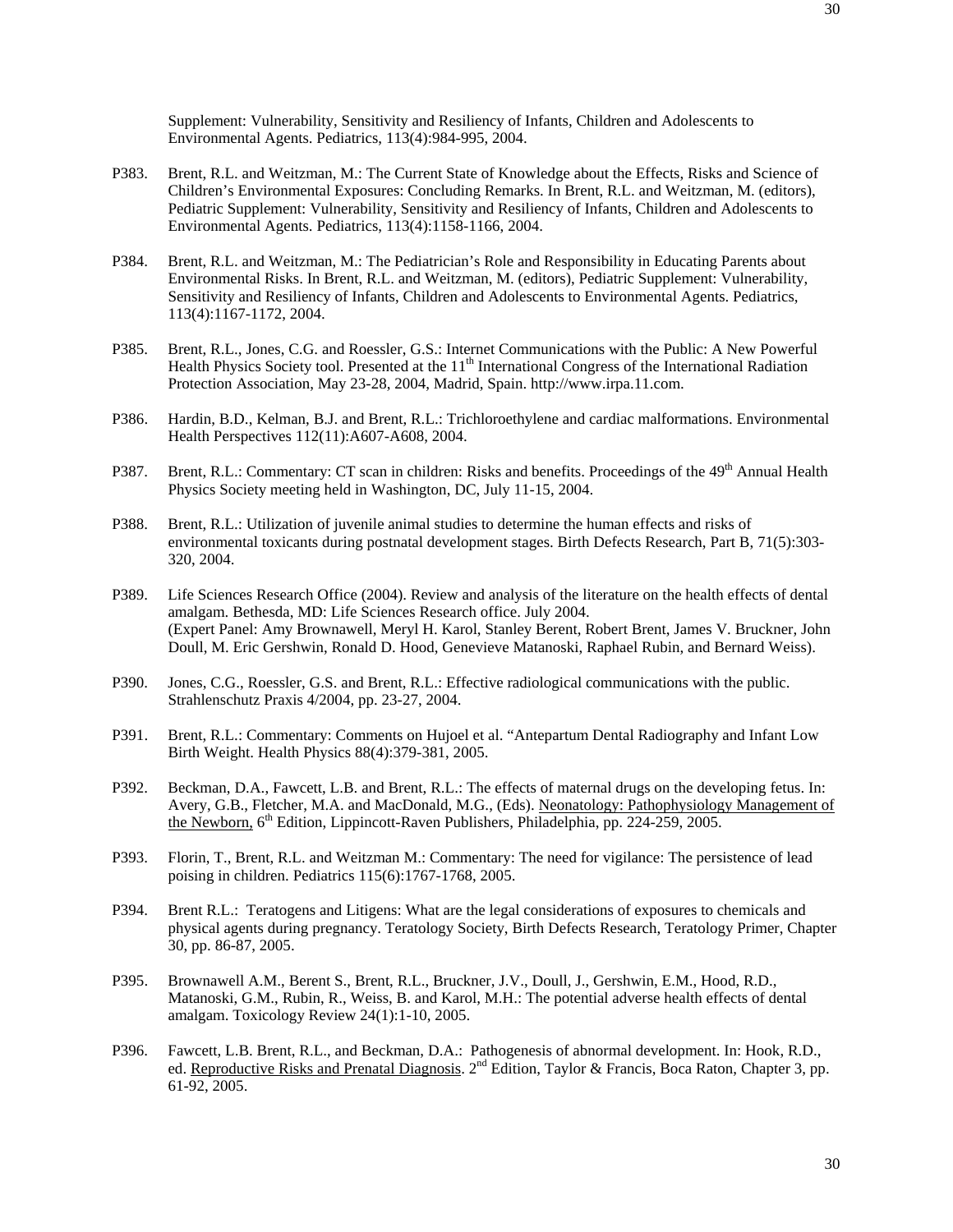- P397. Brent, R.L. and Oakley, Jr., G.P.: Commentary: The FDA Must Require the Addition of More Folic Acid in "Enriched" Flour and other Grains. Pediatrics 116(3):753-755, 2005.
- P398. Berlin, C.M., LaKind, J.S., Fenton, S.E., Wang R.Y., Bates, M.N., Brent, R.L., Condon M., Crase, B.L., Dourson, M.L., Ettinger, A.S., Foos B., Furst, P., Giacoia, G.P., Goldstein, D.A., Haynes, S.G., Hench, K.D., Kacew, S., Koren, Lawrence, R.A., Mason, A., McDiarmid, M.A., Moy, G., Needham, L.L., Paul, I.M., Pugh, L.C., Qian, Z., Salamone, L. Selevan, S.G., Sonawane, B., Tarzian, A.J., Rose, T.M. and Uhl, K.: Human biomonitoring data: Interpretation and risk assessment issues. Conclusions and recommendations of the expert panel: Technical workshop on human milk surveillance and biomonitoring for environmental chemicals in the Unites States Presented at the Hershey Workshop on Breastfeeding in Hershey, PA, September 25-26, 2004. Journal of Toxicology and Environmental Health, Part A: Current Issues 68(20):1713-1769, 2005.
- P399. Brent, R.L.: Commentary: Reply to Whitman's comments on Forum Article by Brent (2005). Health Physics 89(4):394, 2005.
- P400. Brent, R.L.: Ionizing radiation. In: Queenan, J.T., Hobbins J.C. and Spong, C.Y. (eds.). Protocols High-Risk Pregnancy: a Contemporary OB/GYN 4<sup>th</sup> Edition, Blackwell Publishing, Massachusetts, Part 1, Chapter 5, pp.31-38, 2005.
- P401. Brent, R.L.: Microwaves and Ultrasound. In: Queenan, J.T., Hobbins J.C. and Spong, C.Y. (eds.). Protocols High-Risk Pregnancy: a Contemporary OB/GYN, 4<sup>th</sup> Edition, Blackwell Publishing, Massachusetts, Part 1, Chapter 6, pp. 39-44, 2005.
- P402. Brent, R.L.: Non-genital malformations following exposure to progestational drugs: The final chapter of an erroneous allegation. Birth Defects, Part A 73(11):906-918, 2005.
- P403. Cohen-Kerem, R., Abramow-Newerly, M., Medina, D., Maze, R., Brent, R.L., Koren, G. and Nulman, I.: Diagnostic radiation in pregnancy: A prospective controlled cohort study. J. Obstet. Gynaecol. Can. 28(1):43-48, 2005.
- P404 Hardin, B.D., Kelman, B.J., and Brent, R.L.: Trichloroethylene and Dichloroethylene: A critical review of teratogenicity. Birth Defects Research, Part A, 73(12):931-955, 2005.
- P405. Brent, R.L. and Oakley, Jr., G.P.: Commentary: Triumph and/or Tragedy: The present FDA program of enriching grains with folic acid. Pediatrics 117(3):930-932, 2006.
- P406. Brent, R.L. and Oakley. Jr., G.P.: Commentary: Response to Rader and Schneeman's letter "Prevalence of neural tube defects, folate status, and folate fortification of enriched cereal-grain products in the United States." The Folate Debate. Pediatrics 117(4):1418-1419, 2006.
- P407. Brent, R.L. and Oakley, Jr., G.P.: Commentary: Response to Maberly's letter "The folic acid debate continues: In reply." Pediatrics 117(4):1459-1460, 2006.
- P408. Krewski, D., Acosta, Jr., D., Andersen, M., Anderson, H., Bailar, III, J., Boekelheide, K., Brent, R., Charnley, G., Cheug, V., Green, S,, Kelsey, K., Kerkvliet, N., Li, A., Lucier, G., McCray, L., Meyer, O., Paterson, D.R., Pennie, W., Scala, R., Solomon, G., Stephens, M., Yager, Jr., J., and Zeise, L.: Toxicity Testing for Assessment of Environmental Agents: Interim Report. Committee on Toxicity Testing and Assessment of Environmental Agents. National Research Council of the National Academy of Sciences. The National Academies Press, Washington, D.C. 2006.
- P409. Brent, R.L. Fawcett, L. and Beckman, D.A.: Principles of Teratology. In: Evans, M.I. (Ed.), Prenatal Diagnosis. Chapter 9. New York, McGraw-Hill Publishers, pp. 79-112, 2006.
- P410. Brent, R.L.: Risks and benefits of immunizing pregnant women: The risk of doing nothing. Reproductive Toxicology 21:383-389, 2006.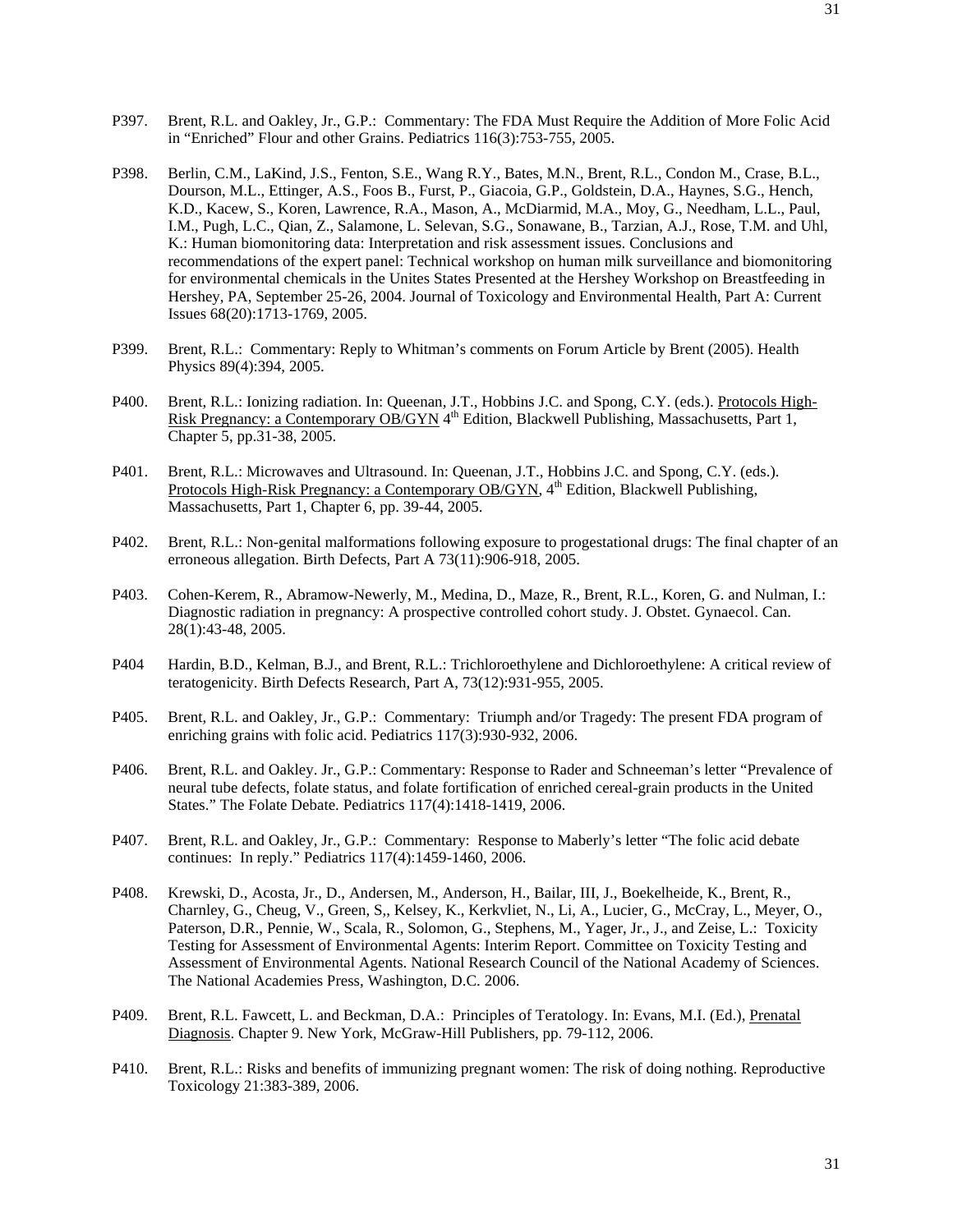PAPERS (In Press and Submitted for Publication)

Collins, J., Anderson, S., Bell, D., Boerstoel, M., Brent, R.L., Bukowski, J., Bus, J., Klein, P., Sprafka, J.M. and Weed, D.: Guidelines for Evaluating Emerging Issues in Epidemiology. (Submitted to Environmental Health Perspectives).

Brent, R.L.: The utilization of developmental basic science principles in the evaluation of reproductive risks from postconception (prenatal, intrauterine) exposures to ionizing radiation. In Stabin, M.G., Blackwell, R., Brent, R.L., Donnelly, E., King, V.A., Lovins, K. and Stovall, M.: Standards on fetal dosimetry from diagnostic and therapy radiation exposures. The Health Physics Society Standards Committee Working Group. . (Sent to Dr. Michael Stabin, Vanderbilt University 1/28/04 e-mail). (To be published).

Brent R.L: Counseling patients exposed to ionizing radiation during pregnancy. (E-mailed to Carrie Borras 7/21/04).

Brent, R.L.: Update Handbook No. 54. NCRP

Brent, R.L, Fawcett, L.B.: Developmental toxicology, drugs, and fetal teratogenesis. In: Reece, E.A. and Hobbins, J.C. (Eds.), Clinical Obstetrics: The Fetus and Mother, 3rd Edition, Blackwell Publishing Co.

Brent, R.L, Fawcett, L.B.: Handbook: Developmental toxicology, drugs, and fetal teratogenesis. In: Reece, E.A. and Hobbins, J.C. (Eds.), Clinical Obstetrics: The Fetus and Mother. 3rd Edition, Blackwell Publishing Co.

Brody, A.S., Frush, D.P., Huda, W. and Brent, R.L.: Radiation risks to children from diagnostic imaging. Clinical report from the American Academy of Pediatrics. (Published in Pediatrics).

Manudeep, K. and Brent R.L.; Radiological investigations during pregnancy: issues concerns and strategies. (Submitted to the Radiological Journal).

Weitzman, M., Florin T.A., and Brent R.L.: Reply to Dr. Merrit and colleagues comments on the Commentary: "The need for vigilance: The persistence of lead poisoning in children." (Submitted to Pediatrics 2005).

Singh S., Bass, D.L., Brent, R.H. and Brent, R.L.: The effects of antirheumatic drugs on reproductive function: An Update.

Brent, R.L.: Fifty Years of Scientific Investigation: The Importance of Scholarship and the Influence of Politics and Controversy. Health Physics, 2006.

Brent, R.L. and Li, A.: Reproductive and Developmental Toxicity Testing. Committee on Toxicity Testing for Assessment of Environmental Agents. National Research Council of the National Academy of Sciences, Washington, DC.

Brent, R.L.: Genetics and environmental causes of birth defects. In Progress in Obstetrics and Gynecology 18.

Brent, R.L.: How does the physician avoid prescribing drugs and medical procedures that have reproductive and developmental risks? Medical Legal Issues in Perinatal Medicine. Clinics in Perinatology.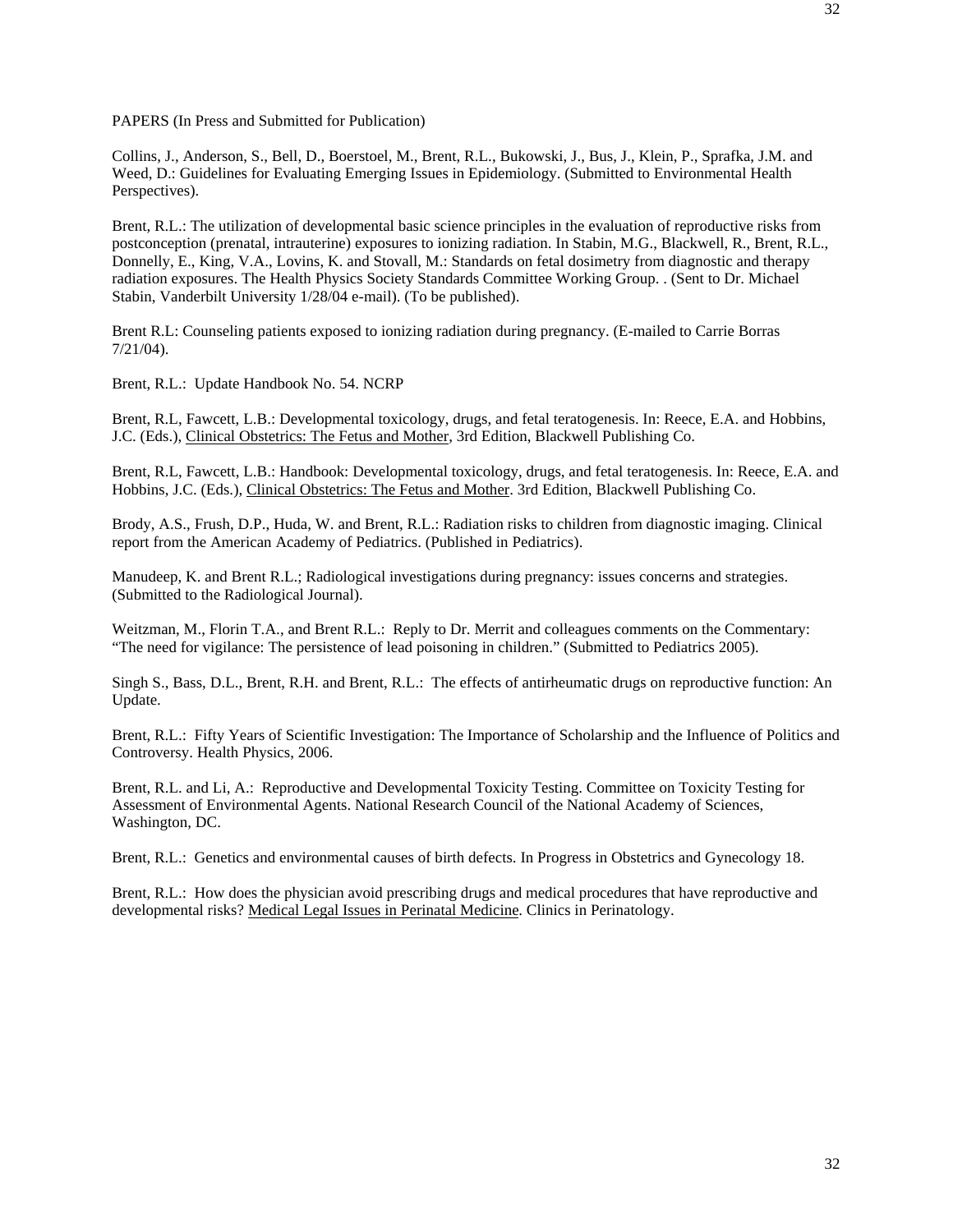### ABSTRACTS

- A1. Brent, R.L. and Jordan, H.C.: Possible late tumor development in rat embryos irradiated with 100 R of xirradiation on the ninth day of gestation. Anat. Rec. 109:13, 1951.
- A2. Brent, R.L.: X-ray induced malformations in the rat: An application to the human malformation problem. Amer. J. Dis. Child. 88:654-657, 1954.
- A3. Brent, R.L.: Experimental production of diaphragmatic hernia: Description of development and genetic application of findings. Amer. J. Dis. Child. 90:639, 1955.
- A4. Brent, R.L.: The indirect effect of irradiation on rat embryos at the ninth day of gestation. Amer. J. Dis. Child. 92:7-8, 1956.
- A5. McLaughlin, M.M., Nury, F.S. and Brent, R.L.: The evaluation of serum protein changes following single and repeated doses of x-ray. Radiation Research 7:436, 1956.
- A6. Brent, R.L., McLaughlin, M.M. and Stabile, J.: The effect of irradiation on the serum transaminase level. Radiation Research 7:305, 1957.
- A7. Jacobson, A.G. and Brent, R.L.: Radioiodine concentration by the fetal thyroid. Radiat. Res. 7:323, 1957.
- A8. Brent, R.L.: The embryological development of fetal liver function. Amer. J. Dis. Child. 94:535, 1957.
- A9. Geppert L.J. and Brent, R.L.: Radioactive Rose Bengal: An aid in the differential diagnosis of the jaundiced infant. Amer. J. Dis. Child. 94:544, 1957.
- A10. Jacobson, A.G. and Brent, R.L.: Fetal thyroid development. Amer. J. Dis. Child., 96:428, 1958.
- A11. Brent, R.L.: The indirect effect or irradiation on embryonic development. II. The placenta. Radiation Research 11:434, 1959.
- A12. Brent, R.L.: Teratogenesis: Embryonic versus placental injury. Amer. J. Dis. Child. 98:480, 1959.
- A13. Brent, R.L. and Franklin, J.B.: Vascular clamping on the pregnant uterus: An Amphoteric procedure for the study of congenital malformations. Amer. J. Dis. Child. 100:778, 1960.
- A14. Brent, R.L., Franklin, J.B. and Bolden, B.T.: The reduction of fetal mortality and malformations from xirradiation by the use of the uterine vascular clamping technique. Fed. Proc. 20: (Part 1):398, 1961.
- A15. Brent, R.L. and Bolden, B.T.: The long-term effects of low dosage embryonic irradiation. Radiation Research 14:453-454, 1961.
- A16. Brent, R.L., Averich, E. and Drapiewski, V.A.: Production of congenital malformations using tissue antibodies. Int. Med. Dig. (Pediatric Section) 77:487-488, 1961.
- A17. Brent, R.L. and Averich, E.: The production of congenital malformations using tissue antibodies: I. Kidney antisera. Amer. J. Dis. Child. 102:689-691, 1961.
- A18. Brent, R.L., Bolden, B.T. and Franklin, J.B.: Evaluation of teratogenic agents by means of the uterine vascular clamping technique. Amer. J. Dis. Child. 104:464-465, 1962.
- A19. Brent, R.L.: Drug testing in animals for teratogenic effects. Thalidomide in the pregnant rat. J. Pediat. 64:762, 1964.
- A20. Brent, R.L.: The production of congenital malformations using tissue antibodies. II. Spectrum of malformations produced by kidney antiserum. Fed. Proc. 23:(Part 1) 390, 1964.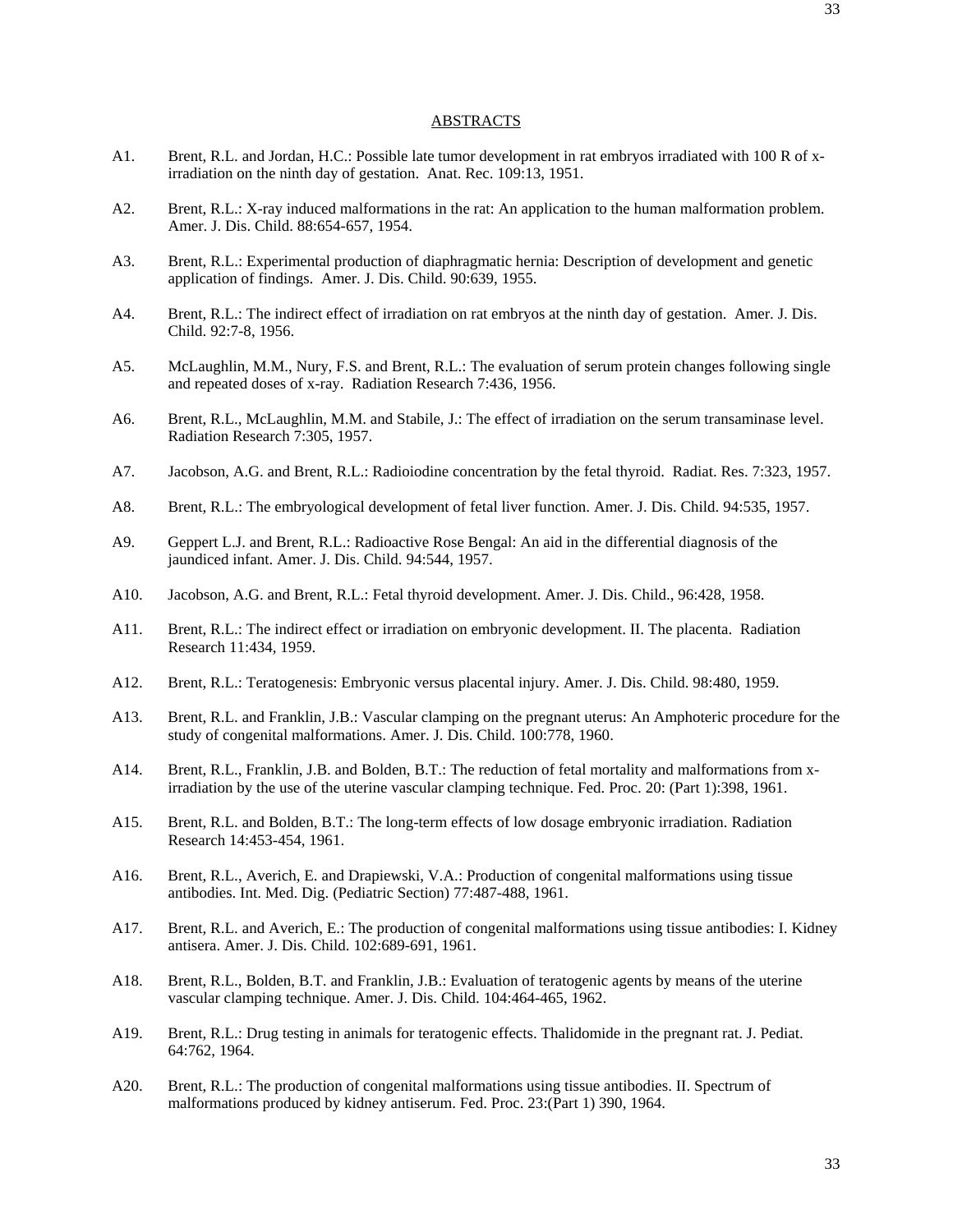- A22. Brent, R.L. and Johnson, A.: The production of congenital malformations using tissue antisera. VII. Yolk sac. Fed. Proc. 26:701, 1967.
- A23. Shaber, G.S., Rumsey, J.A., III. Dorn, B.D. and Brent, R.L.: Saccharin behavioral taste threshold in the rat. Fed. Proc. 26:543, 1967.
- A24. Brent, R.L., Hancock, N., Hefton, J. and Shaber, G.S.: Autoradiographic localization of teratogenic antiserum. Amer. Pediat. Society, 1967.
- A25. Shaber, G.S., Hancock, N., Newingham, G. and Brent, R.L.: Fibrinogen turnover in the rat after whole body x-irradiation. Radiation Research 31:1967.
- A26. Brent, R.L.: The production of congenital malformations using tissue antisera. VI. Cross-specificity between species. Fed. Proc. 27:623, 1968.
- A27. Brent, R.L. and Bolden, B.T.: Indirect effect of x-irradiation on embryonic development. V. Utilization of high doses of maternal irradiation on the first day of gestation. Teratology 1:212, 1968.
- A28. Jensh, R.P. and Brent, R.L.: Statistical evaluation of the litter effect: Variations in fetal and placental weight. Teratology 1:216, 1968.
- A29. Brent, R.L.: The long term effects of embryonic and fetal irradiation. Pediatric Research 2:291-292, 1968.
- A30. Howell, D.A., Barbero, G.J., Brent, R.L., Vaugh, V.C. and Bongiovanni, A.N.: A collaborative program of comprehensive care. In Program and Abstracts of the American Pediatric Society, Inc., 78th Annual Meeting, May 1968.
- A31. Brent, R.L.: The effect of teratogenic antiserum on the rat fetus during the latter half of gestation. Fed. Proc. 28, 1969.
- A32. Jensh, R.P., Brent, R.L. and Bolden, B.T.: The effect of prenatal x-irradiation on the length of postnatal life in mice. Teratology 2:262, 1969.
- A33. Brent, R.L. and Jensh, R.P.: A comparison of the teratogenic effect of trypan blue and nephrotoxic antiserum. Teratology 2:258, 1969.
- A34. Brent, R.L.: Implications of experimental teratology. Excerpta Medica International Congress Series No. 17, p. 12, Third International Conference on Congenital Malformations, The Hague, The Netherlands, September 7-13, 1969.
- A35. Brent, R.L.: Medicolegal aspects of congenital malformations: Attempts to reduce litigation. Excerpta Medica International Congress Series No. 191, p. 91, Third International Congress on Congenital Malformations, The Hague, Netherlands, September 7-13, 1969.
- A36. Barr, M. and Brent, R.L.: Relation of uterine vasculature to fetal growth in the rat. Teratology 2:257, 1969.
- A37. Brent, R.L., Bragonier, J.R. and Frank, M.M.: Production of congenital malformations using tissue antisera. IX. Effectiveness of structurally modified antikidney antibodies. Teratology 3:198, 1970.
- A38. Fried, D.A., Brent, R.L. and Jensh, R.P.: The developmental effects of elevated uterine temperature in the rat. Teratology 3:200, 1970.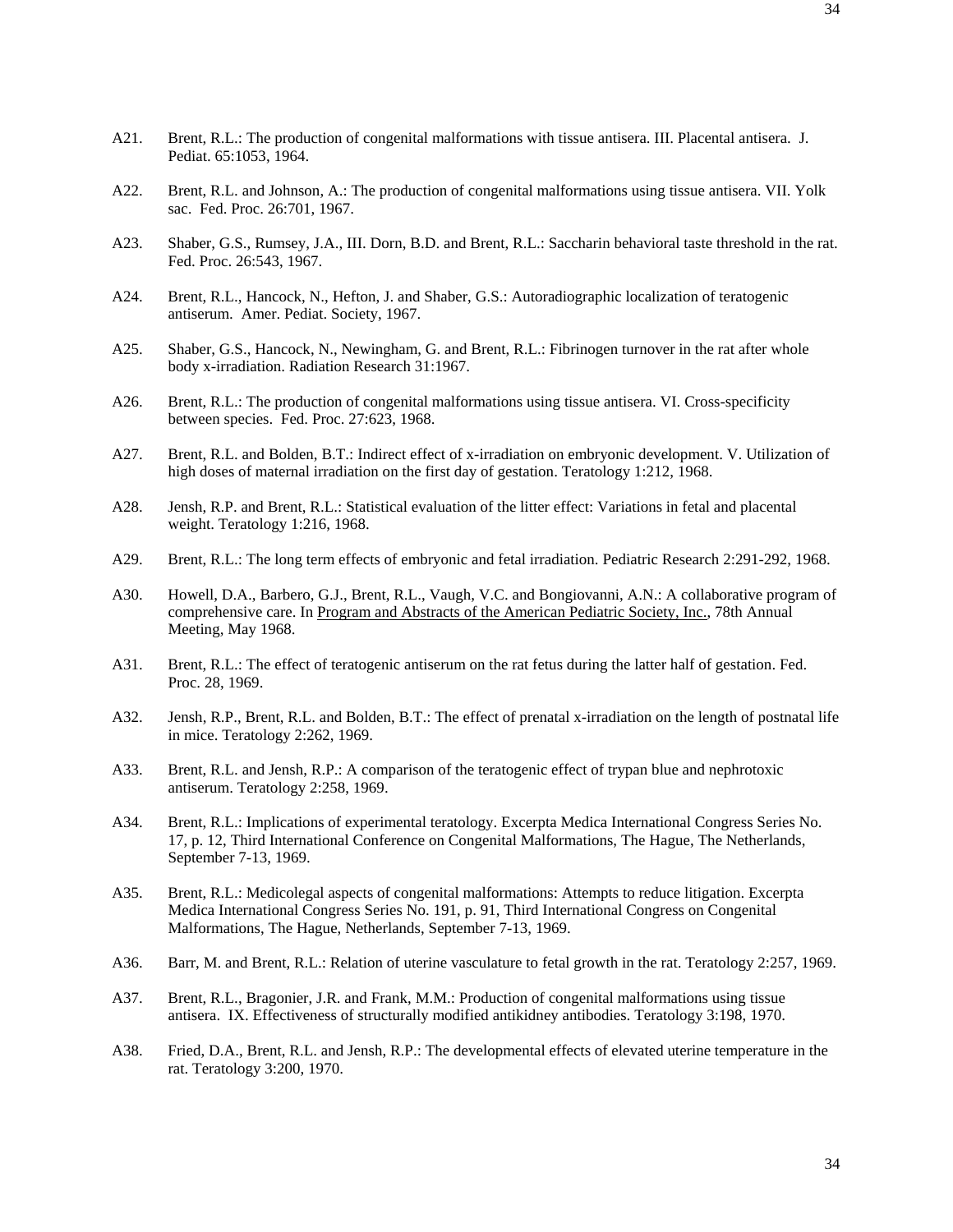- A39. Hefton, J.M. and Brent, R.L.: Characterization of 7S molecular fractions of teratogenic antiserum. Teratology 3:202, 1970.
- A40. Brent, R.L.: Biological effects of low level radiation on embryo. Trans. Amer. Nuclear Soc. 13:515-516, 1970.
- A41. Jensh, R.P. and Brent, R.L.: A preliminary analysis of the teratogenic and abortigenic effects of combined injections of two antisera. Teratology 3:203, 1970.
- A42. Leung, C.C.K., Brent, R.L. and Koszalka, T.R.: Teratogenesis induced with heterologous antisera to acellular extracts of rat visceral yolk sac membrane. Teratology 3:205, 1970.
- A43. Bragonier, J., Frank, M.M. and Brent, R.L.: Production of congenital malformations using tissue antisera. VIII. Effectiveness of structurally modified anti-kidney antibodies. Fed. Proc. 28:828, 1970.
- A44. Brent, R.L.: Biological effects of low level radiation on the embryo. Trans. Amer. Nuclear Soc. 13:515- 516, 1970.
- A45. Brent, R.L.: The use of protracted x-irradiation to study the recuperative powers of the rat embryo. Radiation Research 343:Df-4, 1970.
- A46. Leung, C.C.K. and Brent, R.L.: The production of congenital malformations using tissue antisera. Xl. Utilization of kidney antigen treated with trypsin and neuraminidase. Fed. Proc. 30:305, 1971.
- A47. Leung, C.C.K., Brent, R.L. and Jensen, M.: Isolation of rat kidney antigens which can stimulate the production of teratogenic antiserum. Teratology 4:234, 1971.
- A48. Brent, R.L., Franklin, J.B. and Wallace, J.D.: The interruption of pregnancy using microwave radiation. Teratology 4:484, 1971.
- A49. Brent, R.L., Leung, C., London, W. and Wittingham, D.: The demise of another vestigial organ. Teratology 5:251, 1972.
- A50. Brent, R.L. and Wallace, J.D.: The utilization of microwave radiation in developmental biology research. Teratology 5:251, 1972.
- A51. Jensh, R.P. and Brent, R.L.: Radiation hazards on the first day of life. Teratology 5:258, 1972.
- A52. Jensh, R.P. and Brent, R.L.: The effect of trypan blue on rat embryo development after the period of organogenesis. Teratology 5:258, 1972.
- A53. Jensen, M. and Brent, R.L.: The production of congenital malformations using tissue antisera. XV. Reichert's membrane antiserum. Teratology 5:258, 1972.
- A54. Leung, C.C.K., Urdaneta, A.R. and Brent, R.L.: The production of congenital malformations and nephrotoxic serum nephritis. Evidence of different antibodies involved. Teratology 5:261, 1972.
- A55. Brent, R.L., Leung, C., London, W. and Wittingham, D.: The demise of another vestigial organ. Pediatric Research 6:338, 1972.
- A56. Brent, R.L. and Wallace, J.D.: The utilization of microwave radiation in developmental biology research. Pediatric Research 6:431, 1972.
- A57. Brent, R.L.: Radiation hazards on the first day of life. Pediatric Research 6:407, 1972.
- A58. Wehrle, P.F., Brent, R.L., Chisolm, J.J., Jr., Doyle, J.L., Fagan, E.L., Finberg, L., Miller, R.W., Nahmias, A.J. and Thompson, G.D.: Pediatric problems related to deteriorated housing. Pediatric 49:627, 1972.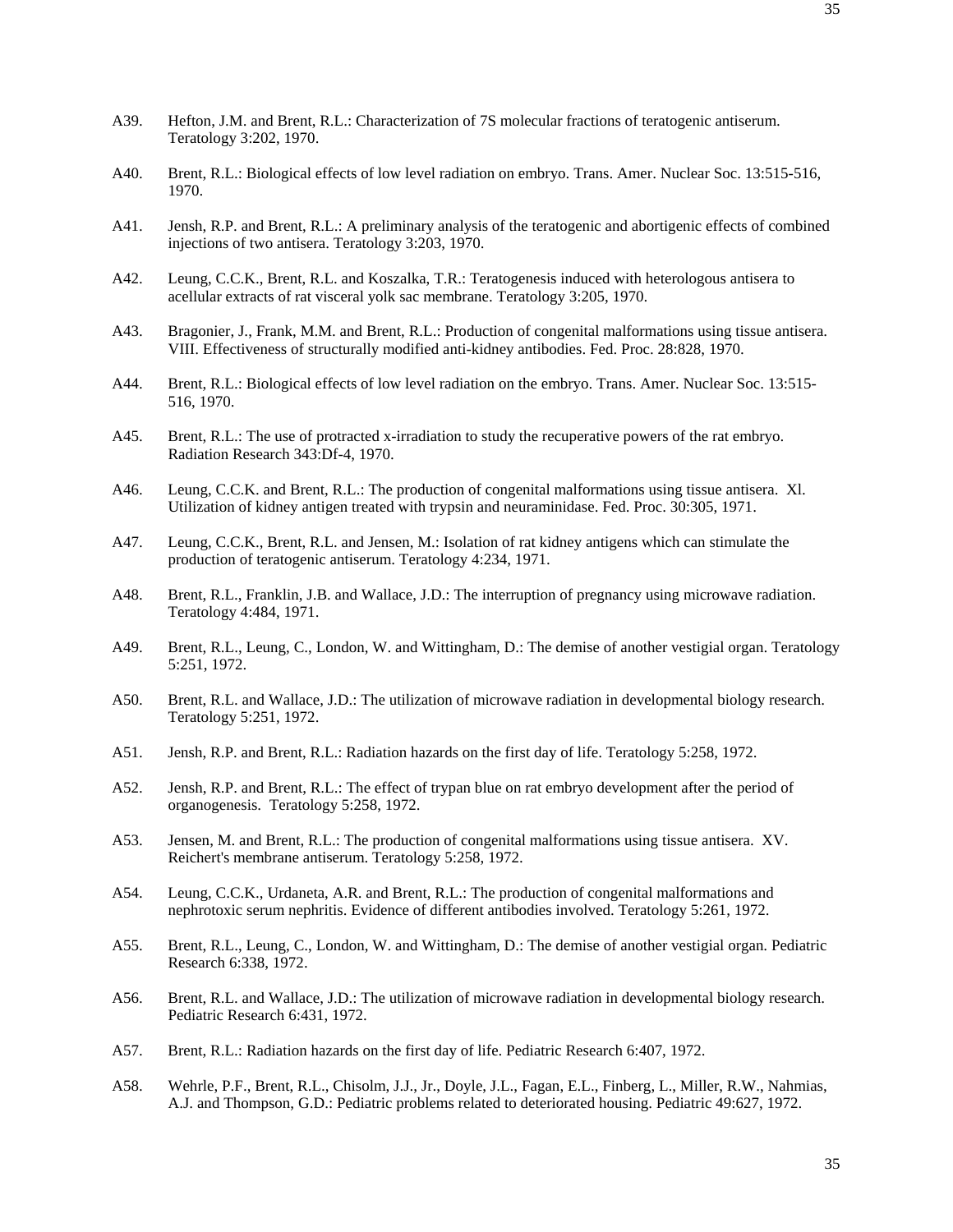- A59. Brent, R.L.: Radiation-induced teratogenesis. Radiation Research 51: 431, 1972.
- A60. Brent, R.L.: Radiation exposure during first trimester: When is abortion indicated? Questions and Answers. JAMA 224:536, 1973.
- A61. Jensen, M. (Spon. R.L. Brent): Histopathology and tissue cross specificity of embryotoxic rat Reichert's membrane (R.M.) antiserum. Fed. Proc. 32: No. 3 (Part 1 of 2), 1973.
- A62. Clark, C.C., Tomichek, E.A., Koszalka, T.R., Brent, R.L. and Kefalides, N.A.: Basement membrane biosynthesis in rat embryo parietal yolk sac. Fed. Proc. 32: No. 3 (Part 1 of 2), 1973.
- A63. Korbin, L.E. and Brent, R.L.: Effect of yolk sac antiserum on the passage of free and bound <sup>14</sup>C-Leucine across the rat yolk sac. Fed. Proc. 32: No. 3, (Part 1 of 2), 1973.
- A64. Leung, C.C.K., Urdaneta, A., Jensen, M. and Brent, R.L.: The production of congenital malformations and nephrotoxic serum nephritis. Fed. Proc. 32: No. 3 (Part 1 of 2), 1973.
- A65. Jensen, M. and Brent, R.L.: Comparative embryo pathology of Reichert's membrane (R.M.) and visceral yolk sac antisera in the rat. Teratology 7:A18, 1973.
- A66. Jensh, R.P., Garaguso, J.E., Brent, R.L.: The effect of prenatal x-irradiation on the reproductive performance of the male Wistar albino rat. Teratology 7:A18, 1973.
- A67. Jensh, R.P., Johnson, A.J. and Brent, R.L.: The effect of antisera on rat embryonic development after the period of organogenesis. Teratology 7:A18, 1973.
- A68. Korbin, L.E. and Brent, R.L.: Effect of yolk sac antiserum on embryonic parameters of free and bound <sup>14</sup>C Leucine. Teratology 7:A21, 1973.
- A70. Leung, C.C.K. and Brent, R.L.: Partial purification and characterization of rat kidney antigens which stimulate the production of teratogenic antibodies. Teratology 7:A22, 1973.
- A71. Miller, R.K, Berndt, W.O., Koszalka, T.R. and Brent, R.L.: The influence of serotonin (5HT) and inhibitors of transport processes on human placental function in vitro. Teratology 7:A23, 1973.
- A72. Davis, B.M., Koszalka, T.R. and Miller, R.K.: Transport of creatinine from mother to fetus in the rat. Pharmacologist 15:199, 1973.
- A73. Minor, R.R., Clark, C.C., Koszalka, T.R., Brent, R.L. and Kefalides, N.A.: Basement membrane biosynthesis in vitro. J. Cell Biol. 59:A228, 1973.
- A74. Miller, R.K., Davis, B.M., Brent, R.L. and Koszalka, T.R.: Directionality of <sup>14</sup>C-creatinine transport from mother to fetus in the rat. Fed. Proc. 33: (Part 1), 223, 1974.
- A75. Jensen, M. and Brent, R.L.: Ultrastructural changes in the yolk sac following the administration of teratogenic antiserum. Teratology 9:A23, 1974.
- A76. Minor, R.R., Clark, C.C., Koszalka, T.R., Brent, R.L. and Kefalides, N.A.: Basement membrane biosynthesis in vitro. Fed. Proc. 33: (Part 1), 617, 1974.
- A77. Leung, C.C.K. and Brent, R.L.: Partial purification and characterization of rat kidney antigens which stimulate the production of teratogenic antibodies. Fed. Proc. 33: (Part 1), 777, 1974.
- A78. Jensh, R.P., Koszalka, T.R., Jensen, M. and Brent, R.L.: Morphologic evolution of the rat parietal yolk sac from the 12th to 19th day of gestation. Teratology 9:A23, 1974.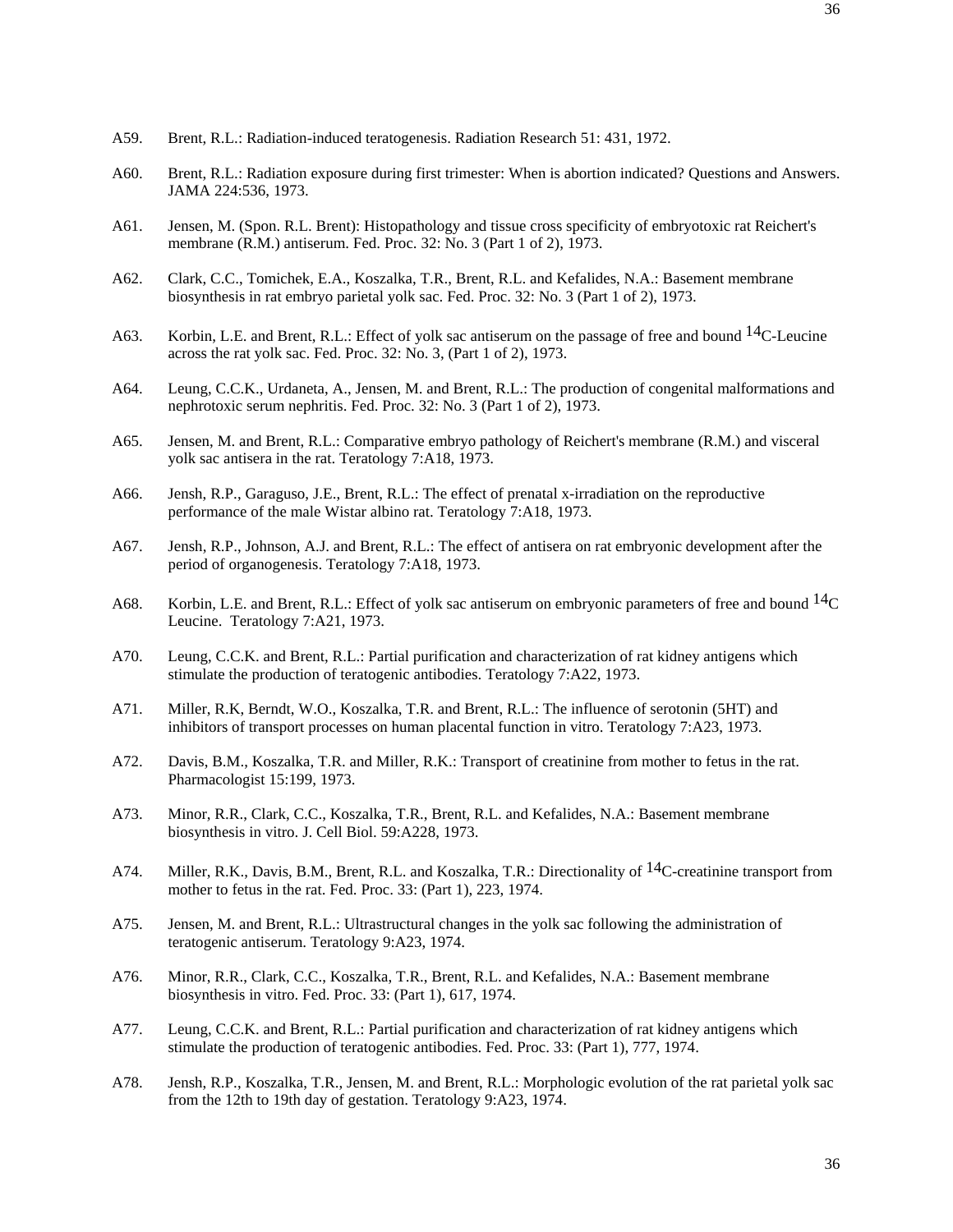- A79. Leung, C.C.K., Urdaneta, A., Jensh, R.P., Jensen, M. and Brent, R.L.: Evidence that different antibodies are involved in the production of immunologically induced teratogenesis and nephritis. Teratology 9:A27, 1974.
- A80. Leung, C.C.K. and Brent, R.L.: Partial purification and characterization of rat kidney antigens which stimulate the production of teratogenic antibodies. Teratology 9:A27, 1974.
- A81. Miller, R.K., Koszalka, T.R., Davis, B.M., Andrew, C.L. and Brent, R.L.: Placental transport of creatinine and amino acids in the rat: An in vitro study. Teratology 9:A28, 1974.
- A82. Brent, R.L.: Radiation exposure from <sup>131</sup>I-containing radionuclides. J. Pediatrics 84:788, 1974.
- A83. Schlesinger, D.M. and Brent, R.L.: The relationship between cell viability and embryo survival after preimplantation x-irradiation in the mouse. Teratology 9:A35, 1974.
- A84. Szabo, K.T., Difebbo, M.E., Kang, Y.J. and Brent, R.L.: Teratological evaluation of tranquilizing agents in varius species of laboratory animals. Preliminary report. Teratology 10:325, 1974.
- A85. Miller, R.K., Davis, B.M., Brent, R.L. and Koszalka, T.R.: Transport of creatinine in the human placenta. Pharmacology 16:305, 1974.
- A86. Brent, R.L.: A radical look at pediatric dermatology. Pediatric Research 9:258, 1975.
- A87. Brent, R.L. and Schlesinger, D.: The natural incidence and distribution of dying cells in the preimplanted mammalian embryo. Pediatric Research 9:275, 1975.
- A88. Brent, R.L. and Szabo, K.T.: Nutritional supplementation of the pregnant mouse as a method of reducing the incidence of drug-induced cleft palate. Pediatric Research 9:358, 1975.
- A89. Brent, R.L. and Hami, D.: The increased effectiveness of cancer chemotherapeutic agents when combined with simultaneous microwave irradiation. Pediatric Research 9:386, 1975.
- A90. Gilson, B., Brent, R.L. and Jensh, R.P.: Effects of fetal injection of anti-rat kidney serum on postpartum kidney development. Fed. Proc. 34: No. 3, 1975.
- A91. Koszalka, T.R., Jensh, R.P. and Brent, R.L.: Placental transport of creatinine in the rat. Proc. Soc. Exp. Biol. Med. 148:864, 1975.
- A92. Minor, R.R., Clark, C.C., Koszalka, T.R., Brent, R.L. and Kefalides, N.A.: Glucosamine and mannose are incorporated into basement membrane procollagen. Fed. Proc. 34:821, 1975.
- A93. Brent, R.L., Jensen, M., Koszalka, T.R. and Leung, C.C.K.: The present status of the mechanism of action of teratogenic antiserum after 15 years of investigation. Teratology 11:14A, 1975.
- A94. Gilson, B.E., Jensh, R.P. and Brent, R.L.: Effects of intrauterine exposure to anti-rat kidney serum on the development of the rat kidney. Teratology 11:19A, 1975.
- A95. Brent, R.L.: Litigation produced pain, disease and suffering in congenital malformation lawsuits. Teratology 13:17A, 1976.
- A96. Jensh, R.P., Pugarelli, J.E., McBain, S. and Brent, R.L.: The effects of prenatal x-irradiation of the reproductive performance of Wistar albino rats. Teratology 13:26A, 1976.
- A97. Jensh, R.P., Vogel, W.H. and Brent, R.L.: The teratologic and postnatal behavioral effects on rat offspring on maternally restricted food and water and isolation. Teratology 13:26A, 1976.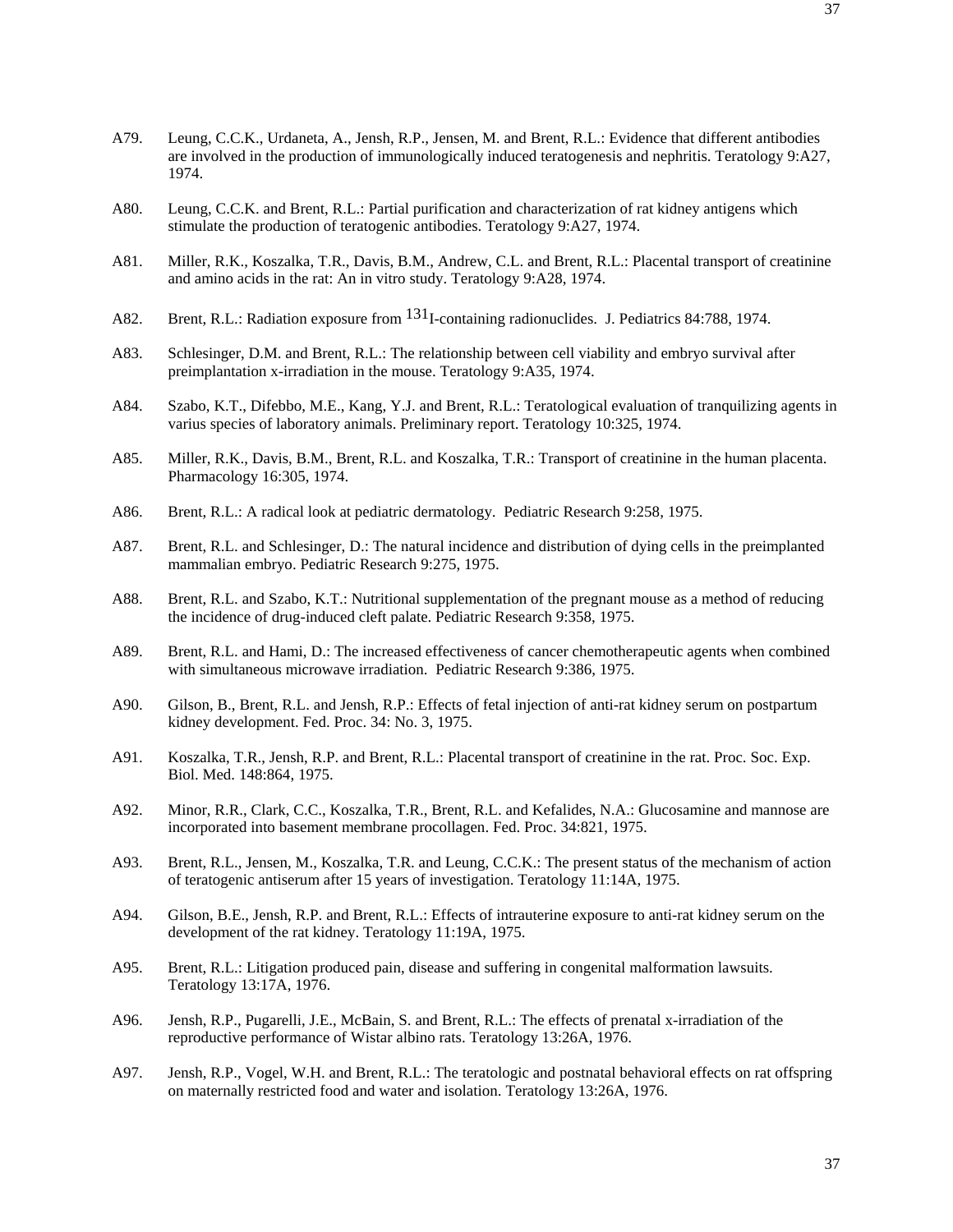- A98. Sheth, K., Brent, R.L. and Koszalka, T.R.: Presence of steriodogenic enzymes in rat parietal yolk sac at various stages of gestation. Teratology 13:37A, 1976.
- A99. Brent, R.L.: Lawyer produced pain, disease and suffering. Pediatric Research 10:301, 1976.
- A100. Clark, C.C., Koszalka, T.R., Brent, R.L. and Kefalides, N.A.: Comparison of newly-synthesized basement membrane procollagen to interstitial procollagens. Fed. Proc. 35:1519, 1976.
- A101. Miller, R.K., Reich, K.A., Fox, H.E., Davis, B.M., Brent, R.L. and Koszalka, T.R.: Creatinine: Transport by human placentae. Gynec. Invest. 7:36, 1976.
- A102. Minor, R.R., Clark, C.C., Koszalka, T.R., Brent, R.L. and Kefalides, N.A.: Disulfide and lysyl-derived cross-link formation in basement membrane procollagen in vitro. J. Cell Biol. 70:109A, 1976.
- A103. Jensh, R.P., Ludlow, J., Weinberg, I., Vogel, W.W., Rudder, T. and Brent, R.L.: Teratogenic effects on rat offspring on non-thermal chronic prenatal microwave irradiation. Teratology 15:14A, 1977.
- A104. Jensen, M., Koszalka, T.R., Suter, M. and Brent, R.L.: Purification of teratogenic-stimulating antigen(s) from rat visceral yolk sac. Teratology 15:32-33A, 1977.
- A105. Brent, R.L.: Radiation-induced teratogenesis. Proceedings of Second International Congress on Human Reproduction, Tel Aviv, Israel, 193, 1977.
- A106. Brent, R.L.: Vulnerability of the preimplantation mammalian embryo. Pediatric Research 12:393, 1978.
- A107. Brent, R.L.: A failure in medical and resident education: The unscrupulous expert witness. Pediatric Research 12:444, 1978.
- A108. Jensh, R.P., Ludlow, J., Weinberg, I., Vogel, W.H., Rudder, T. and Brent, R.L.: Studies concerning the effects of protracted prenatal exposure to non-thermal level of 2450 MHz microwave radiation in the pregnant rat. Teratology 17:48A, 1978.
- A109. Jensh, R.P., Ludlow, J., Weinberg, I., Vogel, W.H., Rudder, T., Brent, R.L.: Studies concerning the postnatal effect of protracted low dose prenatal 915 MHz microwave radiation. Teratology 17:21A, 1978. (223)
- A110. Brent, R.L.: Vulnerability of the preimplanted mammalian embryo. Teratology 17:17A, 1978.
- A111. Sheth, K., Koszalka, T.R. and Brent, R.L.: Steroid metabolism in rat visceral yolk sac during development. Fed. Proc. 38:668, 1979.
- A112. Brent, R.L.: The effect of low dose x-irradiation during early organogenesis in mammal. Pediatric Research 13:356, 1979.
- A113. Brent, R.L.: The variability in scholarship and truthfulness in the testimony of medical experts. Pediatric Research 13:412, 1979.
- A114. Brent, R.L.: The effect of low dose x-irradiation during early organogenesis in the mammal. Teratology 19:20A, 1979.
- A115. Brent, R.L.: The variability in scholarship and truthfulness in the testimony of medical experts. Teratology 19:20-21A, 1979.
- A116. Beckman, D.A., Jensen, M., Koszalka, T.R. and Brent, R.L.: Rat trophoblast antigenicity. Fed. Proc. 39:1036, 1980.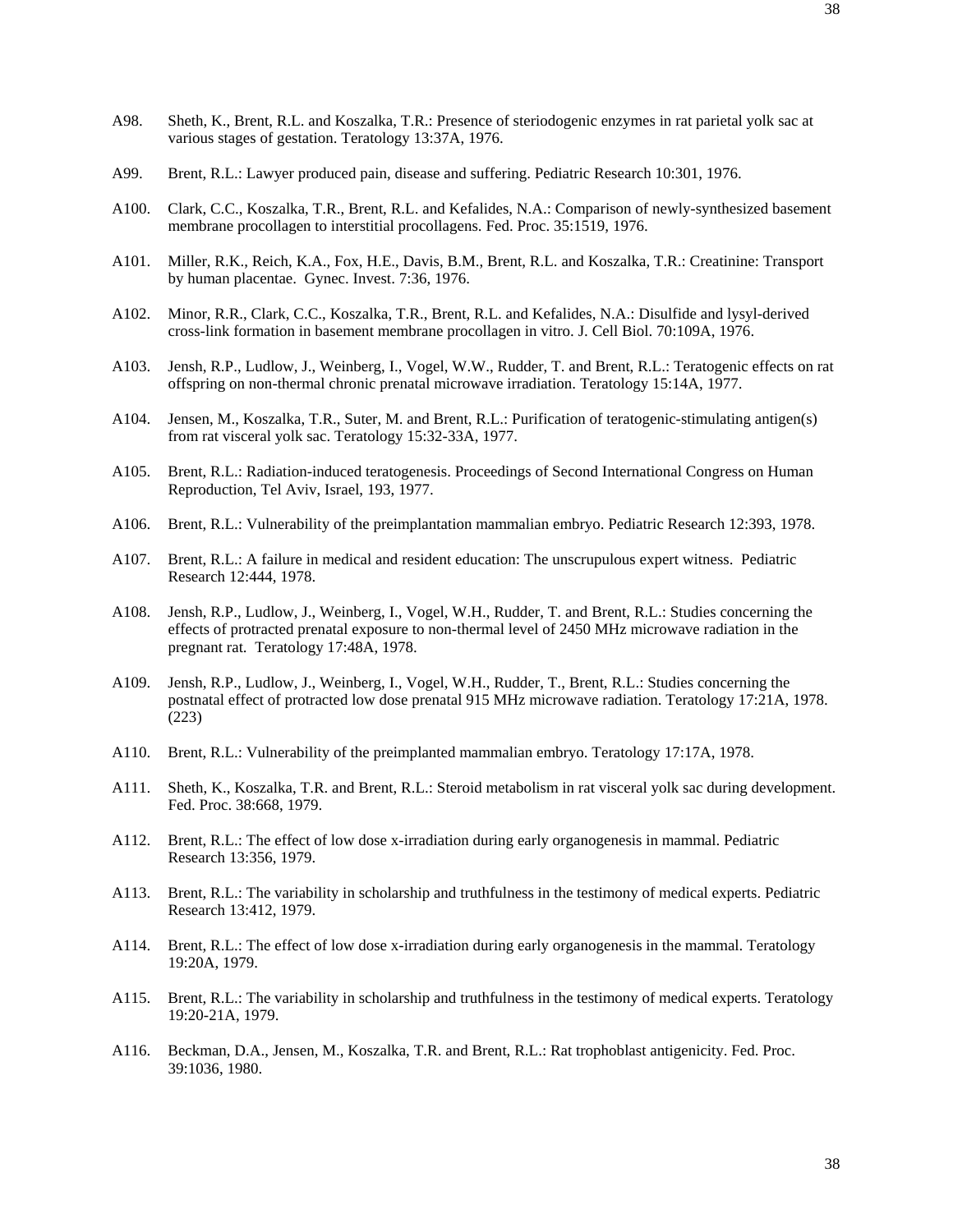- A117. Beckman, D.A., Jensen, M., Koszalka, T.R. and Brent, R.L.: Antigenicity of the trophoblast giant cells associated with the rat parietal yolk sac. Teratology 21:27A, 1980.
- A118. Brent, R.L.: An analysis of congenital malformation lawsuits: The role of the medical practitioner and academician in providing inappropriate testimony. Teratology 21:29-30A, 1980.
- A119. Brent, R.L.: An analysis of congenital malformation lawsuits: The role of the medical practitioner and academician in providing inappropriate testimony. Pediatric Research 14:584, 1980.
- A120. Brent, R.L., Jensen, M., Beckman, D., Burman, M. and Koszalka, T.R.: Antigenicity of rat trophoblastic tissue. Pediatric Research 14:544, 1980.
- A121. Brent, R.L. and Gawchik, S.M.: Therapeutic nihilism: An appropriate component of pediatric dermatologic care. Twentieth Annual Meeting of the Ambulatory Pediatric Association, San Antonio, Texas, Association Program and Abstract, p. 80, April 28-29, 1980.
- A122. Brent, R.L., Jensen, M., Burman, M., Beckman, D.A. and Koszalka, T.R.: Antigenicity of the cells of the chorioplacenta during rat embryogenesis. Teratology 21:30A, 1980.
- A123. Jensh, R.P., Vogel, W.H., Ludlow, J., McHugh, T. and Brent, R.L.: Studies concerning the effects of nonthermal protracted prenatal 2450 MHz microwave irradiation of postnatal development in the rat. Teratology 21:46A, 1980.
- A124. Solomon, H.M. and Brent, R.L.: The effects of sodium warfarin on embryonic and fetal development. Teratology 21:70A, 1980.
- A125. Solomon, H.M., Brent, R.L., Beckman, D.A., MacBain, S.J. and Gorson, R.O.: Comparative effects of neutro radiation and x-ray radiation on the developing rat embryo. Teratology 21:70-71A, 1980.
- A126. Beckman, D.A., Koszalka, T.R. and Brent, R.L.: In vitro technique for transport and diffusion studies across rat extraembryonic membranes. Fed. Proc. 40:468, 1981.
- A127. Beckman, D.A., Jensen, M., Vega, P., Koszalka, T.R. and Brent, R.L.: Embryotoxicity of trophoblast antisera. Teratology 23:26-27A, 1981.
- A128. Beckman, D.A., Koszalka, T.R. and Brent, R.L.: In vitro technique and diffusion studies across rat extraembryonic membranes. Teratology 23:27A, 1981.
- A129. Brent, R.L.: Computer profile for searching the scientific literature in teratology and developmental biology. Teratology 23:28A, 1981.
- A130. Brent, R.L.: Drugs as teratogens. The Bendectin saga: Another American tragedy. Teratology 23:28A, 1981.
- A131. Brent, R.L., Beckman, D.A., Jensen, M., Vega, P. and Koszalka, T.R.: Antigens of Reichert's membrane in pregnant rat serum. Teratology 23:28-29A, 1981.
- A132. Jensen, M., Koszalka, T.R., Vega, P. and Brent, R.L.: Purification of teratogenic stimulating antigens from rat visceral yolk sac by isoelectric focusing. Teratology 23:43A, 1981.
- A133. Sheth, K., Koszalka, T.R. and Brent, R.L.: The uptake of steroids by rat embryo explants. Teratology 23:61-62A, 1981.
- A134. Beckman, S.A., Koszalka, T.R. and Brent, R.L.: In vitro technique for transport and diffusion studies across rat extraembryonic membranes. Fed. Proc. 40:468, 1981.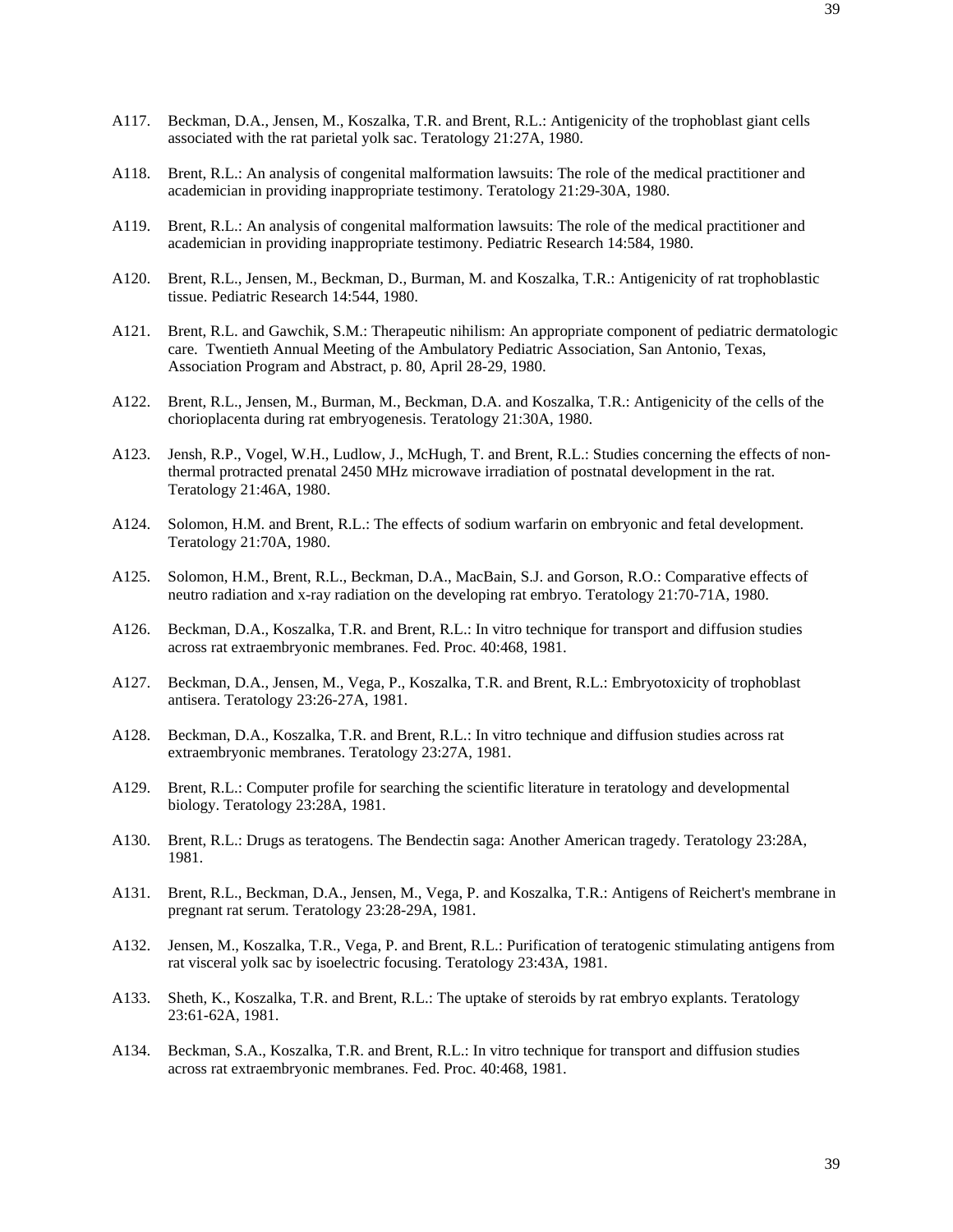- A135. Brent, R.L., Jensen, M., Koszalka, T. and Damjanov, I.: Pathological findings in rat embryonic sites exposed to teratogenic yolk sac antiserum. Pediatric Research 16:268A, 1982.
- A136. Beckman, D.A., Solomon, H.M. and Brent, R.L.: Third trimester teratogenic effects of sodium warfarin in the rat. Fed. Proc. 41:1491, 1982.
- A137. Brent, R.L., Jensen, M., Koszalka, T.R., Beckman, D., Pugarelli, J. and Lloyd, J.B.: The production of congenital malformations in the rat using tissue antisera. XVII. The prevention of antibody produced malformations with large quantities of amino acid supplements. Pediatric Research 16:268A, 1982.
- A138. Beckman, D.A., Solomon, H.M. and Brent, R.L.: Third trimester teratogenic effects of sodium warfarin in the rat. Pediatric Research 16:268A, 1982.
- A139. Freeman, S.J., Lloyd, J.B., Jensen, M., Koszalka, T.R. and Brent, R.L.: The production of congenital malformations in the rat using tissue antisera. XVI. The effect of teratogenic antiserum on yolk sac function in rat embryos cultured in vitro. Pediatric Research 16:270A, 1982.
- A140. Jensen, M., Koszalka, T.R., Vega, P. and Brent, R.L.: The purification of rat visceral yolk sac antigens which produce teratogenic antiserum by means of isoelectric focusing. Pediatric Research 16:270A, 1982.
- A141. Koszalka, T.R., Andrew, C.L. and Brent, R.L.: The uptake of aminoisobutyric acid and ducrose by rat 14th and 18th day visceral and parietal yolk sac in vitro. Pediatric Research 16:271A, 1982.
- A142. Beckman, D.A., Solomon, H.M. and Brent, R.L.: Third trimester teratogenic effects of sodium warfarin in the rat. Teratology 25:28A, 1982.
- A143. Brent, R.L., Jensen, M., Koszalka, T.R., Beckman, D., Pugarelli, J. and Lloyd, J.B.: The production of congenital malformations in the rat using tissue antisera. XVII. The use of large quantities of free amino acids in pregnant animals administered teratogenic antiserum. Teratology 25:29A, 1982.
- A144. Brent, R.L., Jensen, M., Koszalka, T.R. and Damjanov, I.: Pathological findings in rat embryonic sites exposed to teratogenic yolk sac antiserum. Teratology 25:29A, 1982.
- A145. Freeman, S.J., Lloyd, J.B., Jensen, M., Koszalka, T.R. and Brent, R.L.: The production of congenital malformations in the rat using tissue antisera. XVI. The effect of teratogenic antiserum on yolk sac function in rat embryos. Teratology 25:42A, 1982.
- A146. Jensen, M., Koszalka, T.R., Vega, P. and Brent, R.L.: The purification of rat visceral yolk sac antigens which produce teratogenic antiserum by means of isoelectric focusing. Teratology 25:51A, 1982.
- A147. Koszalka, T.R., Andrew, C.L. and Brent, R.L.: The uptake of aminoisobutyric acid and sucrose by rat 14th and 18th day visceral parietal yolk sac. Teratology 24:55A, 1982.
- A148. Brent, R.L.: Maximum risks of high energy radiation for genetic effects carcinogenesis and congenital malformations in developing embryos (for low LET radiation). Proceedings of Medical Management of Radiation Injuries, Radiation Management Corporation, University Science City, Philadelphia, PA, p. 126, 1982.
- A149. Giknis, M.L.A., MacBain, S., Pugarelli, J. and Brent, R.L.: The incidence of leukemia in C58BL and BALB/c mice exposed to x-irradiation in utero and during the postpartum period. Fed. Proc. 42:624, 1983.
- A150. Beckman, D.A., Koszalka, T.R., Brent, R.L. and Lloyd, J.B.: Nutritive role of the rat visceral yolk sac and a mechanism of teratogenesis. Fed. Proc. 42:623, 1983.
- A151. Brent, R.L.: The effect of radiation on the developing mammalian embryo. Teratology 28:9A, 1983.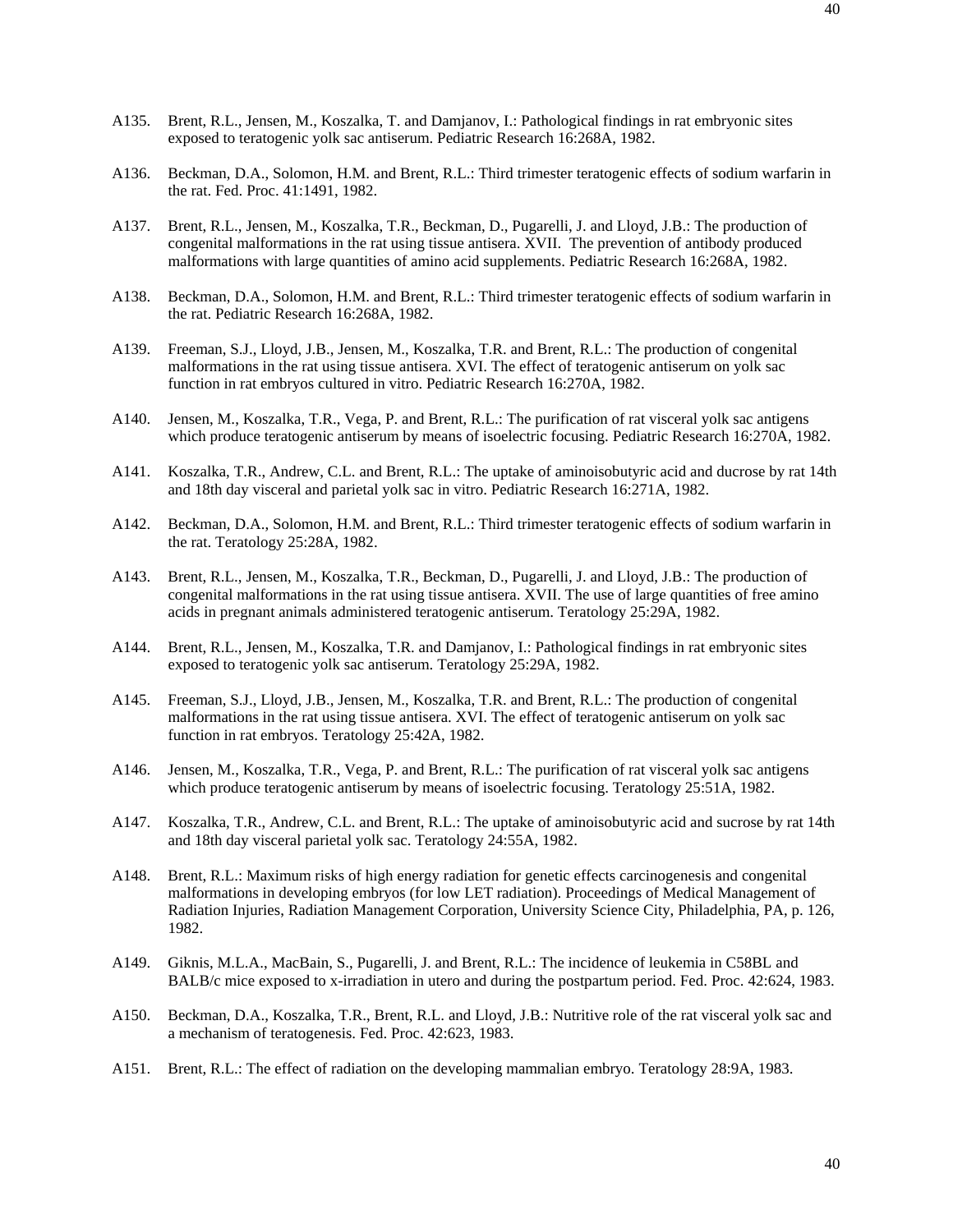- A152. Beckman, D.A., Koszalka, T.R., Brent, R.L. and Lloyd, J.B.: Nutritive role of the rat visceral yolk sac and a mechanism of teratogenesis. Teratology 27:30A, 1983.
- A153. Brent, R.L.: The role and conduct of consultants and expert witnesses in determining the etiology of human malformations. Teratology: 33A, 1983.
- A154. Giknis, M.L.A., MacBain, S., Pugarelli, J. and Brent, R.L.: X-irradiation induced leukemia in C58BL and BALB/c mice exposed in utero and during the postpartum period. Teratology 27:44A, 1983.
- A155. Jensen, M., Koszalka, T.R., Vega, P. and Brent, R.L.: The localization of yolk sac antibodies in the rat prepared from yolk sac proteins prepared by isoelectric focusing. Teratology 27:52A, 1983.
- A156. Beckman, D.A., Koszalka, T.R., Brent, R.L. and Lloyd, J.B.: Nutritive role of the rat visceral yolk sac and mechanism of teratogenesis. Pediatric Research 17:298A, 1983.
- A157. Brent, R.L., Beckman, D.A., Koszalka, T.R., Jensen, M. and Lloyd, J.B.: Utilization of the endocytic index for assaying teratogenic antiserum. Pediatric Research 17:297A, 1983.
- A158. Giknis, M.L.A., MacBain, S., Pugarelli, J. and Brent, R.L.: The incidence of leukemia in C58BL and BALB/c mice exposed to x-irradiation in utero and during the postpartum period. Pediatric Research 17:298A, 1983.
- A159. Brent, R.L.: Evaluation of alleged Bendectin teratogenicity. Teratology 29:20A, 1984.
- A160. Carbone, J.P., Andrew, C.L., Koszalka, T.R., Baldridge, R.C. and Brent, R.L.: Specific receptors for glucocorticoid and progesterone in trophoblasts associated with the rat parietal yolk sac at mid gestation. Teratology 29:22-23A, 1984.
- A161. Giknis, M.L.A., MacBain, S., Pugarelli, J. and Brent, R.L.: The correlation of spleen weights with the incidence of leukemia following intrauterine and postnatal radiation. Teratology 29:31A, 1984.
- A162. Jensh, R.P. and Brent, R.L.: Postnatal psychophysiological effects of prenatal exposure of rats to 60 RAD (0.6 gy) x-irradiaiton. Teratology 29:37A, 1984.
- A163. Lerman, S.A., Koszalka, T.R., Jensen, M., Andrew, C.L. and Brent, R.L.: Teratogenic rat yolk sac antiserum inhibits endocytosis but not hexose and amino acid uptake by visceral yolk sac explant cultures. Teratology 29:43-44A, 1984.
- A164. Brent, R.L.: Teaching residents and physicians their responsibilities to the courts when functioning as an expert witness. Pediatric Research 19:239A, 1985.
- A165. Brent, R.L., Lerman, S., Jensen, M., Beckman, D.A. and Koszalka, T.R.: Specificity of rat yolk sac antibodies in producing congenital malformations, embryonic malnutrition and reduced pinocytosis. Pediatric Research 19:324A, 1985.
- A166. Jensh, R.P. and Brent, R.L.: Effects of prenatal 0.8 Gy x-irradiation on postnatal growth and development. Teratology 31:32A, 1985.
- A167. Carbone, J.P., Magen, A.B., Baldridge, R.C., Koszalka, T.R. and Brent, R.L.: Characterization of a specific glucocorticoid receptor in the rat visceral yolk sac during late gestation. Teratology 31:36A, 1985.
- A168. Brent, R.L. and Jackson, L.: The development of teratology hot lines or teratology referral services: Their place in the medical care system. Teratology 31:40A, 1985.
- A169. Carbone, J.P., Baldridge, R.C., Koszalka, T.R., Bongiovanni, A.M. and Brent, R.L.: Characterization of a specific glucocorticoid receptor in a heterogeneous cell population isolated from embryonic endochondral bone during late gestation. Teratology 31:44A, 1985.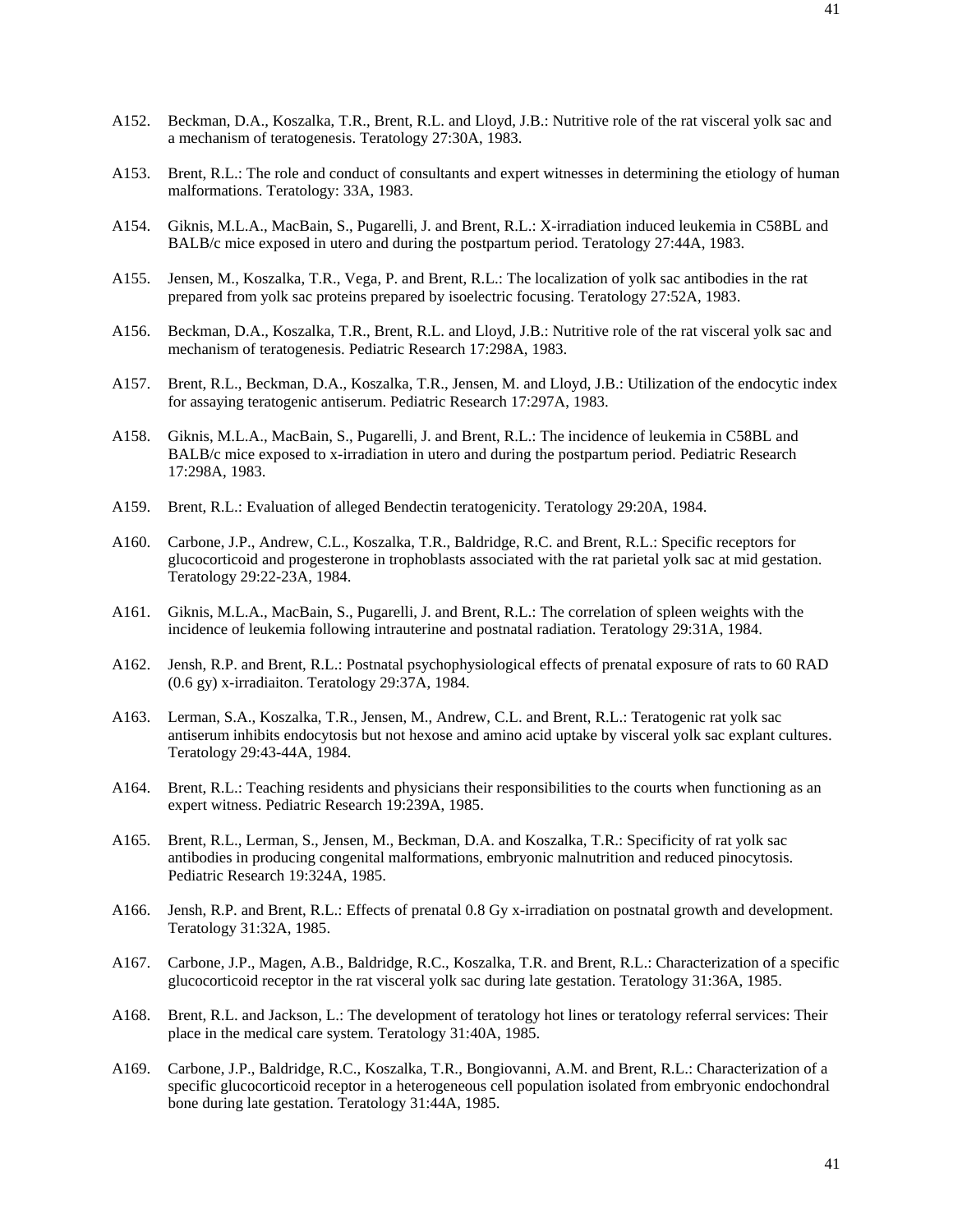- A170. Beckman, D.A., Pugarelli, J., Koszalka, T.R. and Brent, R.L.: Suitability of fetal incubation for metabolic studies. Teratology 31:59A, 1985.
- A171. Giknis, M.L.A., Pugarelli, J.G., Beckman, D.A., Koszalka, T.R. and Brent, R.L.: In vitro development of rat embryos cultured in whole and dialysed rat serum. Teratology 31:59-60A, 1985.
- A172. Jensen, M., Damjanov, I., Tichy, D. and Brent, R.L.: Monoclonal antibodies to the visceral yolk sac antigens. Teratology 31:60A, 1985.
- A173. Brent, R.L.: Teaching scientists their responsibilities to the courts when functioning as an expert witness. Teratology 31:66A, 1985.
- A174. Jensen, M., Lloyd, J.B., Beckman, D.A., Koszalka, T.R. and Brent, R.L.: Monoclonal gamma globulins prepared against rat visceral yolk sac proteins. Pediatric Research 20:338A, 1986.
- A175. Carbone, J.P., Baldridge, R.C., Koszalka, T.R., Bongiovanni, A.M. and Brent, R.L.: Characterization of a glucocorticoid receptor in a cell population isolated from fetal endochondral bone. Pediatric Research 20:211A, 1986.
- A176. Brent, R.L.: Teaching pediatric residents pediatric dermatology. Pediatric Research 20:254A, 1986.
- A177. Jensen, M., Damjanov, I., Lloyd, J.B., Koszalka, T.R. and Brent, R.L.: Production of monoclonal antibodies against rat visceral yolk sac. Teratology 33:34C, 1986.
- A178. Beckman, D.A., Pugarelli, J., Koszalka, T.R., Jensen, M., Lloyd, J.B. and Brent, R.L.: Serum proteins versus free amino acids as a source of amnino acids for protein synthesis by cultured rat embryos. Teratology 33:83-84C, 1986.
- A179. Jensh, R.P., Brent, R.L. and Piasecki-Couch, E.: Studies concerning the effects of low level prenatal xirradiation on postnatal adult behavior. Teratology 33:97C, 1986.
- A180. Beckman, D.A., Pugarelli, J.E., Koszalka, T.R., Jensen, M., Lloyd, J.B. and Brent, R.L.: The effects of teratogenic antisera on protein synthesis and degradation by the cultured rat conceptus. Pediatric Research 21:225A, 1987.
- A181. Brent, R.L., Beckman, D.A., Koszalka, T.R., Polifka, J.E. and Jensen, M.: The effect of teratogenic antisera on rat fetal development when administered late in development. Pediatric Research 21:225A, 1987.
- A182. Jensen, M., Damjanov, I., Vega, P., Koszalka, T.R. and Brent, R.L.: Congenital malformations induced by monoclonal antibodies against rat visceral yolk sac. Pediatric Research 21:228A, 1987.
- A183. Polifka, J.E., Russ, H.E. and Brent, R.L.: Effects of vitamin supplementation on the occurrence of neural tube defects in the rat. Pediatric Reseach 21:229A, 1987.
- A184. Brent, R.L. and Weiss, J.: Faculty development and evaluation. Pediatric Research 21:283A, 1987.
- A185. Brent, R.L., Polifka, J.E., Jensh, R.P. and Beckman, D.A.: The risk of mental retardation from low leval radiation exposure. Pediatric Research 21:489A, 1987.
- A186. Harrison, K.B., Epstein, D.L., Buck, S.J. and Brent, R.L.: Chromosomes of 4, 7, and 8-day gestation rat embryos after x-irradiation on day 0.5. Teratology 35:25A, 1987.
- A187. Carbone, J.P., Buck, S.J., Figurska, K. and Brent, R.L.: The effects of intrautering medroxyprogesterone acetate (MPA), 17 hydroxyprogesterone caproate (17-OH PC), norethindrone (N), or triamcinolone acetonide (TA) exposure on embryonic development. Teratology 35:28A, 1987.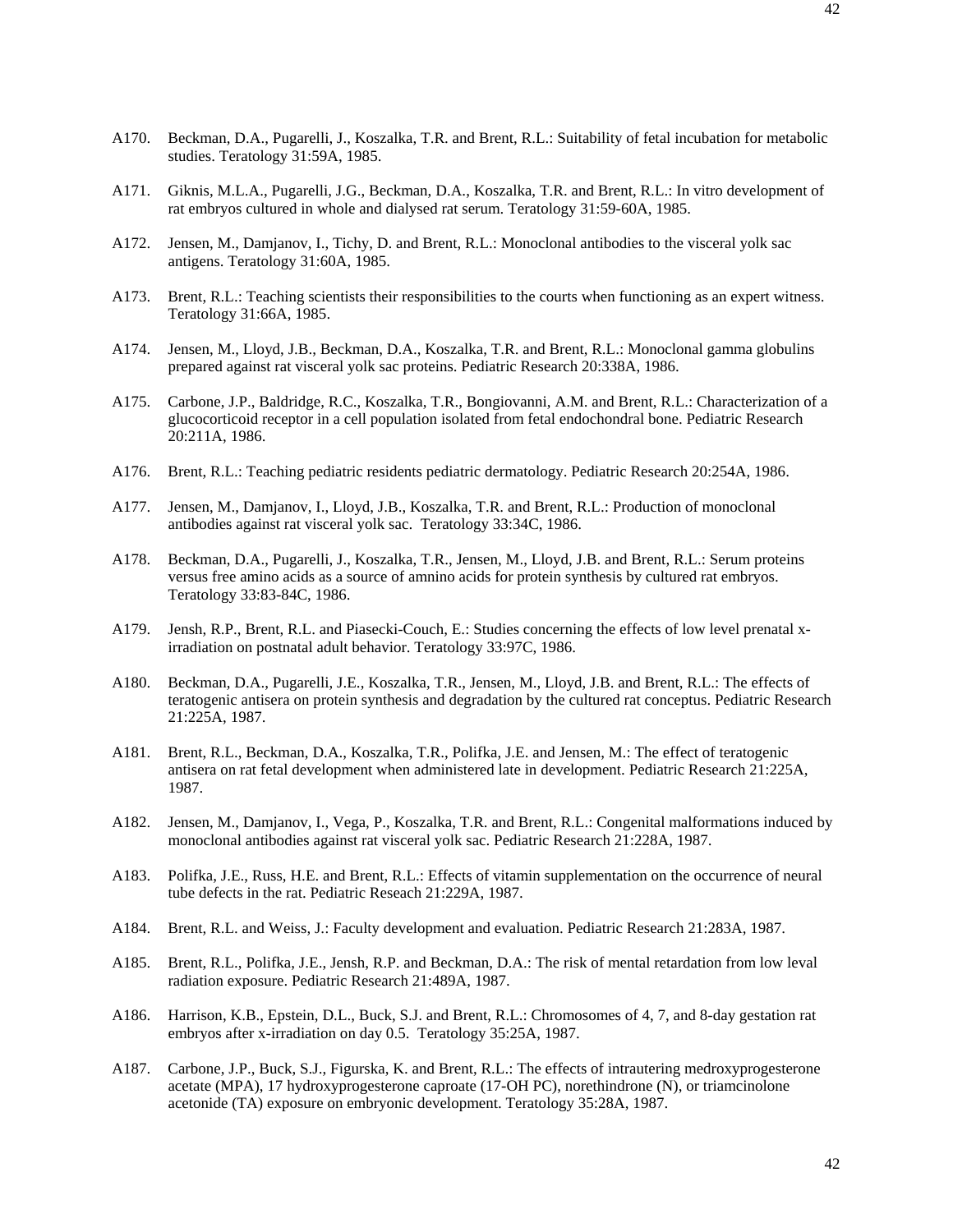- A188. Polifka, J.E., Russ, H.E. and Brent, R.L.: Effects of vitamin supplementation on the occurrence of neural tube defects in the rat. Teratology 35:33A, 1987.
- A189. Jensh, R.P., Brent, R.L., Piasecki-Couch, E.M. and Bannon, C.H.: Postnatal effects of protracted prenatal x-irradiation in the rat. Teratology 35:48-49A, 1987.
- A190. Little, B.B., Friedman, J.M., Brent, R.L., Hanson, J.W. and Shepard, T.H.: Potential human teratogenicity of the 200 most frequently prescribed drugs. Teratology 35:69A, 1987.
- A191. Brent, R.L., Beckman, D.A., Koszalka, T.R., Polifka, J.E. and Jensen, M.: The effect of teratogenic antisera on rat fetal development when administered late in development. Teratology 35:70A, 1987.
- A192. Beckman, D.A., Pugarelli, J.E., Koszalka, T.R., Jensen, M., Lloyd, J.B. and Brent, R.L.: The effects of teratogenic antisera on protein synthesis and degradiation by cultured rat conceptus. Teratology 35:70A, 1987.
- A193. Jensen, M., Damjanov, I., Koszalka, T.R. and Brent, R.L.: Congenital malformations induced by monoclonal antibodies against rat visceral yolk sac antigens. Teratology 35:71A, 1987.
- A194. Hartfield, P.J., Jensen, M., Williams, K.E., Brent, R.L. and Lloyd, J.B.: Glycogen content of the rat visceral yolk sac and the effect of a teratogenic antiserum. Teratology 35:71A, 1987.
- A195. Brent, R.L., Polifka, J.E., Jensh, R.P. and Beckman, D.A.: The risk of mental retardation from low level radiation exposure. Teratology 35:77A, 1987.
- A196 Ornoy, A., Polifka, J.E., Epstein, D., Beckman, D.A., Carbone, J.P. and Brent, R.L.: In vivo and in vitro induction of cartilage and bone in brachymorphic mice. Pediat. Res. 23:249A, 1988.
- A197. Brent, R.L., Ornoy, A., Koszalka, T.R., Jensen, M. and Beckman, D.A.: Pathologic ultrastructural changes in yolk sac produced by teratogenic antirat yolk sac polyclonal and monoclonal sera. Pediat. Res. 23:266A, 1988.
- A198. Polifka, J.E., Giknis, M.L. and Brent, R.L.: Effects of medroxyprogesterone on the in vitro development of rat embryos. Pediat. Res. 23:270A, 1988.
- A199. Beckman, D.A., Ornoy, A., Jensen, M. and Brent, R.L.: Yolk sac ultrastructural damage and recovery after exposure to teratogenic anti-rat visceral yolk sac (VYS) serum. Teratology 37:445-446A, 1988.
- A200. Brent, R.L.: Our most famous tortogen-litogen and the best studied human non-teratogen. The absence of a clinical Bendectin syndrome. Teratology 37:447A, 1988.
- A201. Epstein, D.L., Polifka, J.E., Ornoy, A., Beckman, D.A., Carbone, J.P. and Brent, R.L.: Evaluation of bone mineralization using the brachymorphic mouse (bm/bm) model. Teratology 37:453-454A, 1988.
- A202. Jensen, M., Beckman, D.A., Ornoy, A., Figurska, K. and Brent, R.L.: Scanning electron microscopic (SEM) study of the yolk sac membranes after exposure of rat embryo to teratogenic monoclonal antibodies (MCA). Teratology 37:466-467A, 1988.
- A203. Jensh, R.P. and Brent, R.L.: AD50 and ADC50: A new technique for analyzing behavioral teratologic data. Teratology 37:467A, 1988.
- A204. Jensh, R.P., Brent, R.L. and Bannon, C.H.: Effects of prenatal x-irradiation on the 14-l8th day on adult behaviour in the Wistar rat. Teratology 37:467A, 1988.
- A205. Jensh, R.P., Goldberg, B., Brent, R.L., Lewin, P.A. and Poczobutt, M.: Prenatal ultrasound exposure and postnatal growth and development. Teratology 37:467-468A, 1988.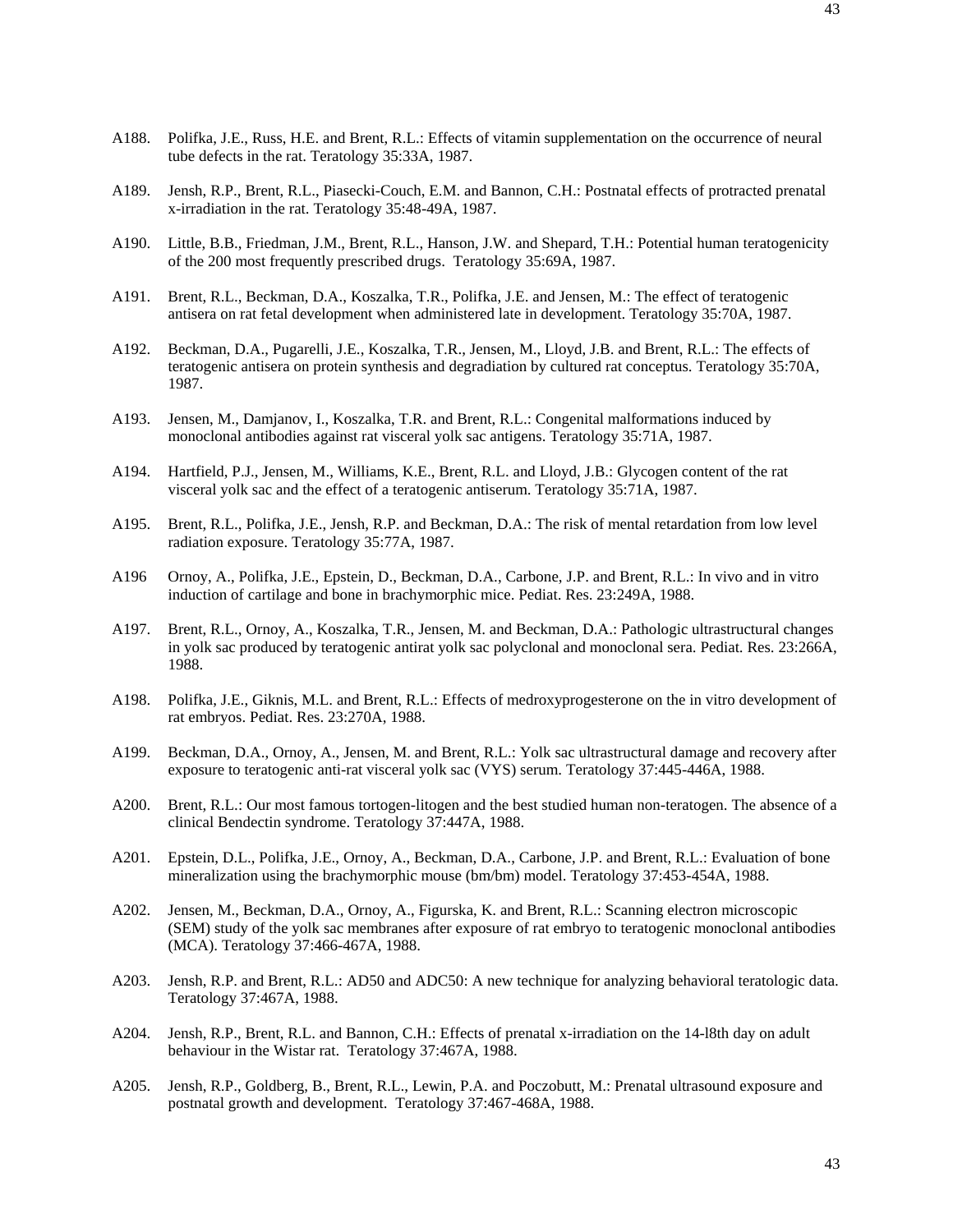- A206. Polifka, J.E., Giknis, M.L. and Brent, R.L.: Effects of medroxyprogesterone on the in vitro development of rat embryos. Teratology 37:483A, 1988.
- A207. Brent, R.L.: The capacity, validity and ability of in vitro techniques and animal studies to predict the risk of human teratogenicity for various environmental agents. Congenital Anomalies 28 (3):192A, 1988.
- A208. Brent, R.L.: Predicting teratogenic and reproductive risks in humans from exposure to various environmental agents using in vitro techniques and in vivo animal studies. Congenital Anomalies 28 (suppl): S41-S55, 1988.
- A209. Jensh, R.P., Brent, R.L. and Bannan, C.H.: Postnatal sequelae of fetal x-irradiation in the Wistar Rat. Teratology 39:460A, 1989.
- A210. Jensh, R.P., Brent, R.L., Lewin, P.A., Goldberg, B., Hueg, C.L. and Oler, R.: Postnatal growth and development following prenatal 5.0 MHz ultrasound exposure. Teratology 39:460A, 1989.
- A211. Jensh, R.P., Brent, R.L., Wentzel, C. and Bannan, C.H.: Adult behavioral outcomes in perinatally irradiated Wistar rats. Teratology 39:507A, 1989.
- A212. Carbone, J.P., Figurska, K., Buck, S. and Brent, R.L.: The consequences of intrauterine sex steroid exposure on mouse embryonic limb and endochondral bone development: Medroxyprogesterone acetate (MPA). Pediatric Research Vol 25, No. 4, Part 2: 75A, 1989.
- A213. Jensh, R.P., Brent, R.L., Bannan, C.H. and Wentzel,C.: Effects of fetal X-irradiation on postnatal growth and development. Pediatric Research Vol. 25, No. 4, Part 2: 77A, 1989.
- A214. Jensh, R.P., Brent, R. L., Lewin, P.A., Goldberg, B., Hueg, C.L. and Oler, R.L.: Prenatal ultrasound exposure and postnatal growth and development. Pediatric Research Vol. 25, No. 4, Part 2: 77A, 1989.
- A215. Brent, R.L.: Professional tragedies in the courtroom: Failure to educate students of the professional consequences of irresponsible expert testimony. Pediatric Research Vol. 25, No. 4, Part 2: 130A, 1989.
- A216. Beckman, D.A., Koszalka, T.R., Lloyd, J.B. and Brent, R.L: Amino acid exchange and utilization in protein synthesis in early rat concepti. Teratology 41:538A, 1990.
- A217. Brent, R.L.: Counseling patients and physicians about the reproductive risks of prior (preconception) cancer therapy. Teratology 41:540A, 1990.
- A218. Jensh, R.P., Lewin, P.A., Goldberg, B., Till, M.K., Eskesen, M.B., Oler, J., and Brent, R.L.: Adult behavioral studies following prenatal 5.0 MHz ultrasound exposure, in the Wistar rat. Teratology 41:567A, 1990.
- A219. Jensh, R.P., Brent, R.L., Till, M.K.: Behavioral outcomes in aged Wistar rats exposed perinatally to Xirradiation. Teratology 41:567A, 1990.
- A220. Jensen, M., Lloyd, J.B. and Brent, R.L.: Epitope analysis of monoclonal antibodies (MAbs) against visceral yolk sac (VYS) antigens. Teratology 41:567A, 1990.
- A221. Beckman, D.A., Koszalka, T.R., Lloyd, J.B., and Brent, R.L.: Manner of amino acid exchange and support of protein synthesis in early rat concepti. Pediatric Research 27: No. 4:67A., 1990.
- A222. Brent, R.L.: Counseling patients and physicians about the reproductive risks of prior (preconception) cancer therapy. Pediatric Research 27 No. 4:129A, 1990.
- A223. Brent, R.L.: Personal problems of physicians: A twenty-five year experience of teaching non-medical survival information to medical students and residents. Pediatric Research 29: No. 4:118A, 1991.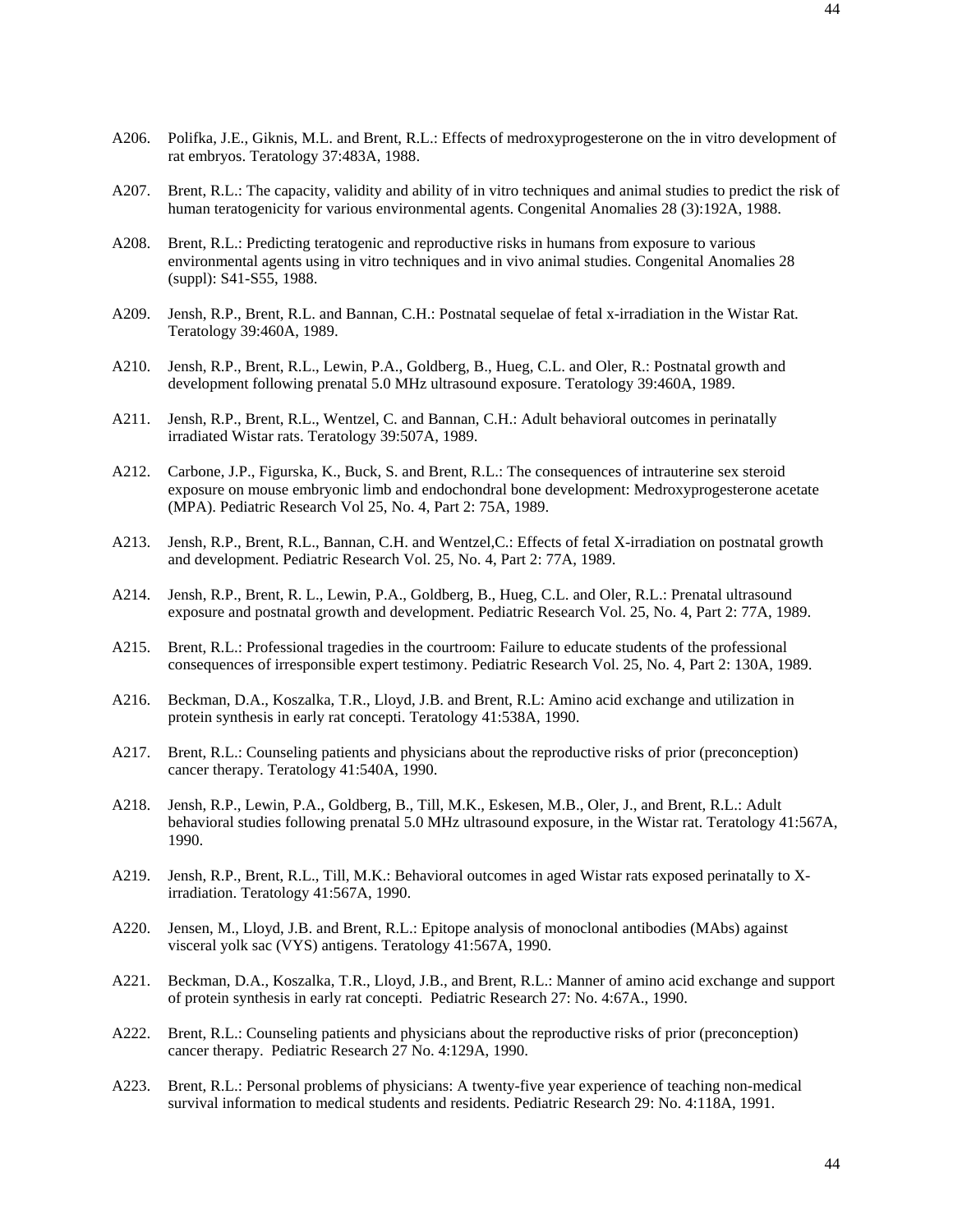- A224. Meduri, A., Buck, S., Beckman, D.A., Brent, R.L.: The contribution of endogenous corticosterone to the incidence of cleft palate in A/J mice. Pediatric Research 29: No. 4:70A, 1991.
- A225. Jensh, R.P., Brent, R.L., Till, M.K. and Eskesen, M.B.: Behavioral outcomes in aged Wistar rats exposed prenatally to X-irradiation. Teratology 43:452, 1991.
- A226. Brent, R.L.: The changing perception of reproductive and genetic risks in patients with prior radiation and cancer chemical therapy. Teratology 43:471, 1991.
- A227. Jensh, R.P., Eisenman, L.M. and Brent, R.L.: Postnatal neurophysiologic effects of prenatal ionizing radiation: Utilizing animal experiments to evaluate the risk of diagnostic radiation exposures. Pediatric Research 69A, 1992.
- A228. Brent, R.L.: Evaluation and education of non-professional survival skills for medical students and residents. Pediatric Research, 31(4):156A, 1992.
- A229. Zusman, R., Beckman, D.A., Zusman, I., Fawcett, P.T. and Brent, R.L.: Purification of IgG using protein A trapped in sol-gel glass. Pediatric Research, 31(4):121A, 1992.
- A230. Jensh, R.P., Eisenman, L.M. and Brent, R.L. Postnatal neurophysiologic effects of prenatal ionizing radiation; Utilizing animal experiments to evaluate the risk of diagnostic radiation exposures. Teratology Vol. 45(5), 1992.
- A231. Fawcett, L.B., Fawcett, P.T., Beckman, D.A., Lloyd, J.B., Koszalka, T.R. and Brent, R.L. Initial uptake of teratogenic versus normal sheep IgG in pregnant rats. Teratology Vol. 45(5), 1992.
- A232. Fawcett, L.B., Fawcett, P.T., Beckman and Brent, R.L. Evaluation of autoimmune sera for possible teratogenesis using ELISA. Teratology Vol. 45(5), 1992.
- A233. Fawcett, L.B., Fawcett, P.T., Beckman, D.A., Lloyd, J.B., Koszalka, T.R. and Brent, R.L. Qualitative and quantitative assessment of a potent teratogenic antisera. Teratology Vol. 45(5), 1992.
- A234. Brent, R.L. The impact of radiation research on the understanding of teratology principles. Teratology Vol 45, No. 5:452, 1992.
- A235. Jensh, R.P., Lewin, P.A., Goldberg, B., Till, M.K., Eskesen, M.B., Oler, J. and Brent, R.L. Postnatal development following 5.0 MHz ultrasound exposure during the fetal period in the Wistar rat. Teratology Vol. 45, No. 5:467, 1992.
- A236. Brent, R.L.: Would a formulary for pregnant women protect them from teratogenic drugs? Teratology Vol. 45, No. 5:498, 1992.
- A237. Beckman, D., Fawcett, L., Holshek, J., Johnson, A. and Brent,R. Cross-reactivity of teratogenic anti-rat yolk sac serum with human yolk sac and chorion. Placenta 13 A.5, 1992.
- A238. Beckman, D., Fawcett, L., Holshek, J., Johnson, A., Lloyd, J.B. and Brent, R.L. A comparative study of human and rat yolk morphology and function: Cross-reactivity of teratogenic anti-rat yolk sac serum with human yolk sac. Pediatric Research 33(4) 72A, 1993.
- A239. Brent, R.L. Personal problems of physicians: When do you instruct medical students and residents how to avoid preventable tragedies in their personal lives. Pediatric Research 33(4) 11A, 1993.
- A240. Brent, R.L.: An educational program to prevent scientific fraud, and misrepresentation, inappropriate advocacy as well as ethical and personal transgressions in medical students and postgraduate trainees. Pediatric Research 35(4) 45A, 1994.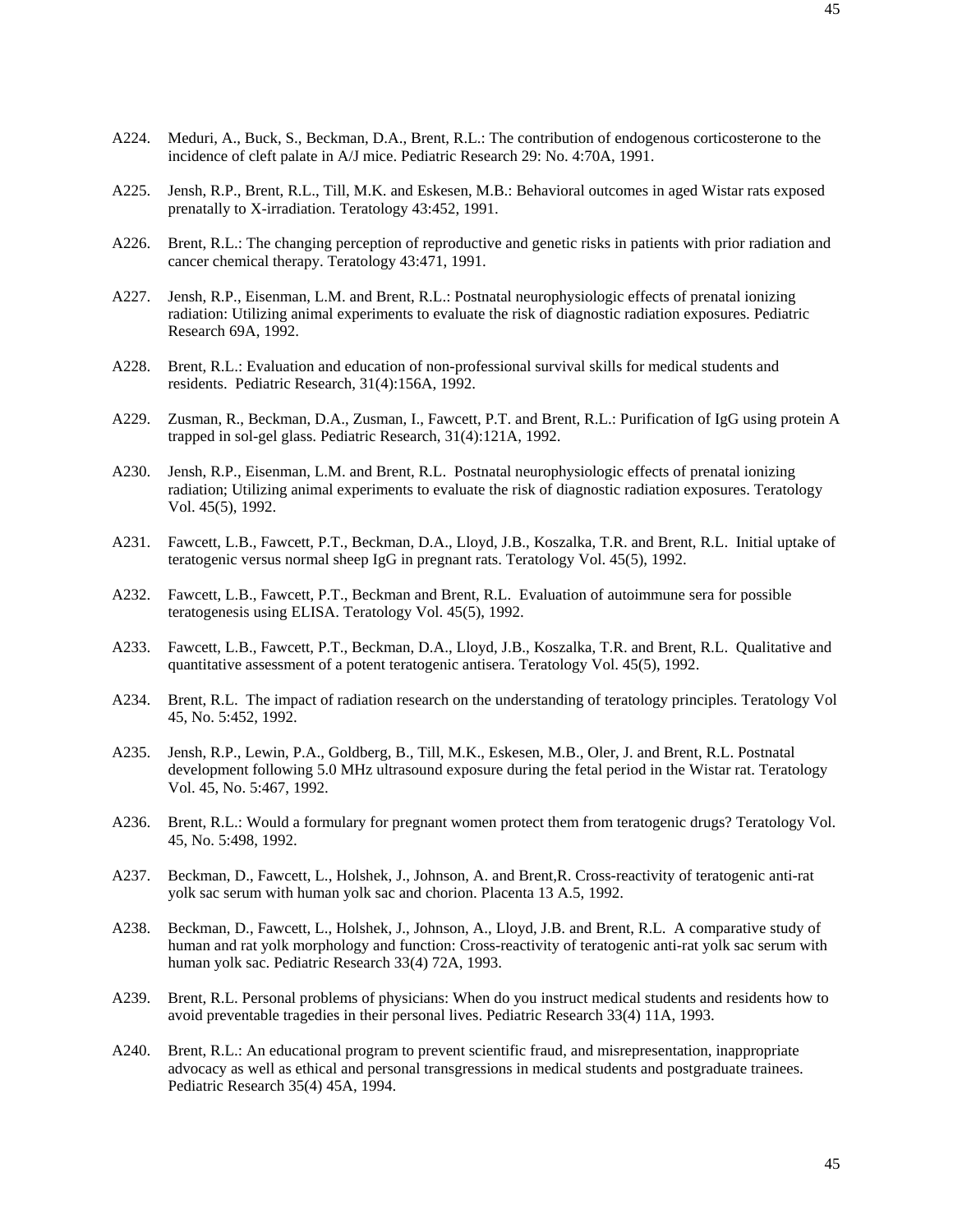- A241. Fawcett, L.B., Beckman, D.A., Buck, S.J., and Brent, R.L.: Does endogenous corticosterone contribute to the incidence of cleft palate in susceptible strains of mice? Pediatric Research 35(4) 91A, 1994.
- A242. Brent, R.L.: Carcinogenic and reproductive risks of low frequency electromagnetic fields: (EMF). Pediatric Research 35(4) 110A, 1994.
- A243. Brent, R.L.: Spontaneous versus induced birth defects. Abstract Paper, American Chemical Society, 208(Aug): 20-CHAS, August 21, 1994.
- A244. Beckman, D.A., Wang, YP, Yang, G., Zeng, M., Wang, YP, Xiao, KZ and Holshek, J.: Ultrastructural observations on human secondary yolk sac. Pediatric Research 37(4), Part 2, 57A, 1995.
- A245. Beckman, D.A., Wang, YP, Yang, G., Zeng, M., Wang, YP, Xiao, KZ and Holshek, J.: Ultrastructural observations on human secondary yolk sac. Teratology 51(3)A, pp. 160, 1995.
- A246. Beckman, D.A., Brent, R.L., and Lloyd, J.B.: Sources of a free amino acid in rat fetal plasma. Teratology 51(3)A, pp. 178, 1995.
- A247. Brent, R.L.: A workshop for preparing faculty to teach a physician survival course entitled: "Personal Problems of Physicians." Presented at the 1995 Annual Ambulatory Pediatric Association Meeting in San Diego, California.
- A248. Beckman, D.A., Lloyd, J.B. and Brent, R.L. Nutrition studies during early organogenesis: Disparate utilization of leucine and methionine by the 8.5 and 9.5 day rat embryo. Pediatric Research 39(4), Part A, 326A, 1996.
- A249. Brent, R.L. and Beckman, D.A. Desert storm sequelae: Are gulf war veterans fathering an increased incidence of children with congenital malformations? Pediatric Research 39(4), Part A, 472A, 1996.
- A250. Beckman, D.A., Brent, R.L. and Lloyd, J.B.: Source of amino acids for 8.5-day and 17.5-day rat conceptus. FASEB Journal 10(3):A736, 1996.
- A251. Brent, R.L. and Beckman, D.A. Desert storm sequelae: Are gulf war veterans fathering an increased incidence of children with congenital malformations? Teratology 53(2)A, pp. 92, 1996.
- A252. Fawcett, L.B., Buck, S.J. and Brent, R.L.: Limb defects in A/J mice associated with maternal blood loss. Teratology 53(2)A, pp. 98, 1996.
- A253. Beckman, D.A., Brent, R.L. and Lloyd, J.B.: A nutritional role for the fetal-stage rat visceral yolk sac? Placenta, Vol. 17, A.25, 1996.
- A254. Lloyd, J.B., Brent, R.L. and Beckman, D.A.: Rat transferrin delivers iron to the 9.5-day rat conceptus cultured in vitro. Placenta, Vol. 17, A.26, 1996.
- A255. Brent, R.L. and Beckman, D.A.: Desert storm sequelae: Are gulf war veterans fathering an increased incidence of children with congenital malformations? Australian Teratology Society, Inc., November 8, 1996.
- A256. Brent, R.L.: The cause and prevention of human congenital malformations: How are we doing? Australian Teratology Society, Inc., November 8, 1996.
- A257. Beckman, D.A., Lloyd, J.B. and Brent, R.L.: Nutrition studies during early organogenesis: Disparate utilization of leucine and methionine by the 8.5 and 9.5 day-old rat embryo. Australian Teratology Society, Inc.
- A258. Brent, R.L.: The malformed babies. Ninth Congress of the Federation of the Asia and Oceania Perinatal Societies 1996, November 10-14, Abstract page 96.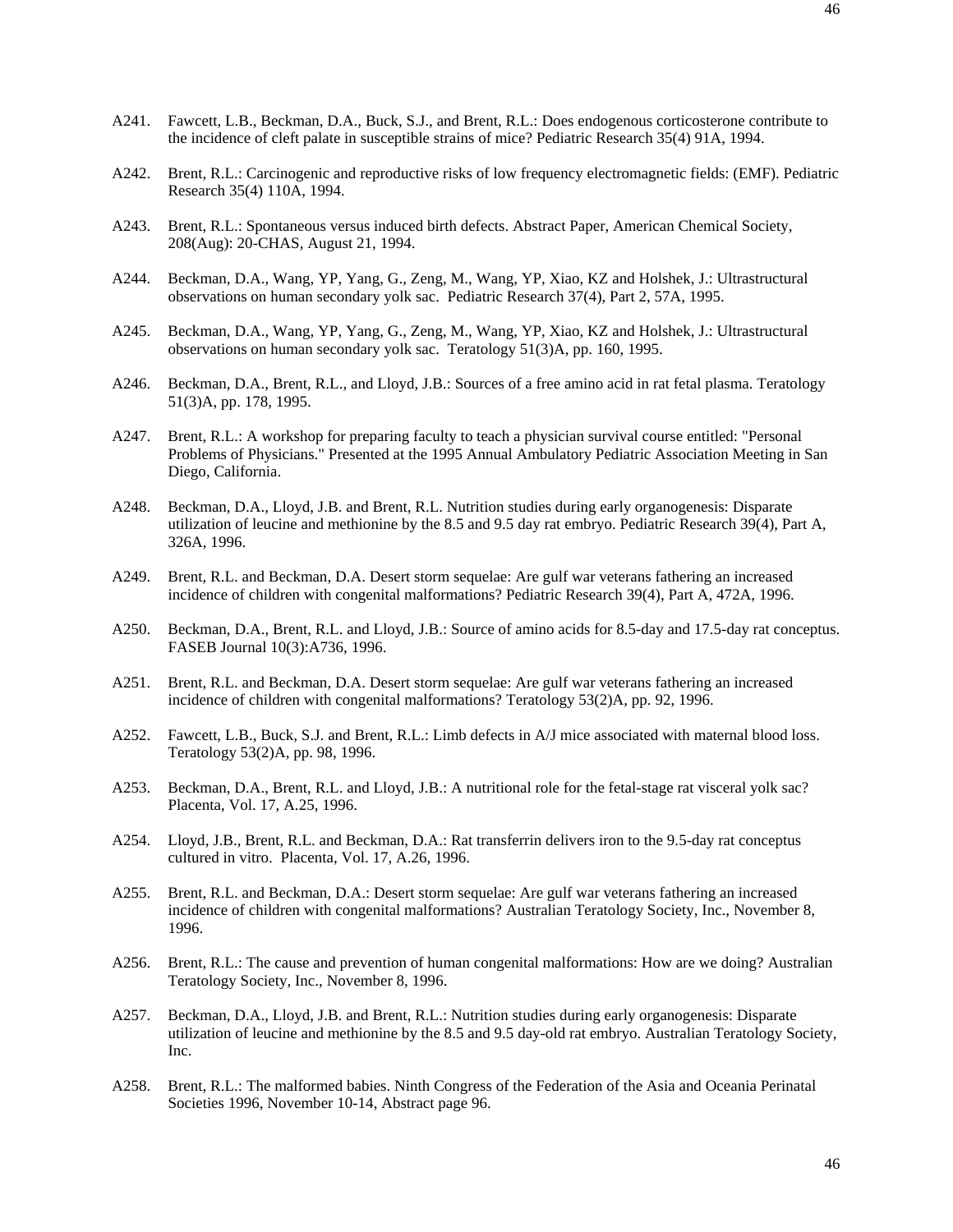- A259. Brent, R.L.: Primary prevention of birth defects. Ninth Congress of the Federation of the Asia and Oceania Perinatal Societies 1996, November 10-14, Abstract page 151.
- A260. Brent, R.L.: A systematic approach for evaluating the risk of reproductive toxicants. 1997 ILSI Annual Meeting, January 20-22, 1997, Abstract, pp. 55-57.
- A261. Fawcett, L.B., Pugarelli, J.E. and Brent, R.L.: Methionine supplementation reduces teratogenic antiseruminduced embryopathy in whole rat embryo culture. Teratology 55(1): 35A, 1997.
- A262. Pugarelli, J.B., Brent, R.L. and Lloyd, J.B.: Effects of methionine and leucine supplements on the incorporation of these amino acids into early organogenesis rat embryos cultured in vitro. Teratology 55(1):35A, 1997.
- A263. Brent, R.L.: The irresponsible expert witness: The problem is worsening in teratology. Teratology 55(1):38A, 1997.
- A264. Brent, R.L.: Radiological issues in the protection of the embryo/fetus. Forty-fifth Annual Meeting of the Radiation Research Society and the Sixteenth Annual Meeting of the North American Hyperthermia Society, May 3-7, 1997, Rhode Island Convention Center, Providence, Rhode Island, pp. 83, S13-3.
- A265. Brent, R.L.: The utilization of basic science principles for evaluating the risk of preconception and postconception to reproductive toxicants. Fifth International Federation of Teratology Societies Conference, Australian Teratology Society, November 16-19, 1997, Sydney, NSW, Australia, Clinical and Experimental Teratology, Session 2.
- A266. Brent, R.L.: The human reproductive effects of exposure to electromagnetic fields (EMF). Fifth International Federation of Teratology Societies Conference, Australian Teratology Society, November 16- 19, 1997, Sydney, NSW, Australia, The Qantas Sysmposium: The Effects of Electromagnetic Radiation on Development, Session 4.
- A267. Brent, R.L.: The contribution of preconception and postconception environmental exposures to the risk of congenital malformations and neurobehavioral development disorders. First International Congress on Pediatrics in the Community - 2000+, July 6-10, 1997, Jerusalem, Israel, Abstract page 82 - Organized by the Israel Ambulatory Pediatric Association.
- A268. Brent, R.L.: Scientific scholarship, integrity and ethics in the field of teratology. Arhnberg Symposium, University Goteberg, September 26, 1997 Acta Ophthalmologica Scandinavica, 76(5):635, 1998. (Abstract)
- A269. Beckman, D.A., Lloyd, J.B., Brent, R.L., Tu, C., Pugarelli, J.E. and Mullin, J.: Amino acid supply to the early organogenesis rat embryo. Vth International Symposium on Vertebrate Whole Embryo Culture: Clinical and Genetic Implications, Jersulem, Israel, April 1-4, 1997, pp. 16 (Abstract).
- A270. Lloyd, J.B., Beckman, D.A., Brent, R.L., Young, D. and Klemm, A.R.: Iron supply to the early organogenesis rat embryo. Vth International Symposium on Vertebrate Whole Embryo Culture: Clinical and Genetic Implications, Jersulem, Israel, April 1-4, 1997, pp. 17 (Abstract).
- A271. Fawcett, L.B., Pugarelli, J.E., Lloyd, J.B. and Brent, R.L.: Mechanisms of nutritionally caused congenital malformations: The role of methionine in counteracting antiserum-induced embryopathy. The American Pediatric Society and The Society for Pediatric Research Annual Meeting held in New Orleans, Louisiana, May 1-5, 1998. Ped. Res. 43(4) pp. 64A, April, 1998. (Abstract #362)
- A272. Fawcett, L.B., Pugarelli, J.E., Lloyd, J.B. and Brent, R.L.: Supplemental methionine prevents neural tube defects in rat embryos treated with teratogenic anti-visceral yolk sac serum. Teratology 57(4/5):203A, 1998.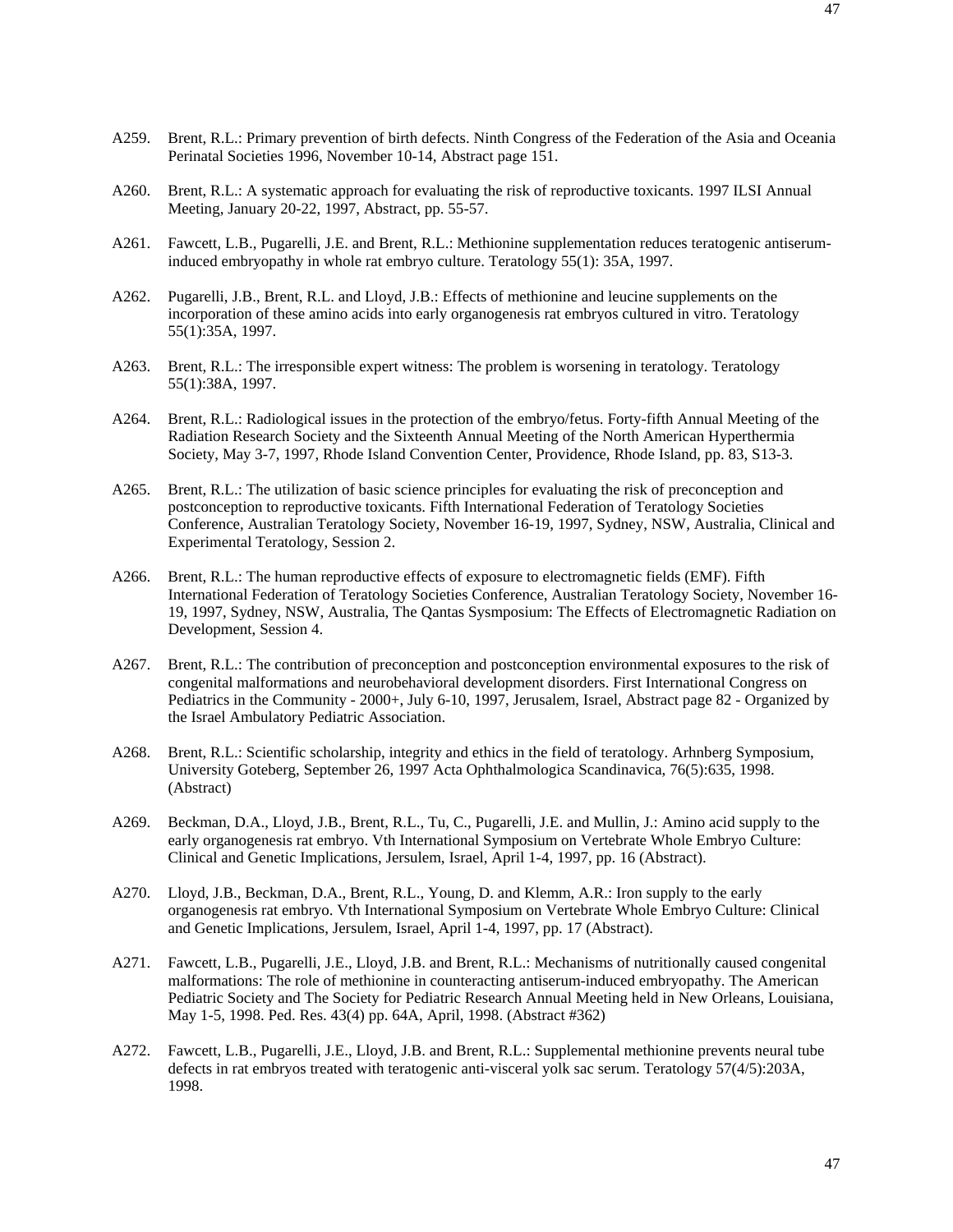- A273. Brent, R.L., Pugarelli, J.E. and Fawcett, L.B.: Reproductive risks of ionizing radiation: The contribution of animal studies of new clinical studies in resolving the threshold dose for teratogenesis and the risk of cancer and mental retardation. The American Pediatric Society and The Society for Pediatric Research Annual Meeting held in San Francisco, California, May 1-4, 1999. Ped. Res. 45(4):73A, 1999.
- A274. Fawcett, L.B., Pugarelli, J.E. and Brent, R.L.: Prevention of teratogenic antiserum-induced dysmorphology by methionine supplement in rat embryos cultured in vitro. The American Pediatric Society and The Society for Pediatric Research Annual Meeting held in San Francisco, California, May 1-4, 1999, Ped. Res. 45(4):73A, 1999.
- A275. Brent, R.L., Pugarelli, J.E. and Fawcett, L.B.: Reproductive risks of ionizing radiation: The contribution of animal studies and new clinical studies in resolving the threshold dose for teratogenesis and the risk of cancer and mental retardation. Teratology 59(6):383A, 1999.
- A276. Fawcett, L.B., Pugarelli, J.E. and Brent, R.L.: Prevention of neural tube defects: Effects of teratogenic antiserum and supplemental methionine on methionine uptake and utilization by rat embryos cultured in vitro. Teratology 59(6):403A, 1999.
- A277. Brent, R.L. and Fawcett, L.B.: Environmental causes of human birth defects: What have we learned about the mechanism, nature and etiology of congenital malformations in the past 50 years? Platform presentation at American Academy of Pediatrics meeting, May 2000. Ped. Res. 47(4), Part 2, 81A, 2000.
- A278. Brent, R.L.: Leflunomide as an example of a modern approach to product labeling for reproductive effects: A category X drug based on pharmacokinetic data. Platform presentation at the Teratology Society meetings. Teratology 61(6):27A, 2000.
- A279. Brent, R.L.: Non-genital malformations and exposure to progestational drugs during pregnancy: The final chapter of an erroneous allegation. Platform presentation at the Teratology Society meetings. Teratology 61(6):40A, 2000.
- A280. Brent, R.L., Agnish, N. and Scialli, A.R.: Workshop III: Teratology Society Ethics Code, Certification, Disclaimer Guidelines and Expertise Recognition. Presented at the Teratology Society meetings. Teratology 61(6):W9, 2000.
- A281. Brent, R.L.: The etiology and prevention of human birth defects: How are we doing? Invited Lecture at the Japanese Teratology Society Annual Meeting, July 14-16, 1999. Congenital Anomalies 39(3):152, 1999 Abstract.
- A282. Brent, R.L.: Epidemiology studies dealing with the etiology of abortion: Frequent errors and misinterpretations. Fourteenth Rochester Trophoblast Conference, Placenta 21:A.37, 138 (Abstract) October 3-8, 2000.
- A283. Brent, R.L.: Epidemiology studies dealing with the etiology of abortion: Frequent errors and misinterpretations. Teratology 63(5):296, R1 (Abstract) June 2001.
- A284. Brent, R.L.: The risk of radiation exposure during pregnancy: Controversies resolved and yet to be resolved. Health Physics Society Meeting, June 16-20, 2002, Tampa, Florida. Health Physics 82(6):S114, 2002.
- A285. Brent, R.L.: Doses from medical procedures Special considerations for women and children: Pregnant women and women of reproductive age. Health Physics Society Meeting, June 16-20, 2002, Tampa, Florida. Health Physics 82(6):S139, 2002.
- A286. Chen, J., Fawcett, L.B., Pugarelli, J.E. and Brent, R.L.: Comparison of the effects of agents causing hypomethylation on neural tube closure and early ganglia development in cultured rat embryos. Teratology Society Meeting, June 22-27, 2002, Scottsdale, Arizona. Teratology 65(6):303 (Abstract 27), 2002.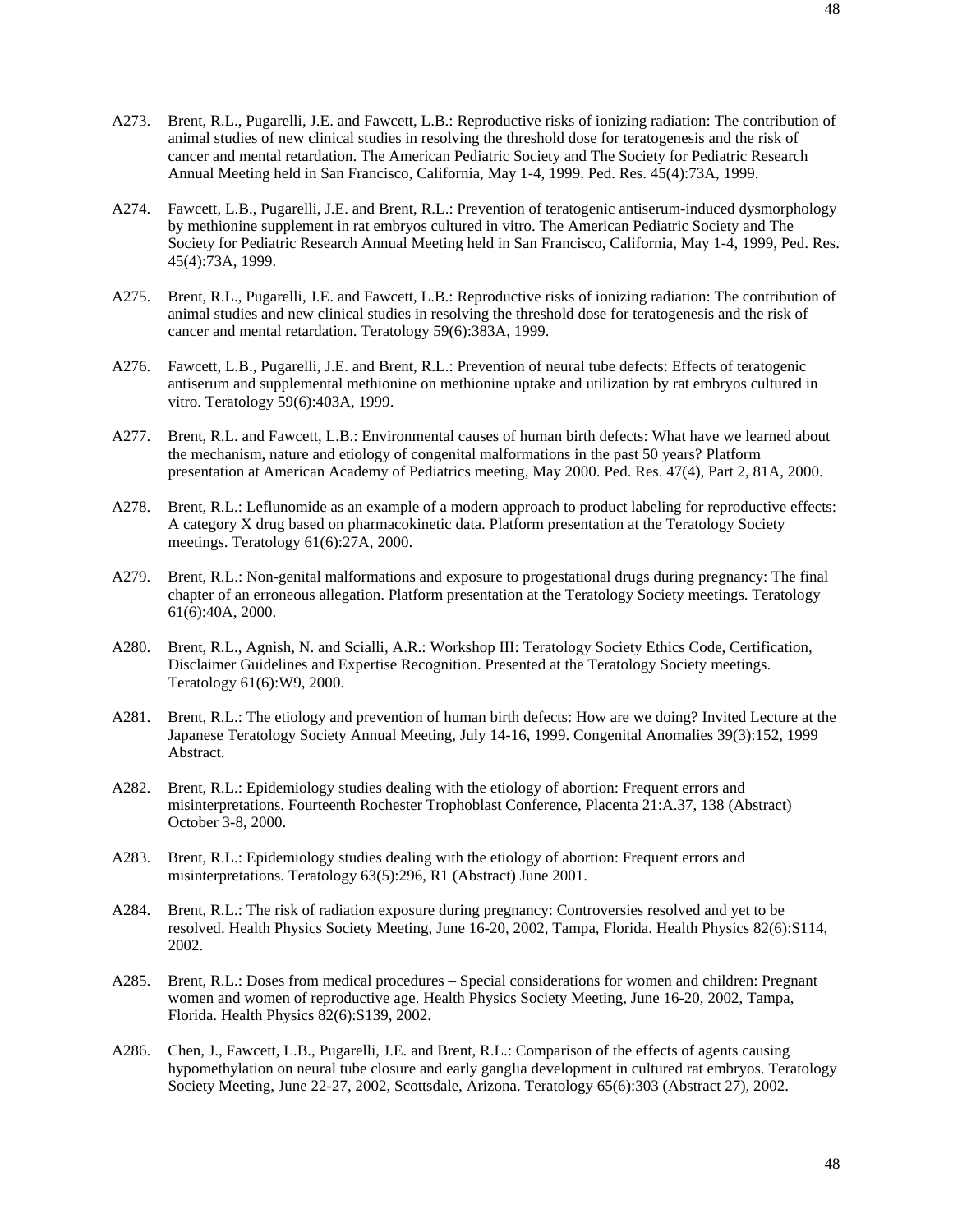- A287. Brent, R.L.: Category X labeling of the cholesterol lowering drugs: Does the data support a category X labeling for these drugs? Teratology Society Meeting, June 22-27, 2002, Scottsdale, Arizona. Teratology 65(6):318 (Abstract S14), 2002.
- A288. Brent, R.L. Benefits, risks and concerns for pregnant women and their fetuses following immunization during pregnancy. A. I. duPont Hospital for Children, Wilmington, DE and Thomas Jefferson University, Philadelphia, PA. Presented at the International Symposium on Protection of Newborns through Maternal Immunization, December 8-11, 2002, France (Abstract).
- A289. Brent, R.L.: The risks and benefits of diagnostic CT scan studies in children: A pediatric perspective. Presented at the National Council for Radiation and Protection Measurements, November 6-7, 2002, Crystal City Marriott, Arlington, VA (Abstract), 2002.
- A290. Brent, R.L.: The risks of the multitude of terrorist threats: Are pediatricians prepared to counsel their patients concerns wisely and in a scholarly manner? Ped. Res, 53(4) Part 2, 237A, 2003.
- A291. Brent, R.L.: Ionizing radiation exposures from CT scans in children: The controversy concerning the risk of cancer in exposed children. Ped, Res. 53(4) Part 2, 300A, 2003.
- A292. Brent, R.L.: The risks and benefits of diagnostic CT scan studies in children: A pediatric perspective. Presented at the Canadian Radiation Protection Association Meeting held in Alberta, Canada. May 28, 2003. Teleconference presentation.
- A293. Brent, R.L.: Developmental and reproductive risks of radiological procedures during pregnancy. Presented at the Canadian Radiation Protection Association Meeting held in Alberta, Canada. May 28, 2003. Teleconference presentation.
- A294. Brent, R.L.: The "all-or-none phenomenon": How is it utilized in counseling pregnant patients? Presented at the Canadian Radiation Protection Association Meeting held in Alberta, Canada. May 28, 2003. Teleconference presentation.
- A.295 Brent, R.L.: The final chapter in the history of progestational drug teratogenicity. Teratology Society Meetings, Philadelphia, PA, June 21-26, 2003. Teratology 67(5):339 (Abstract S17), 2003.
- A296. Fawcett, L.B., Pugarelli, J.E. and Brent, R.L.: Folate transport in normal and dysmorphic rat embryos cultured in vitro. Teratology Society Meetings, Philadelphia, PA, June 21-26, 2003. Teratology 67(5):358 (Abstract P27), 2003.
- A297. Brent, R.L.: Workshop: Developmental and Reproductive Risks of Ionizing Radiation, EMF and Sonography to the Pregnant Woman and Her Fetus. Presented at the Health Physics Society Annual meeting held in San Diego, California, July 20-24, 2003. Preliminary Program, pp. 40 (Abstract).
- A298. Brent, R.L.: The controversy concerning the risks of the use of CT scans in children. Presented at the Health Physics Society Annual meeting held in San Diego, California. July 20-24, 2003. Health Physics 84(6):S203 (Abstract), 2003.
- A299. Brent, R.L.: The susceptibility of the preimplantation, preorganogenic embryo to the abortigenic and teratogenic effects of environmental toxicants: Reanalysis of the "all-or-none period." Presented at the Health Physics Society Annual meeting held in San Diego, California, July 20-24, 2003 Preliminary Program, pp. 49 (Abstract).
- A300. Brent, R.L.: The irresponsible expert and consultant: A failure of biomedical graduate education and professional accountability. Presented at the annual meeting of the Society of Toxicology held in Baltimore, Maryland, March 22-24, 2004.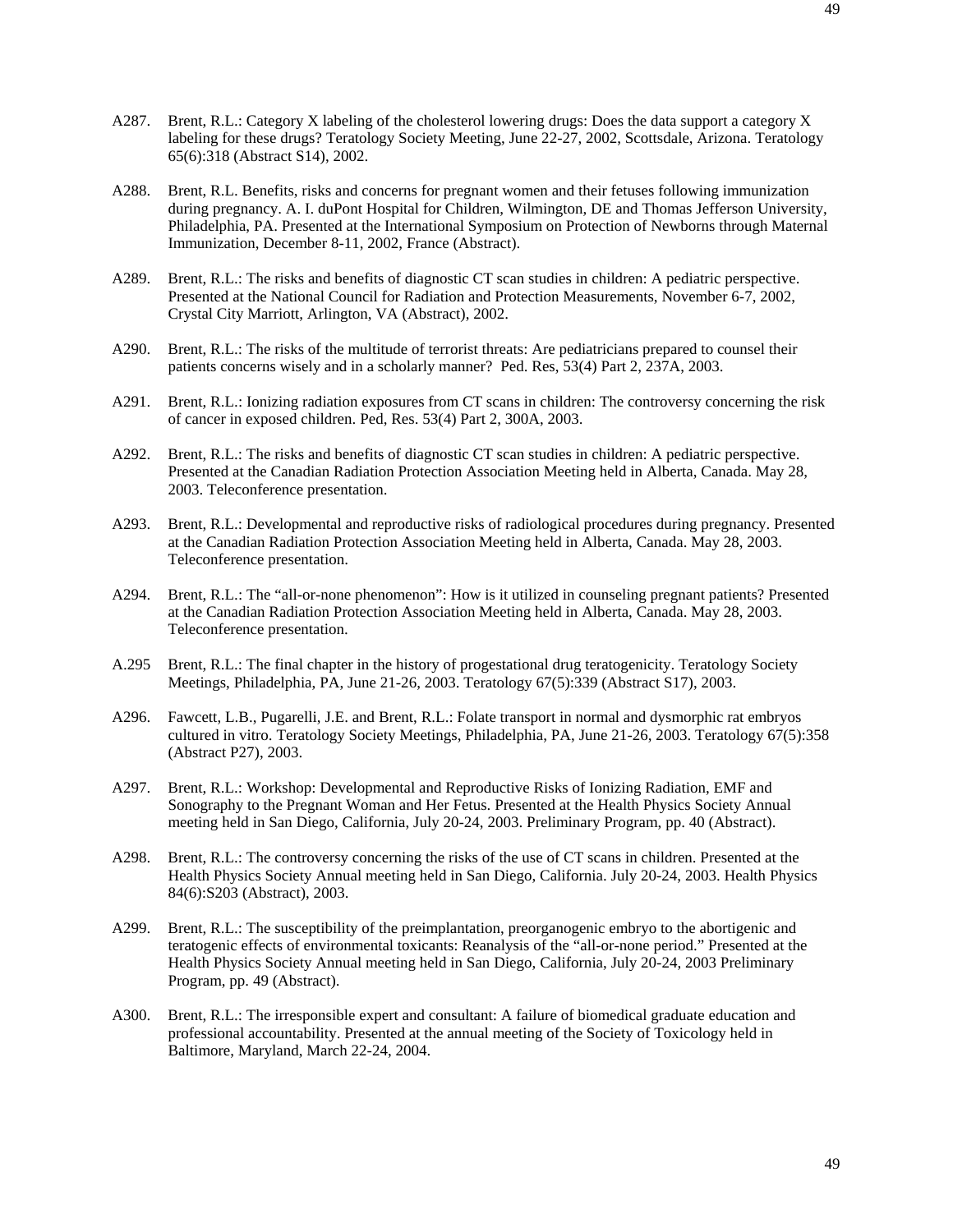- A301. Brent, R.L.: Epidemiology studies dealing in the etiology of abortion: Frequent errors and misinterpretations. Presented at the NATO/OTAN Advanced Research Workshop in Prague, April 16-18, 2004.
- A302. Brent, R.L.: The reproductive risks of preconception exposures of mutagenic agents and other environmental toxicants to parental sperm and ova on their children. Presented at the NATO/OTAN Advanced Research Workshop in Prague, April 16-18, 2004.
- A303. Brent, R.L.: Leflunomide (ARAVA). Presented at the NATO/OTAN Advanced Research Workshop in Prague, April 16-18, 2004.
- A304. Brent, R.L.: The oncogenic risks of diagnostic CT scan studies. Presented at the International Radiation Physics Association (IRPA) meeting in Madrid, Spain, May 23-28, 2004.
- A305. Brent, R.L., Jones, C.G. and Roessler, G.S.: Internet communication with the public: A new powerful Health Physics Society tool. Presented at the International Radiation Physics Association (IRPA) meeting in Madrid, Spain, May 23-28, 2004.
- A306. Brent, R.L.: The sensitivity of developing organisms to the exposure of environmental toxicants. Presented at the International EMF Project: Workshop on EMF and Children at the Crowne Plaza in Istanbul, Turkey, June 9-10, 2004.
- A307. Brent, R.L.: Epidemiology studies dealing with the etiology of abortion: Frequent errors and misinterpretations. Presented at the 17<sup>th</sup> International Conference of the Organization of Teratology Information Services in Vancouver British Columbia, Canada, June 26-29, 2004.
- A308. Brent, R.L., Kelman, B. and Hardin, B.: Trichloroethylene (TCE) and Cardiac Teratogenicity. Presented at the 17<sup>th</sup> International Conference of the Organization of Teratology Information Services in Vancouver British Columbia, Canada, June 26-29, 2004.
- A309. Fawcett, LF, Pugarelli, JE and Brent, R.L.: Evaluation of the teratogenicity of homocysteine in rat embryos cultured in vitro. Presented at the 44<sup>th</sup> annual Teratology Society meeting held in Vancouver, Canada, June 26- July 1, 2004. Birth Defects Research 70(5):260A, 2004.
- A310. Brent, R.L.: The risks of radiation exposure during pregnancy: Controversies involving the risk of mental retardation and cancer following intrauterine radiation exposure. Presented at the Health Physics Society meeting held in Washington, DC, July 11-15, 2004.
- A311. Brent, R.L.: Terrorism: One pediatrician's perspective. Presented at the Health Physics Society meeting held in Washington, DC, July 11-15, 2004.
- A312. Jones, C.G., Brent, R.L. and Roessler, G.S.: Ask the Expert: A new interactive HPS Web-based feature. Presented at the Health Physics Society meeting held in Washington, DC, July 11-15, 2004. Health Physics 86(6):S126-127, 2004.
- A313. Stabin, M.G., Blackwell, R., Brent, R.L., Donnelly, E., King, V.A, Lovins, K. and Stovall, M.: Standard on fetal dose assessment. Presented at the Health Physics Society meeting held in Washington, DC, July 11- 15, 2004. Health Physics 86(6):S178-S179, 2004.
- A314. Brent, R.L.: Reproductive and genetic risks of preconception exposure to mutagenic agents and reproductive toxins. Reproductive Toxicology 19(2):242-243, Abstract, 2004.
- A315. Brent, R.L.: Epidemiological studies dealing with the etiology of abortion: Frequent errors and misinterpretations. Reproductive Toxicology 19(2):253-254, Abstract, 2004.